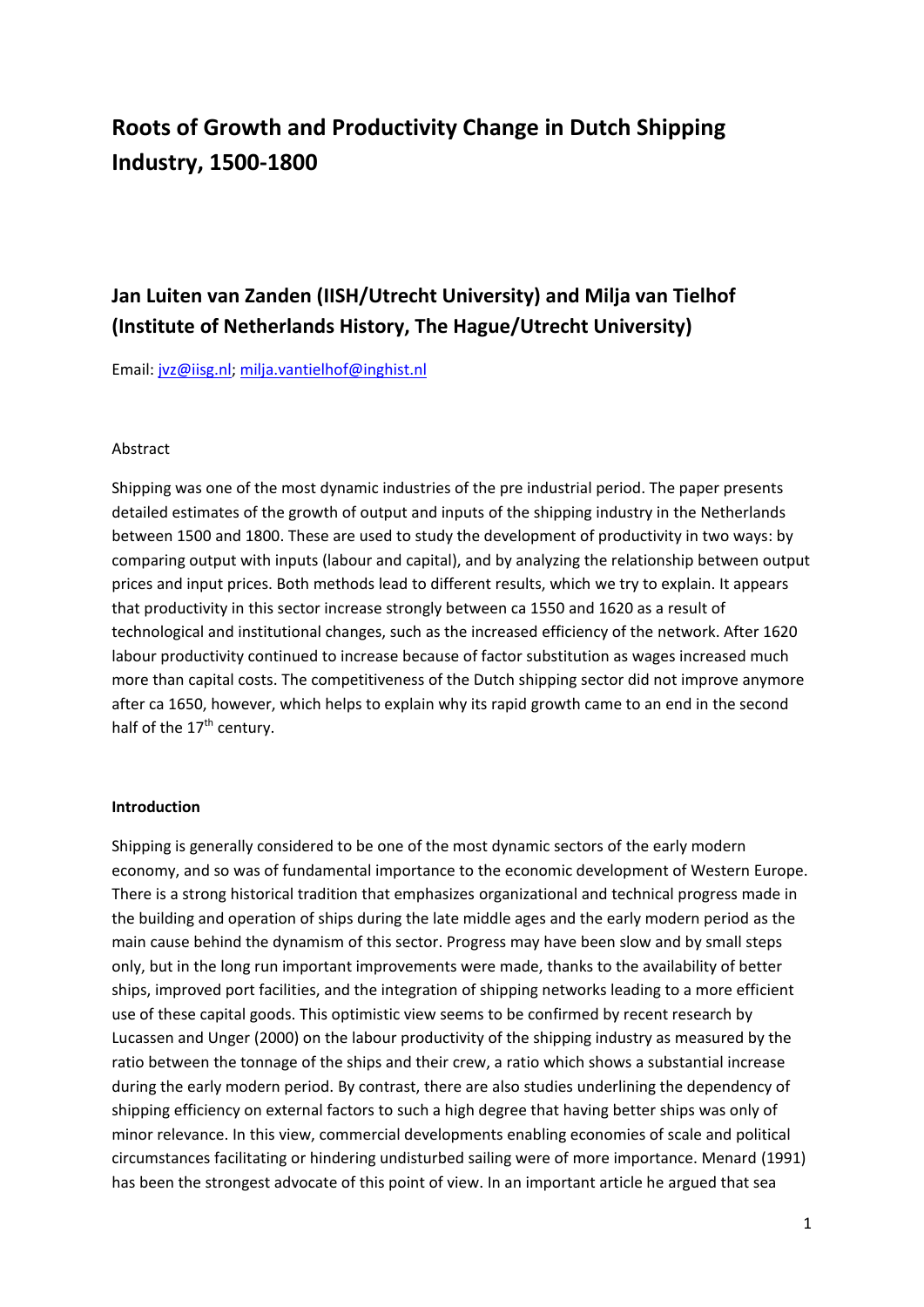transport realised only very modest productivity growth in the 400 years between the  $14<sup>th</sup>$  and the  $18<sup>th</sup>$  centuries and that the most important explanations for this growth were to be found in the political and commercial developments fostering the safe shipment of large quantities over great distances and not in technical improvements. In a similar debate on the development of trans-Atlantic freight rates in the  $18<sup>th</sup>$  and  $19<sup>th</sup>$  centuries the causes of productivity growth in this period are also contested. Douglass North (1958) in a seminal paper – which put him on the road to assessing the importance of institutions for economic development – argued that the decline of  $18<sup>th</sup>$ century trans-Atlantic freight rates was mainly caused by organizational changes. Knick Harley (1988) has criticized this thesis, pointing out that the decline was very slow in the period before the introduction of steam. In his view it was this 'new industrial technology', i.e. iron ships driven by steam, which 'caused a revolutionary decline in 19<sup>th</sup> century freight rates' (Knick Harley 1988: 851). Given these conflicting opinions on the extent of and the causes of the growth of productivity in the early modern shipping industry, the question may be raised what caused its long-term expansion: was it mainly caused by increased demand for shipping services, the results of processes of regional and international specialization, or did the growth of productivity – resulting in a decline of real freight rates – also play a significant role?

This paper sets out to contribute to this debate about the extent of and the causes of productivity growth in the early modern shipping industry by studying the performance of Dutch shipping between 1500 and 1800. The Netherlands provides an excellent case study, as it possessed one of the most dynamic shipping industries in this period. Its share in the European fleet increased from about 16% in 1500 to perhaps as much as 40% in 1670, after which it was gradually overtaken by the British (Van Zanden 2001: 82). Moreover, the Dutch shipping industry has been studied quite intensively, and a lot is known about its economic and technological development. Large datasets on the development of shipping on the Baltic, Russia, Asia (monopolized by the East India Company) and the Americas are available, which can form the building blocks for a reconstruction of its growth and development. Via putting together these datasets, it is possible to create a consistent dataset for measuring the development of output and inputs between 1500 and 1800. As part of a project aimed at reconstructing the national accounts of Holland in this period, we estimated the annual output and value added of, and inputs used in, the shipping sector of the Netherlands in this period. On the basis of this research it is possible to measure productivity changes in different ways, and to answer the question how much productivity change occurred in this period. This makes it possible to address the debate mentioned in the introduction.

## **The debate on productivity growth in Dutch shipping**

The dominant interpretation of the success of the Dutch shipping industry in the 16<sup>th</sup> and 17<sup>th</sup> centuries stresses the role played by technical progress in shipbuilding. From the end of the  $15<sup>th</sup>$ century onwards shipbuilders in Holland continuously improved the design of ships, making each generation of vessels more efficient. This culminated at the end of the sixteenth century in the creation of the fluyt or flute (*fluit* in Dutch), the most famous among the different types of cargo carriers the Dutch mercantile fleet was composed of in the  $17<sup>th</sup>$  century. These fluyts were cheap to build and to exploit. They were built as specialised cargo carriers, which did not need to defend themselves and therefore carried no or only a limited number of guns. Due to the absence of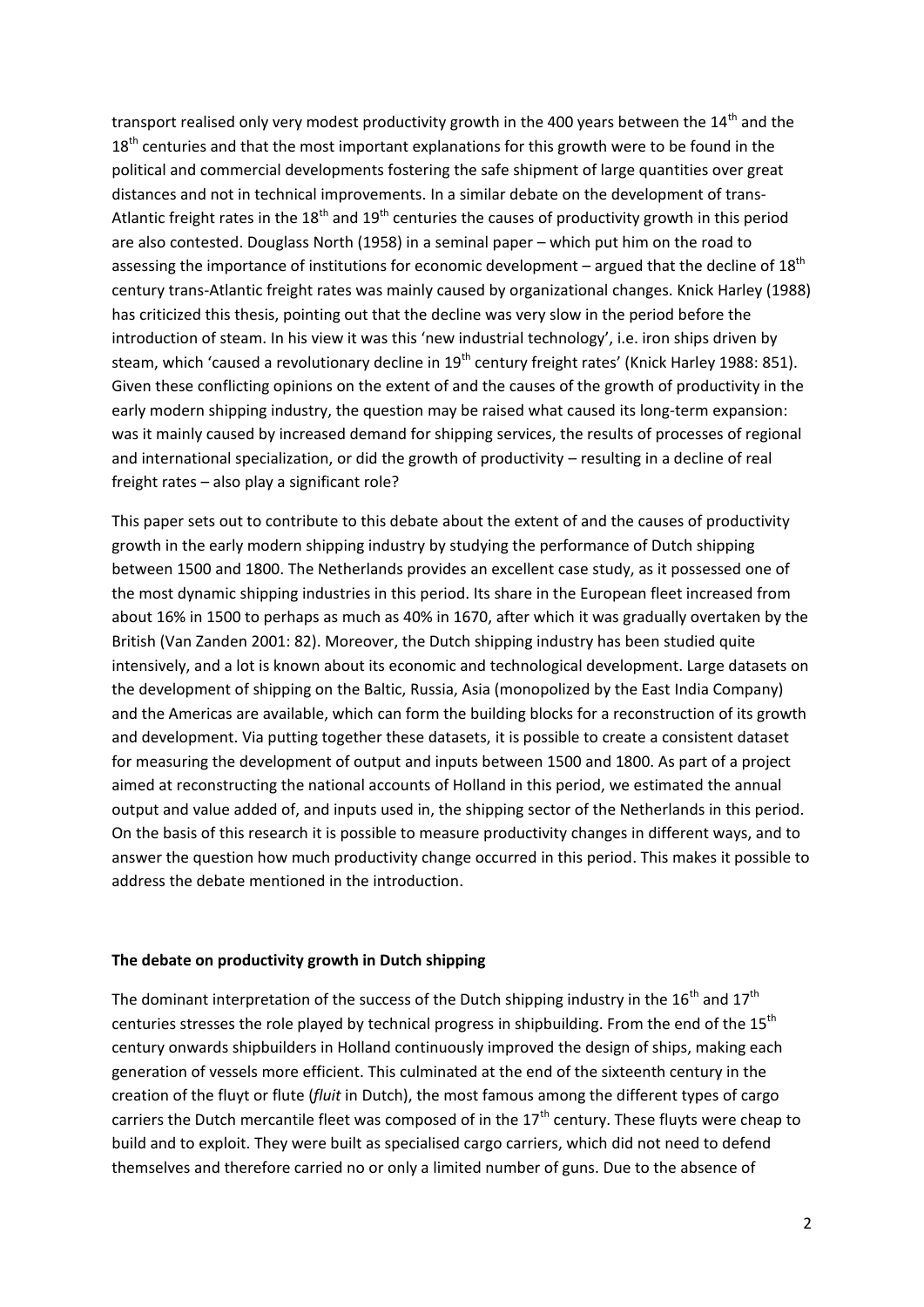armaments and to simple rigging a relatively small crew was needed to sail the ships, and labour productivity was relatively high. The ships could also be loaded more efficiently, which was in part due to the fact that specialised ships were designed for different routes (De Vries and Van der Woude 1997: 357; Bruijn 1990: 177; Wegener Sleeswyk 2003: 78-85). Variants of the fluyts used in the Mediterranean, for example, were much more heavily built than those used in the rest of Europe as they faced greater dangers from pirates. Fluyts used in the Norway timber trade in their turn had special openings at the bow to be able to load very tall pine trees (Unger 2000: 126). In general, the most efficient fluyt ships were in use during the Twelve Years' Truce, when no armament at all was required. These were extraordinarily long fluyts (Wegener Sleeswyk 2003: 36-37, 73; Unger 2000: 121).

The example of the invention of the fluyt already shows how difficult it is to separate technological change from institutional developments. The new technology was made possible by the pacification of the routes to the Baltic and related routes, to northern Germany and Norway. The Pax Hollandica made it possible to reduce the cannon and other weaponry on the ships, and therefore not only cut capital costs but also labour costs, and increased the space that could be used for transporting goods. In its turn, the Pax Hollandica was the result of the fact that the cities of Holland dominated the political economy of the province, and could therefore use its powers to further their interests. The trade with the Baltic was considered so vital to the interests of the province, that the state tried to impose peace there via peaceful means (diplomacy for example) and via war and preparation for war – it intervened in all major conflicts in the region when its interests were at stake, and used its navy to impose the Pax Neerlandica (Tracy 1990). This had important consequences for the competitiveness of Dutch ships. The protection costs that had in the past been paid for by individual merchants, who paid for the weaponry and the soldiers to protect their ships, were now 'internalized' by the state, and became funded via taxation and the public debt. This 'transfer' of protection costs from private enterprise to the state, made possible the development of ships such as the fluyt, which were much more competitive than previous carriers, and made possible a large reduction of freight rates. Institutional change and technological progress were clearly intertwined, and part of the decline in freight rates that can be observed, is explained by this change in the way in which protection costs were being financed.

Quantitative evidence about the success of the fluyt is mainly based on data related to the size of the crew of Dutch cargo ships. The ton-to-man ratio on board ships has been used as proxy for labour productivity in the shipping sector. This kind of research was originally inspired by contemporary sources, like remarks by the Danish envoy in the Netherlands in 1645, that it was believed that whereas a ship of the Baltic cities would need more than ten men, a Dutch ship of the same size could be worked with six (Boxer 1964: 151). In 2000 Lucassen and Unger published an article summarising and analysing systematic data on labour productivity in shipping in different European countries for the  $15<sup>th</sup>$  through the  $19<sup>th</sup>$  centuries. They found dramatic increases in the tonto-man ratio in Dutch shipping in the  $17<sup>th</sup>$  century and in English shipping in the second half of the  $18<sup>th</sup>$  century, while the figures also suggested a decline of this ratio in Dutch shipping in the 18th century (Lucassen and Unger 2000: 130-131). New evidence collected by Van Lottum and Lucassen (2007) questions the decline of labour productivity on Dutch ships in the  $18^{th}$  century, and also suggests that from the  $16<sup>th</sup>$  to the  $19<sup>th</sup>$  century developments seems to have been more gradual than was originally thought (Van Lottum and Lucassen 2007). Undisputed are the differences in the tonto-man ratio according to trade routes. Shipping to the Baltic and Norway for instance required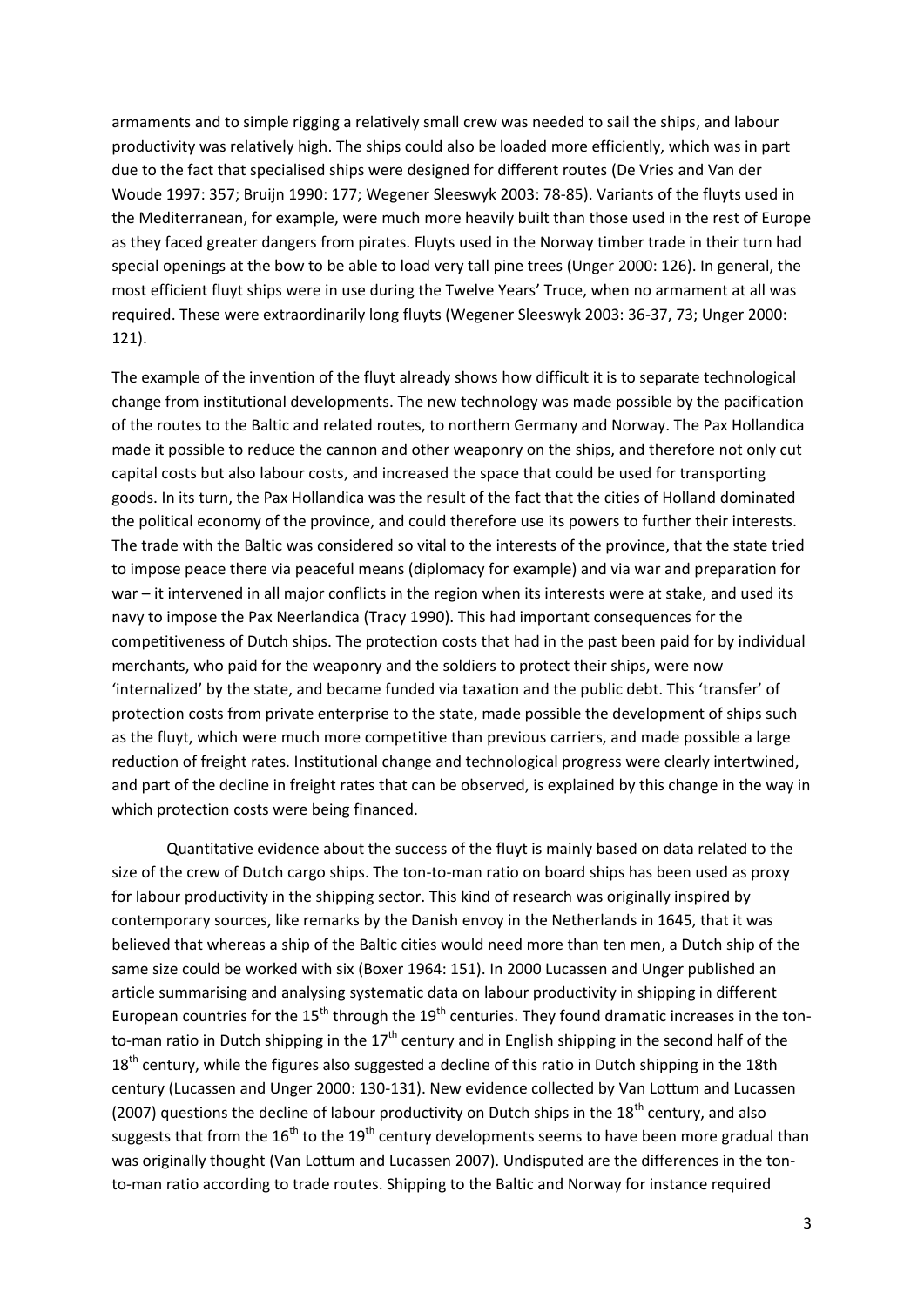relatively few men while ships going to the Mediterranean or Asia were heavily manned, because the Pax Hollandica did not extend to those routes. The mix of trades in which ships were involved strongly influenced the manning ratios for the fleet as a whole, and the expansion of extra-European shipping in the 18<sup>th</sup> century had a downward effect on general labour productivity on the Dutch fleet (Lucassen and Unger 2000: 136-137).

Apart from technological progress in shipbuilding a whole range of other factors have been identified as potential determinants of productivity change, including commercial, organizational and political factors. The first we like to mention here are economies of scale resulting from bigger ships. In general, positive effects on labour and capital productivity can be expected from an increase in the average size of ships (Lucassen and Unger 2000: 135). But again the story is slightly more complex. Pierre Jeannin already suggested some 50 years ago that one of the causes of the superiority of Dutch shipping was the use of standardised vessels with sizes confined to a limited range of tonnages. Although Dutch shipbuilders were technically capable of building ships of 400 last (or 800 tons),<sup>1</sup> or more, the Dutch deliberately used much smaller ships in their Baltic ventures after they had found out the optimal size for this trade route. Between 1560 and 1640 they had been experimenting with different types and sizes of ships, and somewhere in the second quarter of the 17<sup>th</sup> century they had established the optimal vessel size. The average cargo capacity of the ships not only increased but also the range of tonnages became smaller. In the 1630s tonnages mostly varied between 100 and 120 last; the role of much smaller ships became insignificant and ships measuring 140 last or more were registered only infrequently. The resulting homogeneous composition of the fleet reflected the success of the Dutch in developing fluyts of an optimal size (Jeannin 1960: 58, 61, 63). $^2$  What this analysis points out is that there was an optimal size of ships, beyond which economies of scale were counterbalanced by other effects such as longer waiting periods before a full cargo could be acquired.

Besides the economies of scale resulting from increased ship's capacity, the importance of other economies of scale have been emphasized: those resulting from an increase in the volume of trade. The advantages connected to shipping on a massive scale have been well documented in the case of Dutch shipping to the Baltic in the  $16<sup>th</sup>$  and  $17<sup>th</sup>$  centuries. Prices for transport services dropped dramatically, especially during the second and third quarter of the  $16<sup>th</sup>$  century. The very strong expansion of the volume of shipping to the Baltic (the number of voyages and the size of the commodities transported) is considered to be the main reason behind this (Van Tielhof 2002: 198- 199, 327-328). The close interaction of commercial expansion and technological advances has regularly been underlined. The expansion of Dutch trade in the  $16<sup>th</sup>$  and  $17<sup>th</sup>$  centuries generated a steadily growing demand for large bulk carriers, making it worthwhile for shipbuilders to experiment with new designs (De Vries and Van der Woude 1997: 355-357, 673; Ormrod 2003: 274).

A third factor besides technological progress discussed in the literature is the efficiency of the network of trading routes**.** The Netherlands were located half way between regions that experienced a long term increase in their bulk exports and/or their need for bulk imports: the Baltic countries (as the main exporters of grains) and southern and western Europe (the main importers).

1

 $<sup>1</sup>$  In the Baltic and the North Seas the carrying capacity of ships was measured in last, in most other areas in</sup> tons. One last is converted into two tons (see Unger 1992: 250 Footnote 9).

 $2$  Compare the still very wide range of the capacities of Dutch ships visiting Reval in the 1530s: from 20 to 150 last (Mickwitz 1938: 153-154).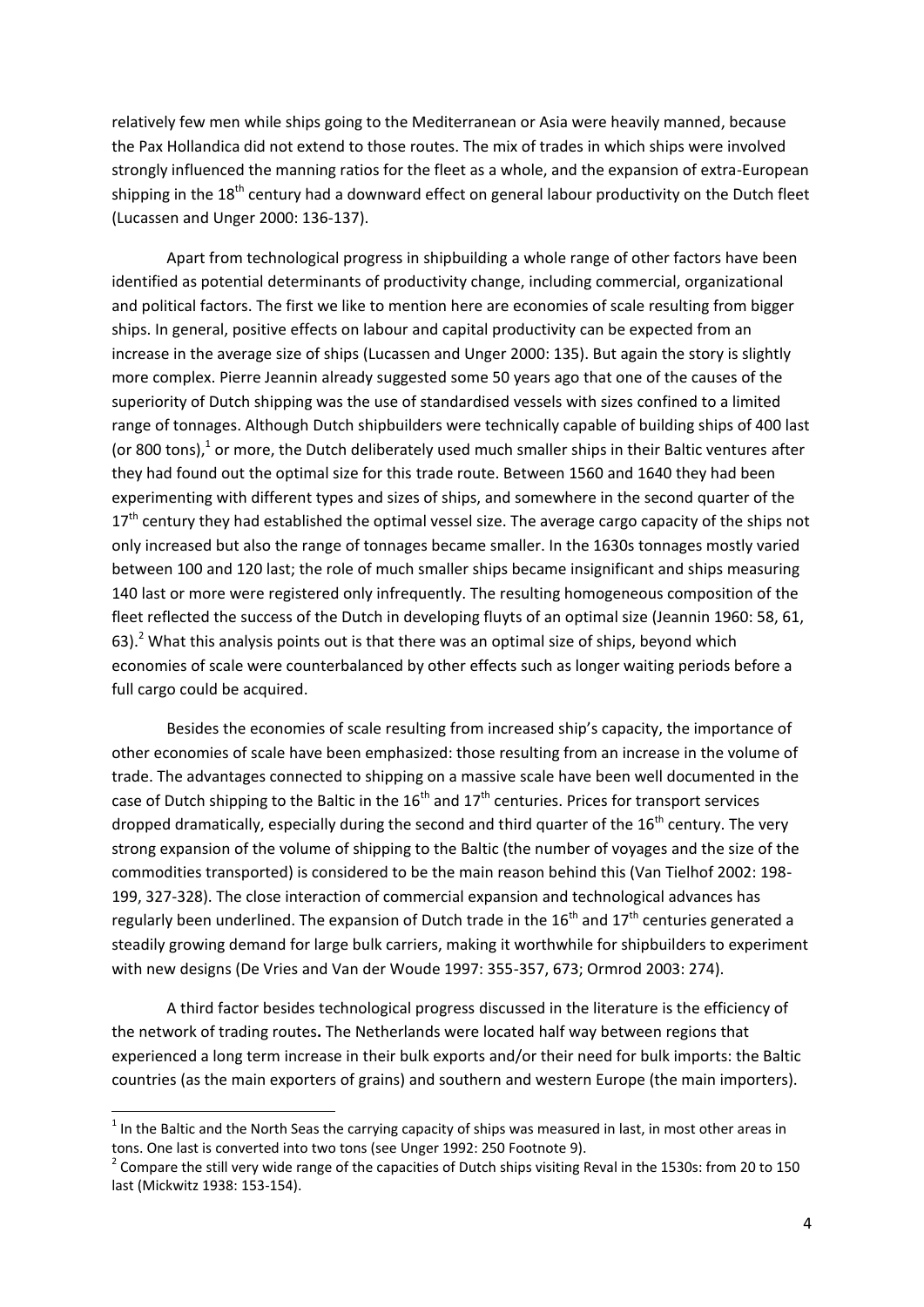In his study on Dutch Baltic trade around 1600 Christensen emphasized that the location of the Netherlands, more specifically Amsterdam, gave the Dutch shipmasters the lead over their competitors based in less centrally placed ports. When Dutch ships left the Baltic in autumn, they could spend the winter months sailing to the south to bring grain and load salt or wine for the Netherlands or for the Baltic. The cold season was used for shipping in ice-free regions. Such threecornered or even four-cornered voyages were easily organised from the centre of the trading network but not from one of its ends (Christensen 1941: 403-404). The competitive advantage for Dutch merchants and ship-owners in organising multiple voyages on the routes where trade vigorously expanded is one of the standard ingredients in the success story of Dutch shipping in the  $16<sup>th</sup>$  and  $17<sup>th</sup>$  century (De Vries and Van der Woude 1997: 356). An index of the efficiency of the system is probably the degree to which shipping routes developed which bypassed Amsterdam and other Dutch ports. The contemporary term for passing the Dutch coasts by without calling at a port was *voorbijlandvaert*, a term often used in modern historiography as well. It is a variant of third country shipping. The earliest history of the *voorbijlandvaert* is not entirely clear, but Dutch salt ships were sailing directly from France to the Baltic already in the 15<sup>th</sup> century. Grain ships were sailing from the Baltic to Spain and Portugal at least since the 1530s when merchants claimed that this was a new phenomenon (Van Tielhof 1995: 153). The importance of the *voorbijlandvaert* has been emphasized again by Lesger who demonstrated that Amsterdam was not in the first place a concrete market where commodities were gathered and distributed, but a centre of information from which trade and shipping was organised, often abroad (Lesger 2001: 197).

The *voorbijlandvaert* contributed to shipping productivity by reducing the need to sail without cargo: in ballast. In the early modern period overseas trade was notoriously unbalanced, as the countries exporting large quantities of voluminous goods usually did not need equally sizeable imports. Shipping capacity was dictated by the volume of the goods traded on one leg of the voyage and ships then had to make the other half of the voyage with an empty hold or only partially laden. The regular appearance of ballasted ships is best known for the Baltic route but in Norway the timber exporting ports faced the same problem, and in northern England the coal exporting ports were also very familiar with it. Obviously, sailing in ballast was inefficient, as the costs for the whole return voyage had to be covered by the goods transported in one direction. Finding additional cargo meant a potential reduction of freight costs with one half. Along with the expansion of the Baltic trade in grain, timber and other bulky commodities after 1500, the Dutch were permanently looking for commodities to take with them eastwards. The success of Dutch shipping depended on this (Unger 1997: VIII, 7). The match between the Baltic and the west and south of Europe was a brilliant one. Creating an integrated, multilateral trading network was the most important way to fight ballast shipping. On the other hand we have to consider the possibility that extensive ballast shipping meant sharpened competition among ship owners, resulting in lower freight rates, at least in the short term. The extent to which ships had to sail ballasted is therefore a fourth factor probably influencing shipping productivity, albeit in a negative or in a positive way.

A fifth non-technological factor that seriously hampered the development of the shipping industry was the almost continuous incidence of war and piracy on the high seas, at least beyond the Baltic and the North Sea. Safe seas were the best guarantee for cheap transport. Menard argued that the general political crisis that marked the shift from the Middle Ages to the early modern eras prevented ship-owners to ship wine from Bordeaux to London at the same low rates as in the half century before the Hundred Years' War (Menard 1991:143-145). He showed the same pervasive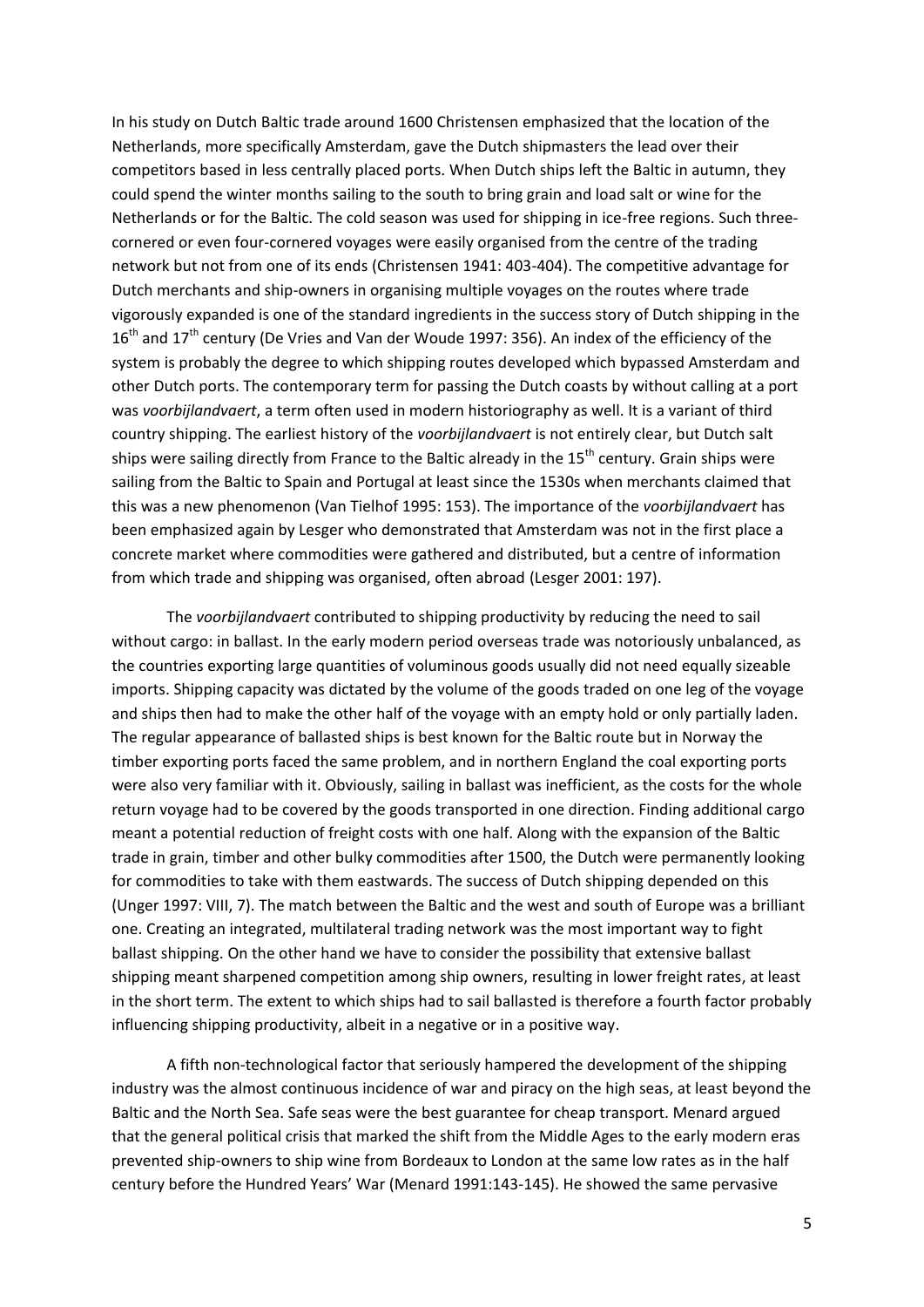influence of political circumstances on shipping efficiency for other periods and other regions. The relevance of risks at sea for Dutch freight rates has often been demonstrated (e.g. Van Royen 1996). The effects of war and peace on Dutch shipping were also strongly emphasized by Israel. By analysing the development of freight rates on Dutch ships before, during and after the Twelve Years' Truce with Spain, he showed that those rates were uniquely low in the years the ships could sail unhindered everywhere. According to Israel, it was precisely in this period that the Dutch fleet enormously strengthened its competitive position vis-à-vis its rivals the English, the Danish and Hansa fleets. In this sense, his study of freight rates confirmed qualitative evidence known and cited since long. Transport costs on the other hand shot up very rapidly as soon as enemy ships or pirates were at sea, which happened not long after the truce had ended. This was one of the setbacks Dutch merchants had to cope with during the Thirty Years' War (Israel 1989: 124; Israel 1996: 83). Nevertheless, the role of war is far from clear. When Dutch shipping experienced its Golden Age the Dutch Republic was at war almost permanently. That situation apparently did not prevent long term gains in shipping productivity.

The literature discussed presents us with a long list of factors that may have contributed to productivity growth in the shipping industry, such as technological change in shipbuilding, the increased size of ships, the growth of trade on certain routes, the interconnectiveness of the network of trading routes, the extent to which trade was balanced and the safety of the seas. We will now try to find out how much productivity growth occurred and which factors can be identified as contributing to this increase.

#### **The growth of the Dutch shipping industry**

In Appendix I we have presented estimates of the output, value added and inputs of the shipping industry in the Netherlands between 1500 and 1800. The methodology used to reconstruct the development of the shipping industry is the standard system of national accounts (SNA), as for example applied to the past in a number of studies related to the Netherlands in the  $19<sup>th</sup>$  century (Horlings 1995; Smits 1995; see also Smits, Horlings and Van Zanden 2000). The reconstruction was largely based on three kinds of sources. Firstly, there exist a number of benchmark estimates (by contemporary witnesses) of the size and composition of the merchant fleet and the routes on which they were active, which can be used to anchor all estimates; in particular the estimates for 1636 and 1780 are extremely valuable, but additional benchmarks are available for about 1500, 1532, 1567, 1607 and 1695 (a recent overview of these estimates in Van Lottum 2007 and in Van Lottum and Lucassen 2007). In addition, for a number of routes (to the Baltic, Asia, the Americas) detailed annual estimates are available of the number of ships active on these routes, and their activities (the goods they transported for example). Finally, there is information on the total number of ships entering Dutch ports (from 1642 onwards) and on taxes levied on incoming and outgoing ships (*convooien en licenten*, *paalgeld*, *lastgeld*).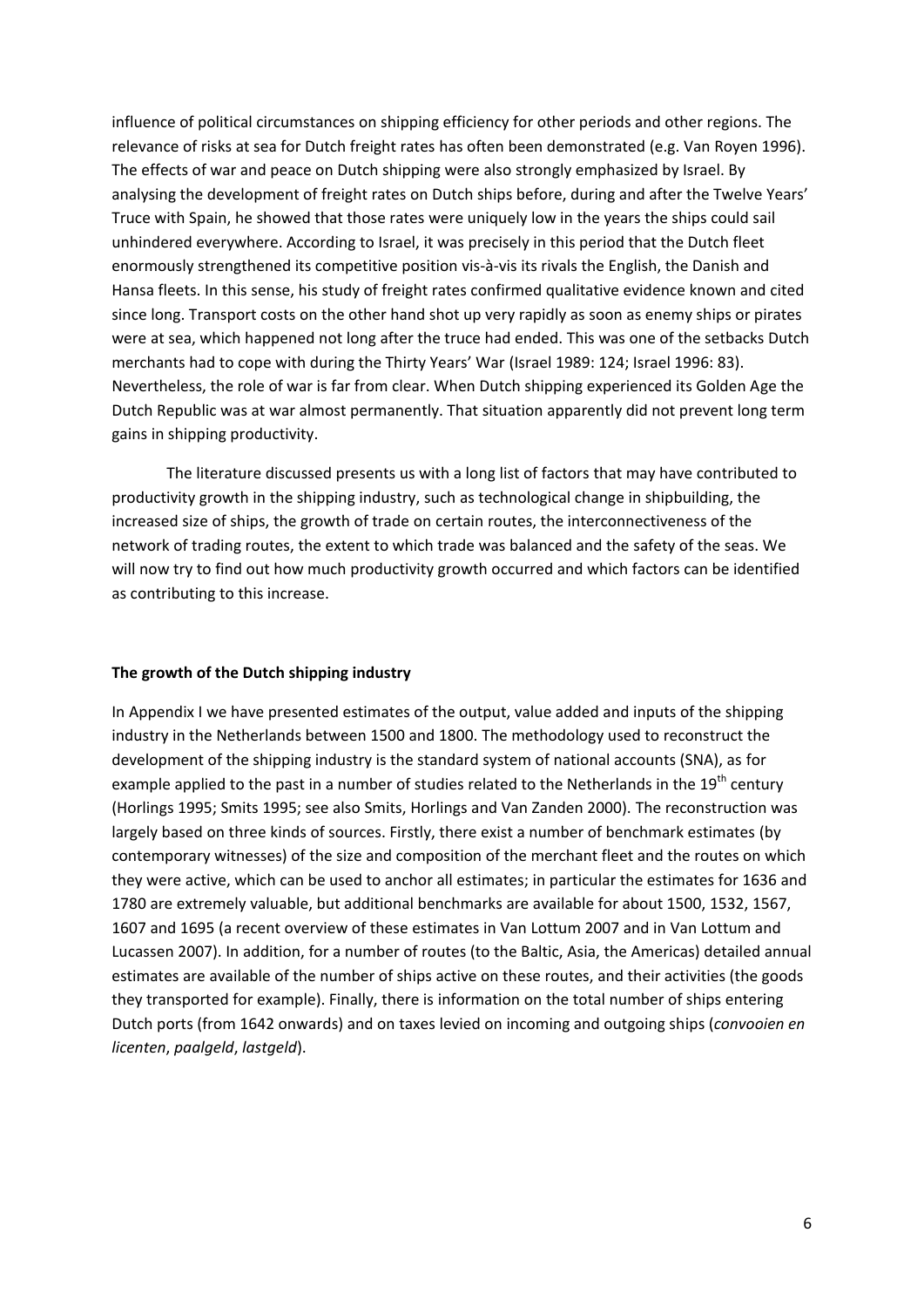

**Figure 1 Volume of shipping 1500-1793 (in 1000 tonkm)**

Figure 1 presents an important result of the reconstruction: the development of the volume of shipping (in 1000 tonkm) between 1503 and 1793. It demonstrates the enormous growth of the shipping industry in the Netherlands; total volume increased by a factor of 17 between the first estimate of 1503 and the absolute peak in 1790. The average annual growth rate between those dates was slightly less than 1% (0,9958%), which is quite high for such a long period. Growth was initially rather slow (less than 0.5% per annum between 1503 and 1550) – only during the 1550s and 1560s did a phase of rapid expansion begin, which is consistent with other data (De Vries and Van der Woude 1997: 373). The conflicts of the late 1560s and early 1570s were disastrous for shipping, but after 1576 rapid recovery followed. From the 1590s onwards long distance shipping began to contribute to growth, and a period of extreme fluctuations of shipping ensued, with a remarkable boom during the period of the Truce with Spain (1609-1621), during which the volume more than doubled. This was followed by a very serious downturn in the late 1620s. In the early 1630s another boom began, peaking in the years before and directly after the Peace of Westphalia (the highest level is reached in 1649). In the next hundred years wars still had a strong impact on the industry; the three Anglo-Dutch wars, for example, led to serious declines in activity. In the long term the level remained more or less stagnant at 3 to 4 billion tonkm, however. Whereas during the previous century growth rates of total output had been 2.6% (1550-1600) and 2% (1600-1650), between 1650 and 1750 they were on balance barely positive. Shipping through the Sound declined in these years, as did the trade with the Mediterranean, but this decline was to some extent compensated by the ongoing growth of shipping on long-distance routes – to Asia and the Americas. In the second half of the 18<sup>th</sup> century growth resumed, to a rate of 1.2% per annum between 1750 and 1790, although it was much less spectacular than during the 1550-1650 period. The Atlantic economy became the

NB for the period before 1537 only two point estimates are available (1503 and 1528)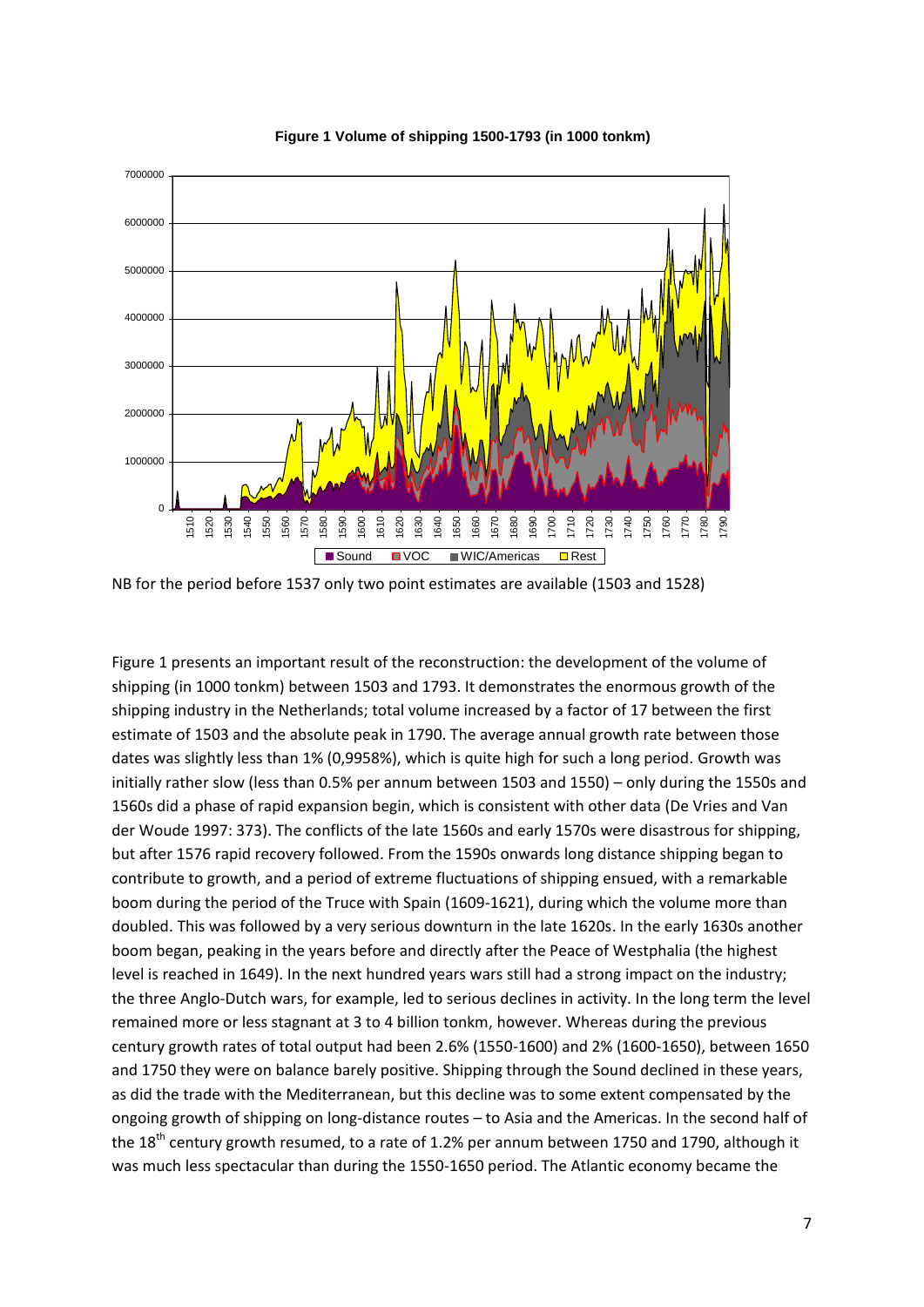most important source of renewed growth. This phase of growth after 1750 is perhaps the most surprising result of these estimates, as the 18<sup>th</sup> century – and in particular its second half – is usually seen as a period of decline (De Vries and Van der Woude 1997: 674-683). Again the impact of the Fourth Anglo-Dutch war is quite clear from the estimates (shipping in 1781 and 1782 is less than half the level before the War), but the recovery after 1783 is surprisingly strong. The series of the estimated value added of the shipping industry show that, in current prices, total value added increased from 380.000 guilders in 1503 to 19,5 million guilders in 1790. These estimates are consistent with earlier work, by Horlings (1995) for the  $19<sup>th</sup>$  century and by Van Zanden (2002) for the early 16<sup>th</sup> century.<sup>3</sup> The series for real value added (deflated with the average freight rate per tonkm) is very similar to Figure 1, and will therefore not be discussed here separately.

#### **Output and inputs compared**

**.** 

There are a number of ways to approach long term productivity growth in the shipping sector. Firstly, we look at the usual measures, and compare output with capital and labour input. Labour productivity can be measured as the ratio between output and the number of sailors involved. Similarly, we can estimate capital productivity by dividing output by the various estimates of the size of the fleet. These direct estimates of capital and labour productivity are presented in Table 1.

The estimates of the size of the labour force and of the merchants fleet are all based on rough estimates made by contemporaries – the most famous one was probably Guicciardini's estimate of the size of the merchant fleet of Holland at about 1565. Other, more detailed estimates, often specified per shipping route, and sometimes combined with estimates of the value of the goods transported, are available for various years. The first (ca. 1500) estimates are based on a very detailed source, the Enqueste of 1494, which specifies for the cities in Holland the number of ships owned. A number of studies – going back to work by Vogel dating from 1915 - have reviewed all of these estimates and made them comparable over time (most recently, Van Zanden 1987, Van Tielhof 1995: 106-108; Unger 1992; Van Lottum 2007, and Van Lottum and Lucassen 2007).<sup>4</sup> All estimates were made consistent over time, for example by substracting the fishing fleet and related employment.

 $3$  Van Zanden (2002) estimated value added of the shipping sector in Holland in 1510/14 at 305.000 guilders; the difference is due to the activities of the fleet of other provinces, in particular Zeeland.

 $4$  We made a number of small changes: the 1750 estimate originally did not include the VOC ships, therefore we increased it from 365.000 tonnes to 395.000 tonnes, the estimated size of that fleet in this year; Van Lottum (2007) overestimated in our view the size of the fleet and that of the crew in 1607, which we corrected downward on the basis of our more detailed evidence on shipping via the Sound (his 1607 estimate suggests that both the size of the fleet and of the crew would have been larger than in 1636, which is highly unlikely; the mistake is related to an overestimation of the traffic via the Sound).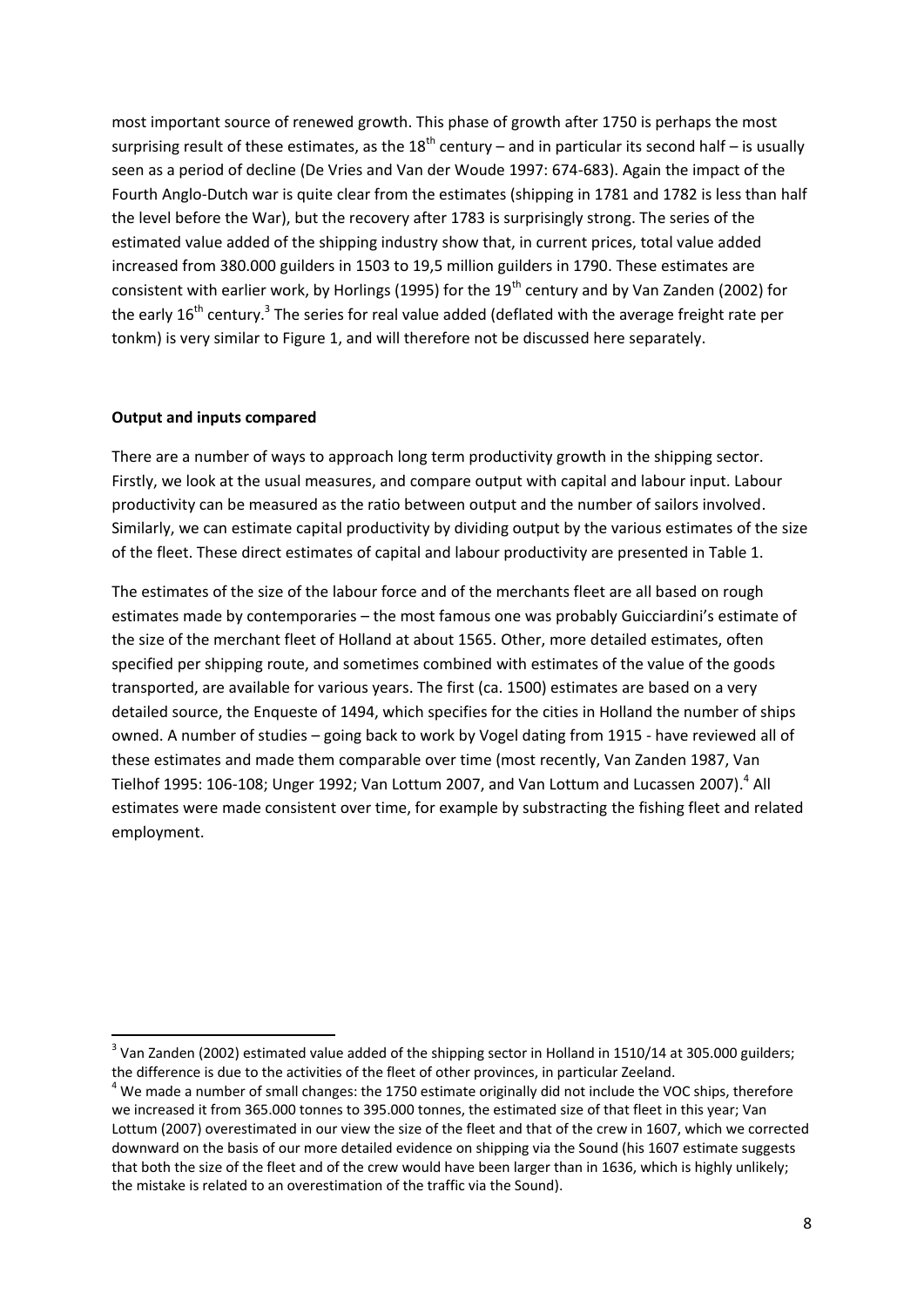|      |                |        | Table 1 Output and inputs of the shipping industry, 1503-1780 |              |                          |                |
|------|----------------|--------|---------------------------------------------------------------|--------------|--------------------------|----------------|
|      | Tonnage of the | Labour | Output (1000                                                  | Capital      | Labour                   | Capital/Labour |
|      | fleet          | Force  | $tonkm)*$                                                     | productivity | productivity             | ratio          |
| 1503 | 38000          | ٠      | 372                                                           | 9,80         |                          |                |
| 1532 | 60000          | 8000   | 373                                                           | 6,20         | 46.60                    | 7,50           |
| 1565 | 160000 -       |        | 1615                                                          | 10, 10       | $\overline{\phantom{0}}$ |                |
| 1607 | 300000         | 31000  | 2002                                                          | 6,67         | 64,60                    | 9,68           |
| 1636 | 310000         | 39000  | 2495                                                          | 8,00         | 64,00                    | 7,90           |
| 1670 | 400000 -       |        | 3611                                                          | 9,00         | ٠                        |                |
| 1694 |                | 33000  | 3704                                                          |              | 112,20                   |                |
| 1750 | 395000         | ٠      | 4092                                                          | 10,40        | ٠                        |                |
| 1780 | 400000         | 41000  | 4413                                                          | 11,00        | 107,60                   | 9,80           |
|      |                |        |                                                               |              |                          |                |

\* five year moving averages (except 1503 and 1532)

Sources: output: see Appendix I; labour force and size of fleet: Van Lottum (2007) and Van Lottum and Lucassen (2007);  $16<sup>th</sup>$  century: Jansen 1976: 272.

The estimates of Table 1 suggest that capital productivity increased barely in the three centuries between 1500 and 1800. Only the 1565 estimate is a bit of an outlier (perhaps we overestimated growth before 1565), but apart from that, the ratio changes little. This is confirmed by other evidence related to the Baltic trade: the number of trips ships on average made to the Baltic did not increase in the long run: it was about 3 in the 1560s, increased to about 4 in the best years of this trade, during the 1610s (it was 4.4 in 1615), but began to decline afterwards. It fluctuated around 3 again between 1640 and 1680, and fell to on average about 2.5 in the 18<sup>th</sup> century (Bang and Korst 1906/1953).

The long term development of labour productivity is different: here we find modest growth during the 16<sup>th</sup> and early 17<sup>th</sup> century, followed by an increase of about 75% between the point estimates of 1636 and 1694, and stability during the next century. The increase during the  $17<sup>th</sup>$ century is consistent with the estimates by Unger and Lucassen (2000) about the tonnage per man on the Dutch fleet during the same period. As mentioned already, they also find a strong increase during the second half of the  $17<sup>th</sup>$  century followed by decline. When we look at their measure of productivity, the tonnage per sailor, which is actually a measure of the capital/labour ratio, we find a modest increase of about 30% during the early modern period, however. Overall, productivity growth was rather small. When we assume that labour and capital both have a share of 50% in value added, total factor productivity increased by about 50%. This is not very much for a three hundred year period, but it is in accordance with Menards view that overseas shipping did not realise important productivity growth during the early modern period. This conclusion is, as usual, as good as the estimates on which it is based – and all sets of estimates, of the output of the shipping industry, and of its inputs, are clearly subject to large margins of error. In view of the fact that these results are very sensitive for the accuracy of contemporary estimates, we will also look at another way to approach productivity change, via the study of relative prices.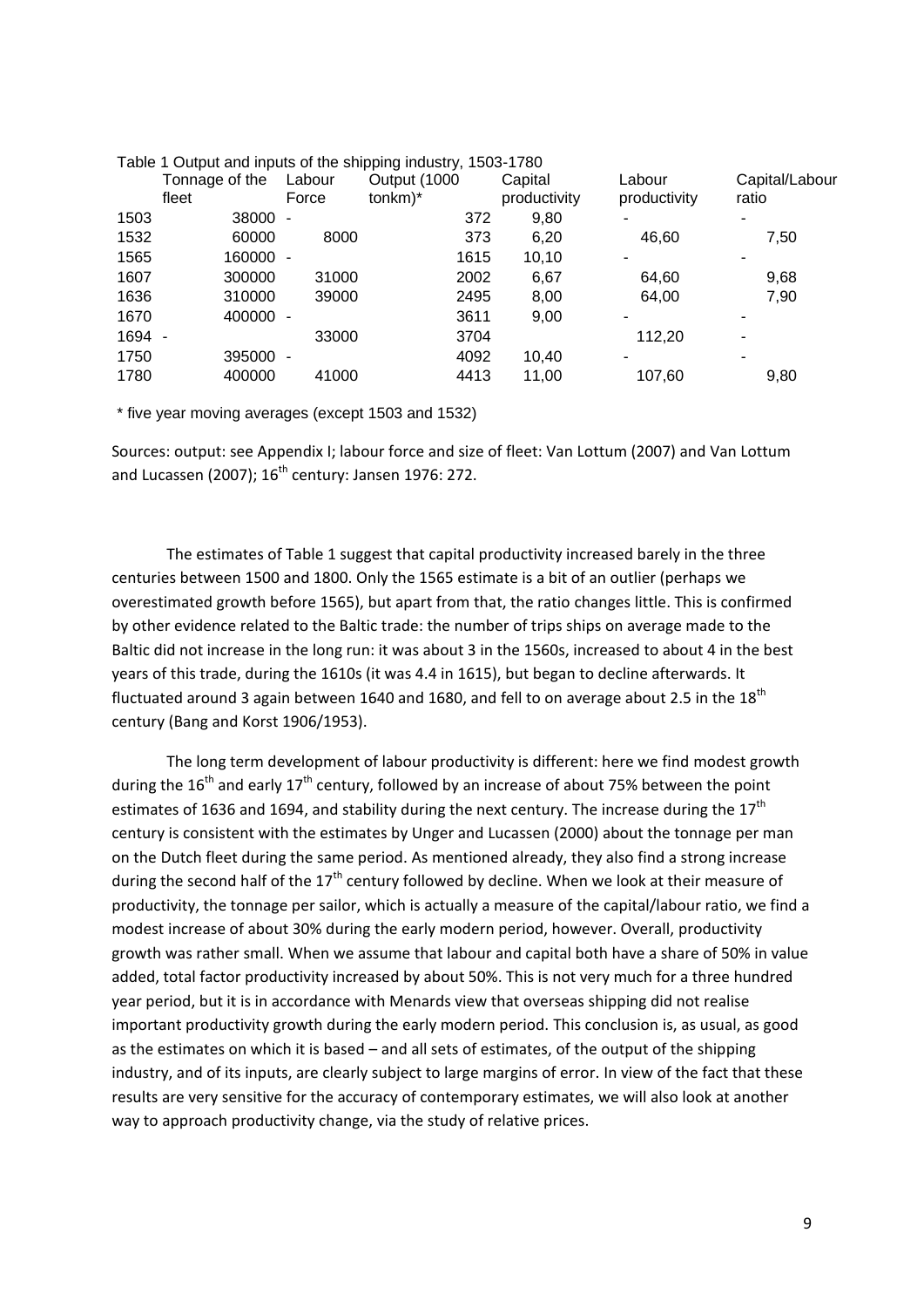#### **An alternative approach based on relative prices**

Another approach to estimating the development of total factor productivity growth is to deflate the output prices with the weighted input prices. Shepherd and Walton (1972) and recently Hoffman (2000) and Antras and Voth (2003) have applied this method to the early modern period, showing that total factor productivity growth can be derived from the analysis of changes in prices and factor costs. The key idea is that the price of a certain product is by definition the sum of the weighted remunerations of its factor inputs (the details of this are given by Antras and Voth (2003)). When the price of the output declines compared to the weighted prices of factor inputs, productivity must have increased. The underlying assumption is that markets are not distorted by market power and that prices therefore reflect the costs of producing the output (although Antras and Voth (2003) correctly make the point that excess-profits would also affect other ways of measuring changes in total factor productivity). This assumption is however quite valid for the Dutch shipping industry, where on each route – and in particular on the routes that we study here – many dozens if not hundreds of ships and skippers operated, who were competing intensely for cargo. In general, the market for shipping services was therefore very competitive. However, this does not imply that all contracts that we use were the result of perfect competition. There were strong seasonal fluctuations in the supply and demand for shipping capacity, which may have implied that certain contracts were the result of a sellers' or of a buyers' market. Skippers may have sought extra cargo at low prices because the alternative was to sail out partially in ballast, or alternatively, merchants may have been pressed to ship their goods because the sailing season was coming to an end. Freight rates may therefore fluctuate quite a lot during the year, and between years, and an analysis of changes in productivity of shipping can therefore only be based on a large dataset of freight rates during long periods of time.

In order to establish the price of transport we heavily relied on one kind of source which is found in massive numbers in the Amsterdam notarial archives: chartering contracts. A chartering contract is an agreement between a shipping company and one or more freighters or charterers who charter the ship for a particular voyage or, less often, for a specified period like a month. The freighter chartered the whole or part of the ship to carry a cargo from port A to port B at a certain price. In Amsterdam lots of chartering contracts were notarized, which means that a signed copy was entered in notarial registers (Van Tielhof, 2002: 199, Knoppers, 1976: 17-18, Van Royen, 1996: 108). It is important to stress that these prices were the prices actually agreed upon for a specified transport service.

A number of studies has published freight rates according to these charter contracts for certain routes and/or time periods.<sup>5</sup> We have put together a dataset of 2800 freight rates covering the most important European routes, such as the Baltic, northern Russia, south-western France and Italy. In Appendix II the relevant sources and their problems are dealt with in detail. The main limitations are that 1/ almost all freight rates relate to the period after 1590, and only a few prices for the period before 1590 are available (and for the Baltic trade only); 2/ non-European destinations are not

**.** 

<sup>&</sup>lt;sup>5</sup> The freight rates for shipping from France to the Republic were generated in PhD research by Anne Wegener Sleeswijk (PhD Amsterdam 2006). We kindly thank her for placing this series at our disposal.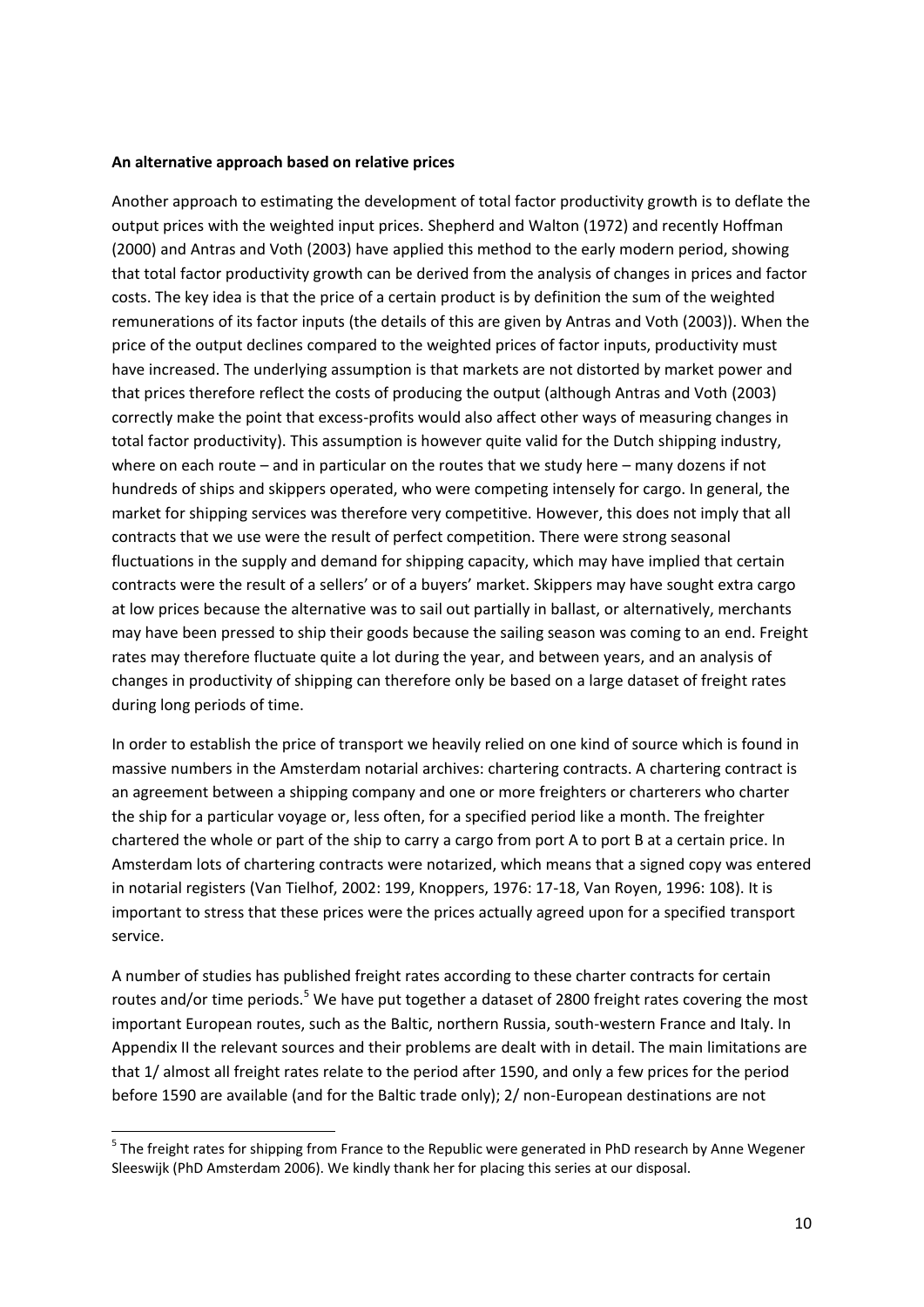included here, as the trade on them was (often) monopolized by large trading companies (for the trade on Asia by the VOC).

The alternative approach requires that the output-price series (in this case: the freight rates) is compared with an index of total factor costs. Prizing the labour input is not a problem. Data on wages and on the cost of foodstuffs consumed on board (which should be included in the remuneration of labour) are available (wages of unskilled labourers from De Vries and Van der Woude (1997), and the costs of consumables from Van Zanden (2005)). Capital costs are more problematic. Ideally, one would have prices of ships, but these are not available. We therefore had to simulate the development of the price of ships via the construction of a weighted index of the inputs into shipbuilding (based on the wages of skilled labourers (De Vries and Van der Woude 1997), prices of copper and iron<sup>6</sup>, and of timber<sup>7</sup>). Finally, we used a series of interest rates to capitalize the costs of the ships, which was derived from the work by Zuijderduijn (2007) (period 1450-1560) en from the development of interest rates on public debt by Fritschy (2004).<sup>8</sup>

Figure 2 shows the series of the most important input prices. In the long run, the price of iron increased least, and timber prices, which were relatively low during the first decades of the 17<sup>th</sup> century, and the average prices of victuals, went up most strongly. Copper prices increased more or less at the same pace as the general price level, except for the first decades of the  $17<sup>th</sup>$  century, which was a period of copper scarcity (Klein 1965: 331). Overall, the curves are dominated by two periods of rapid inflation, between 1550 and 1650, and again after 1750; in view of the strong increase in price levels, the differences between the individual series are rather small.

Figure 2.

**.** 

 $^6$  Prices of copper and iron are derived from Posthumus (1943/64) (17<sup>th</sup> and 18<sup>th</sup> century: Amsterdam exchange; 15<sup>th</sup> and 16<sup>th</sup> century: Utrecht and Leiden institutions), De Moor (2000), and for the period 1585-1620 De Jong (2005); a few gaps remained, which were filled by simple intrapolation. We are indebted to Michiel de Jong for placing precise price data not published in his book at our disposal.

 $7$  Timber prices were derived from ongoing research by Christiaan van Bochove into the timber market in the  $17<sup>th</sup>$  and  $18<sup>th</sup>$  century, whose data were linked to similar data from the abbey of Leeuwenhorst published by De Moor (2000).

 $^8$  According to these sources, interest rates are stable at 6,25 % before 1576; increase to 8,3 % in that year, declines to 7,1% in 1607 and 6,25% in 1611, to 5% in 1640, to 4% in 1655 and 3,5% in 1747.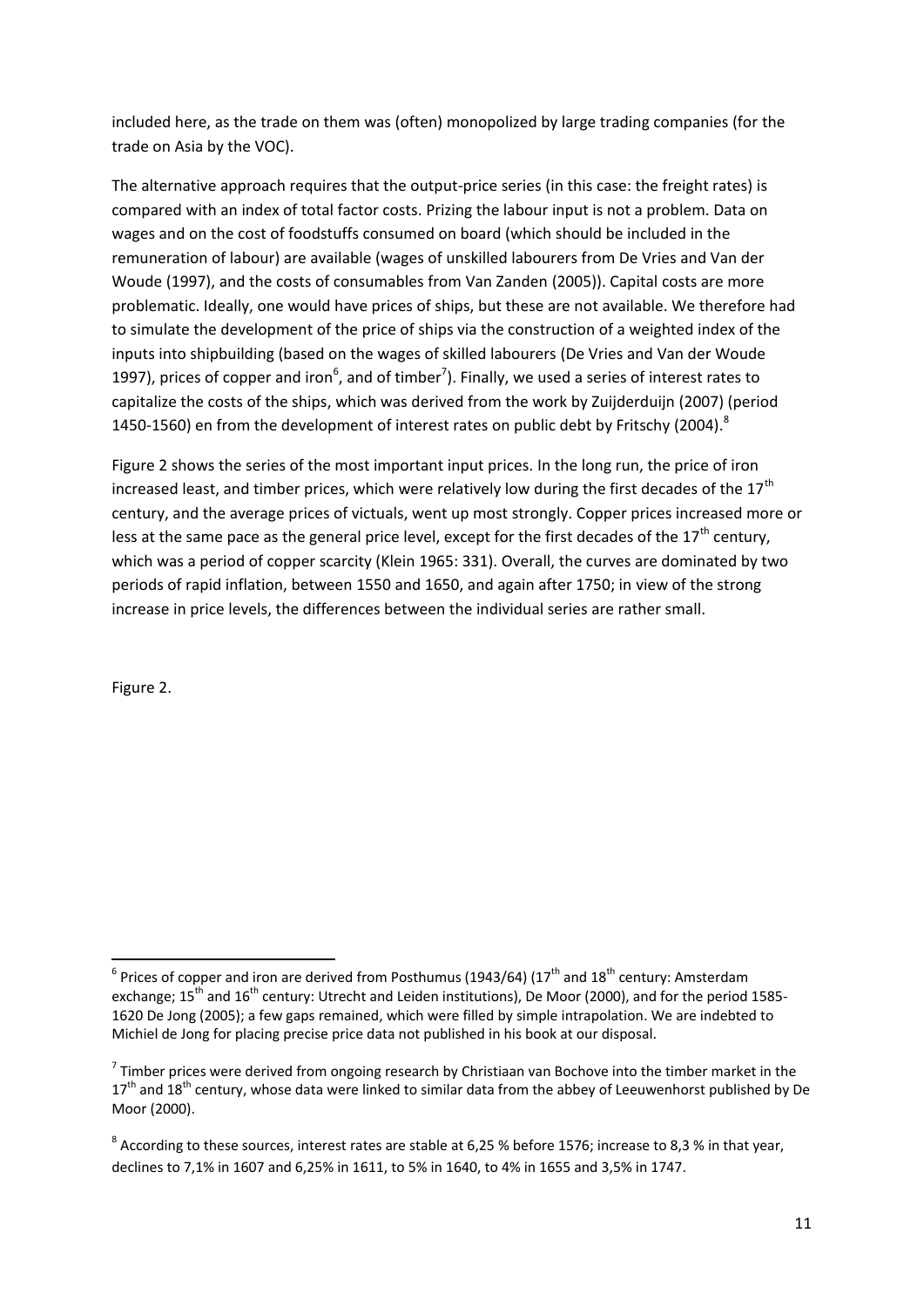

## **Factor costs of shipping industry1450-1800 (1600/1609=100)**

On the basis of data from 19<sup>th</sup> century shipbuilding we tentatively estimated the cost structure of that industry (timber 40%, wages 30%, iron 15% and copper also 15%) (Jansen 1999: 282, 292-3).<sup>9</sup> More information is available on the structure of the costs of shipping. For the period 1589-1598 the account books of a Delft merchant, Claes van Adrichem, break down the costs of ten voyages to the Baltic (with occassional trips to Portugal and France). One third of costs consisted of wages, another third of consumables (also part of the costs of labour), 29% of materials (sails, ropes, timber etc.) and only 4% of war materials (canons, gunpowder) – on most trips to the Baltic the share of the latter was even zero (Winkelman 1981: 534-535). Missing from these costs calculations are capital costs, which Van Adrichem did not book. A tentative estimate of these costs, based on what is known about the price of ships in these years is that the average rate of depreciation was 10%, and that total capital costs may have been as high as wages and consumables together.<sup>10</sup> Similar data are available for voyages to Portugal, Italy and West-Africa from the period 1592-1603, but they also

 9 Van Bruggen mentions a slightly different distribution for the construction costs of cargo ships around 1677 (timber 50%, wages 22%, iron 8%, hemp 14%, rest 6%). He does not mention his source (Van Bruggen 1977: 58).

 In 1677 the VOC paid for a month ship's hire 2400 guilders, of which about half was spent on wages and victuals for the crew (Ketting 2006: 48); Brulez thinks that the often assumed rate of depreciation of 10 % is too high (Brulez 1979: 3, 5); nevertheless, indications of the average life expectancy of Dutch cargo ships range from 7 years to 10-12 years in the 17<sup>th</sup> century and 15 years in the 18<sup>th</sup> century (Hart 1977: 108; Unger 1977: 44; Van Kampen 1953:104).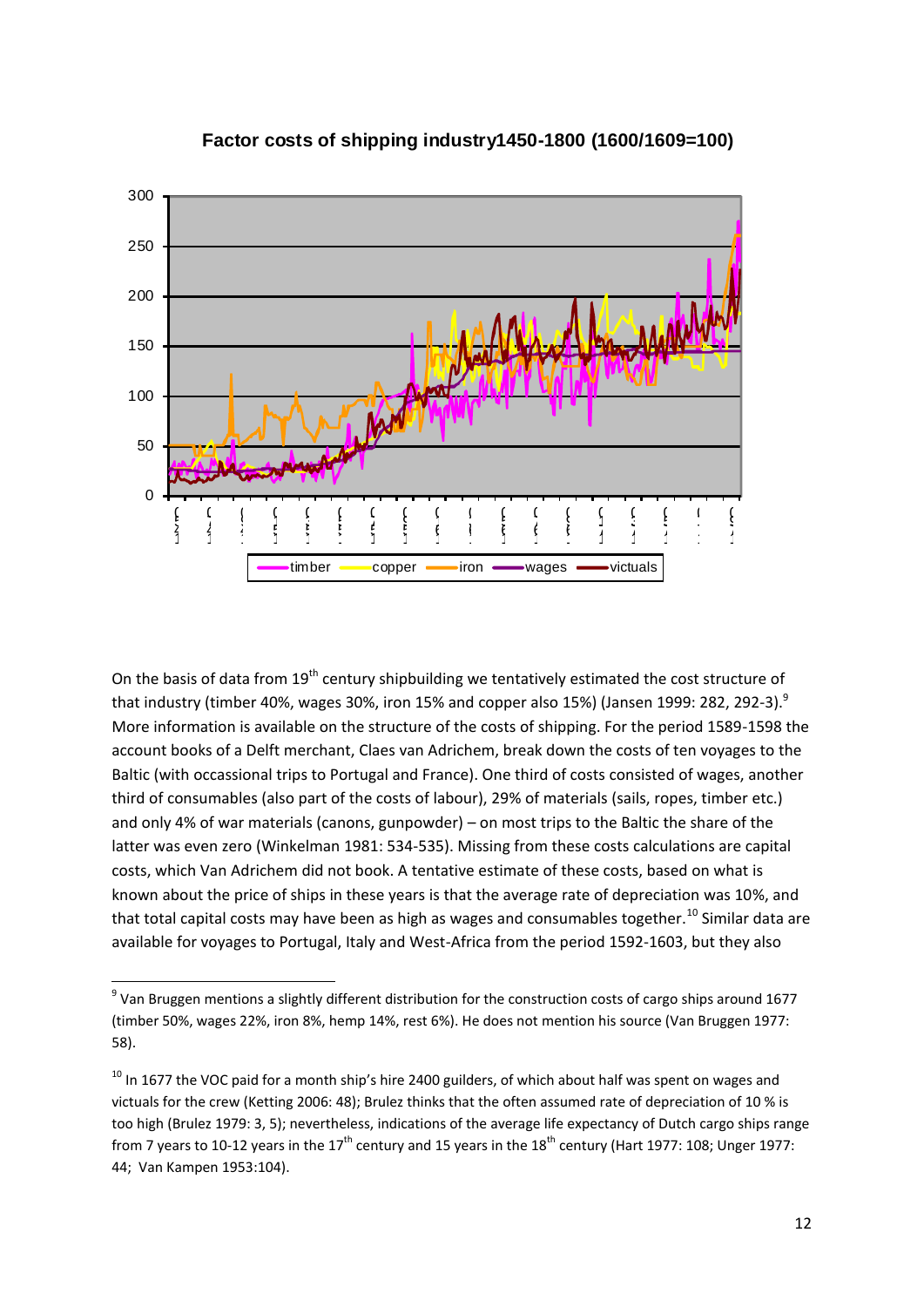neglect depreciation of ships and interest (De Jong 2005: 106-7). Considering all these sources of information we have assumed the following shares in the cost structure of shipping for the base period 1600/1609: capital costs (interest on and depreciation of the ships): 40%; wages (of unskilled labourers) 30%, consumables (following the consumer price index) 15%, timber 9%, copper and iron 4,5% each (De Jong 2005: 106-107). Because consumables are part of labour costs, this brings the share of labour in value added at about the same level as the share of capital. These are very tentative estimates, but, because all series show a similar development (with the exception of the interest rate), the effect of various assumptions concerning the shares of different factor costs is limited. $11$ 

1

 $11$  We also estimated two alternative series of weighted factor costs, one consisting of 50% wages and 50% capital costs (and no prices of copper and iron), the other one consisting of 70% wages and 30% capital costs; the differences between the three deflators are very small, in particular in the period before 1630; during the whole period 1500/09-1780/89 the series used here increases by 410%, the second series by 381% and the third series by 406%; the choice of the weighting scheme therefore has only a very limited impact on the results of this measure of productivity.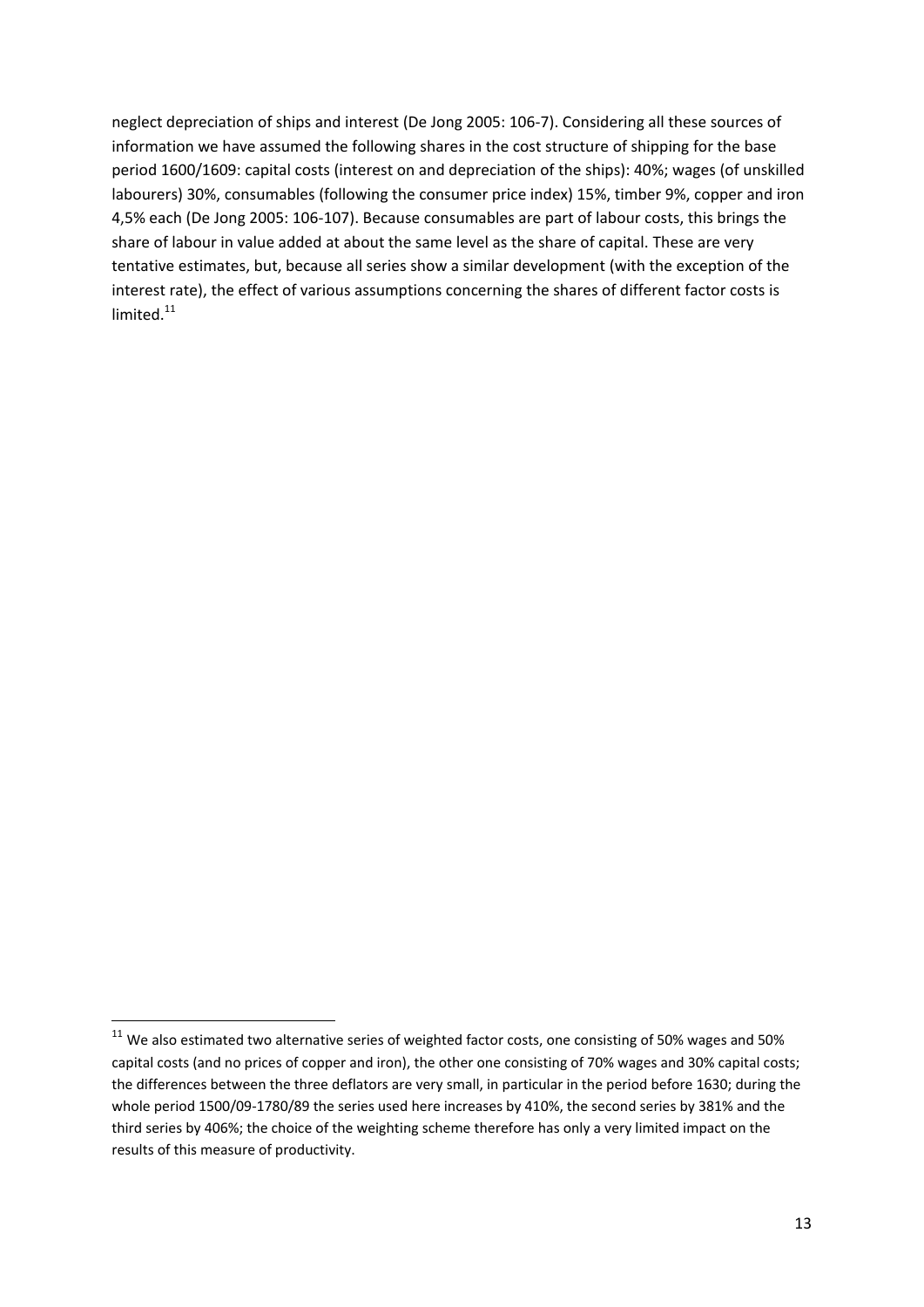## Figure 3



**Real Freight rates on the routes to the Baltic and to Livorno (1600/1609=100)**

## Figure 4



**Real Freight rates on Baltic, Bordeaux and Archangel (1600/1609=100)**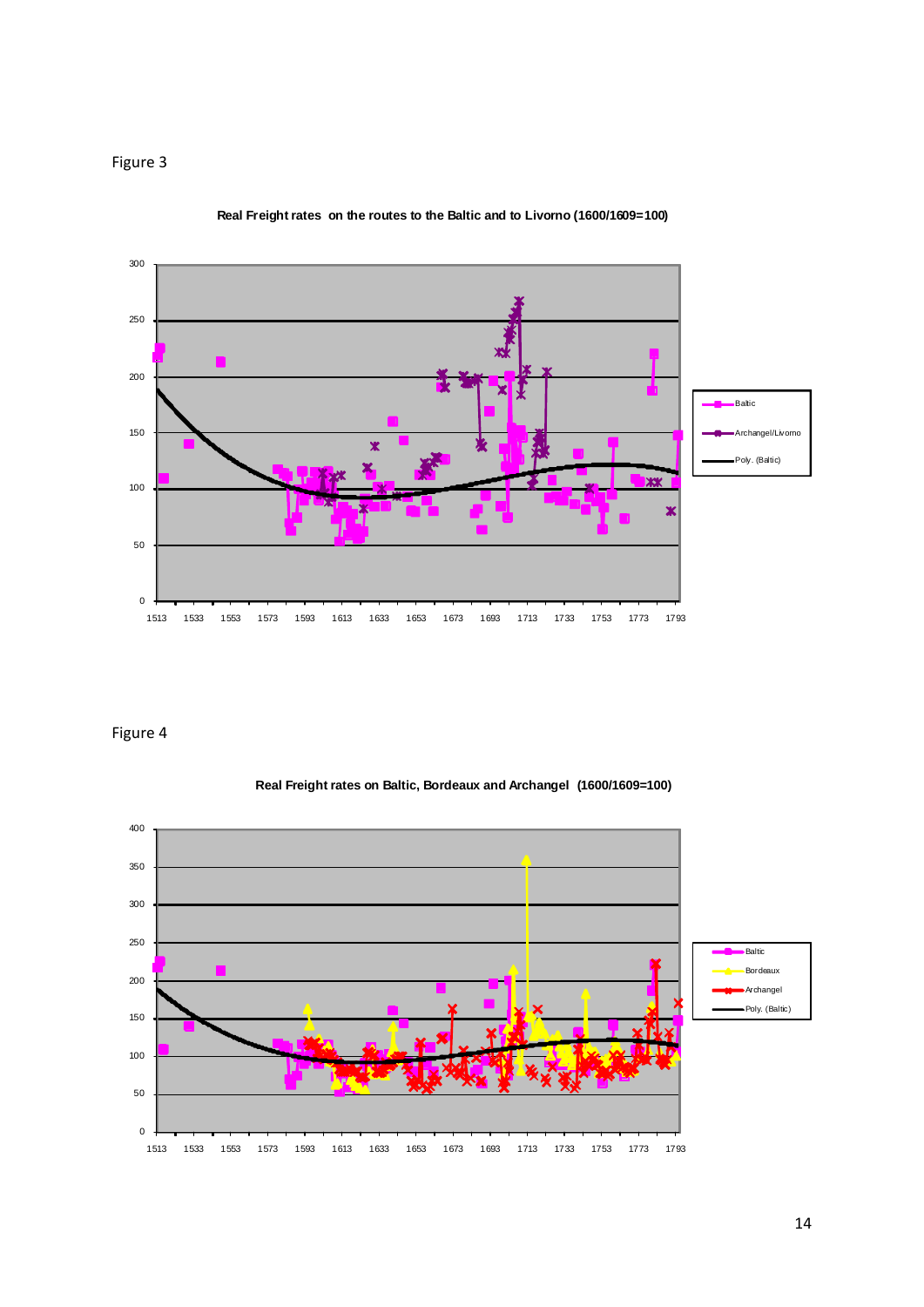Finally, we deflated the nominal series of freight rates with the weighted factor costs of the shipping industry, to get estimates of the 'real' freight rates, which we use as our estimate of the development of total factor productivity. We realise of course that the freight rates thus deflated do not really measure total factor productivity growth, but they do give us a useful proxy. Graphs 3 and 4 presents four series, related to the trade with the Baltic (mainly Gdansk), Bordeaux, Archangel and Livorno (the latter ships first went to Archangel to collect merchandise, mainly grains, and then went to Livorno). Only the Gdansk series goes back to the first half of the  $16<sup>th</sup>$  century. It shows a strong decline during that century; the lowest level was attained in the 1610s, after which real freight rates on this route increased during the second half of the  $17<sup>th</sup>$  century. A modest decline in the  $18<sup>th</sup>$ century was not enough to revert to the low values which had characterised the Truce with Spain (1609-1621). The development of freight rates on the other trade routes was not much different, except that in shipping to Archangel the lowest real freight rates were realised a few decades later than on the Baltic route, around the middle of the  $17<sup>th</sup>$  century. On all routes – and most strongly on the trade to Livorno – real freight rates increased quite a lot during the second half of the  $17<sup>th</sup>$ century, when the Netherlands was fighting a number of wars with (amongst others) Great Britain. In the  $18<sup>th</sup>$  century freight rates returned to a lower level, but they remained in general much higher than they had been in the first half of the  $17<sup>th</sup>$  century. The conclusion must be that Dutch shipping, at least shipping within Europe, was most efficient in the first half of the  $17<sup>th</sup>$  century and never realised the same high level of productivity in the rest of the early modern period.

The problem with the data on freight rates is the very limited number of observations for the period before 1590. Fortunately, data on grain prices in the North Sea area and the Baltic can confirm this picture of rapid productivity growth until the 1620s, followed by stagnation afterwards. David Jacks (2004) in his reconstruction of the process of market integration in this region, arrives at identical results. The price gap between the two regions fell strongly between the early  $16^{th}$  century and the 1620s, pointing at increased integration of markets and declining transport costs. He also finds stagnation from the 1620s onwards; perhaps the price gap even increased a bit during the second half of the 17<sup>th</sup> century. His analysis of market integration is therefore very similar to our results in terms of real freight rates.

We have to underline that these changes in total factor productivity refer to shipping and shipbuilding together, as we have not been able to separate the two activities. It is not impossible that the fall in freight rates in the  $16<sup>th</sup>$  and  $17<sup>th</sup>$  century was a result of improvements in shipbuilding. One of the defining elements of fluyts was the fact that they were cheaply built. Sometimes the word fluyt was even used more or less as synonymous with cheap ships (Ketting 2006: 23).

#### **Interpretation: differences between the two approaches**

First we will focus on the question how to reconcile these different stories. There is a divergence of the two measures of total factor productivity growth during the 1550-1620 period: the near absence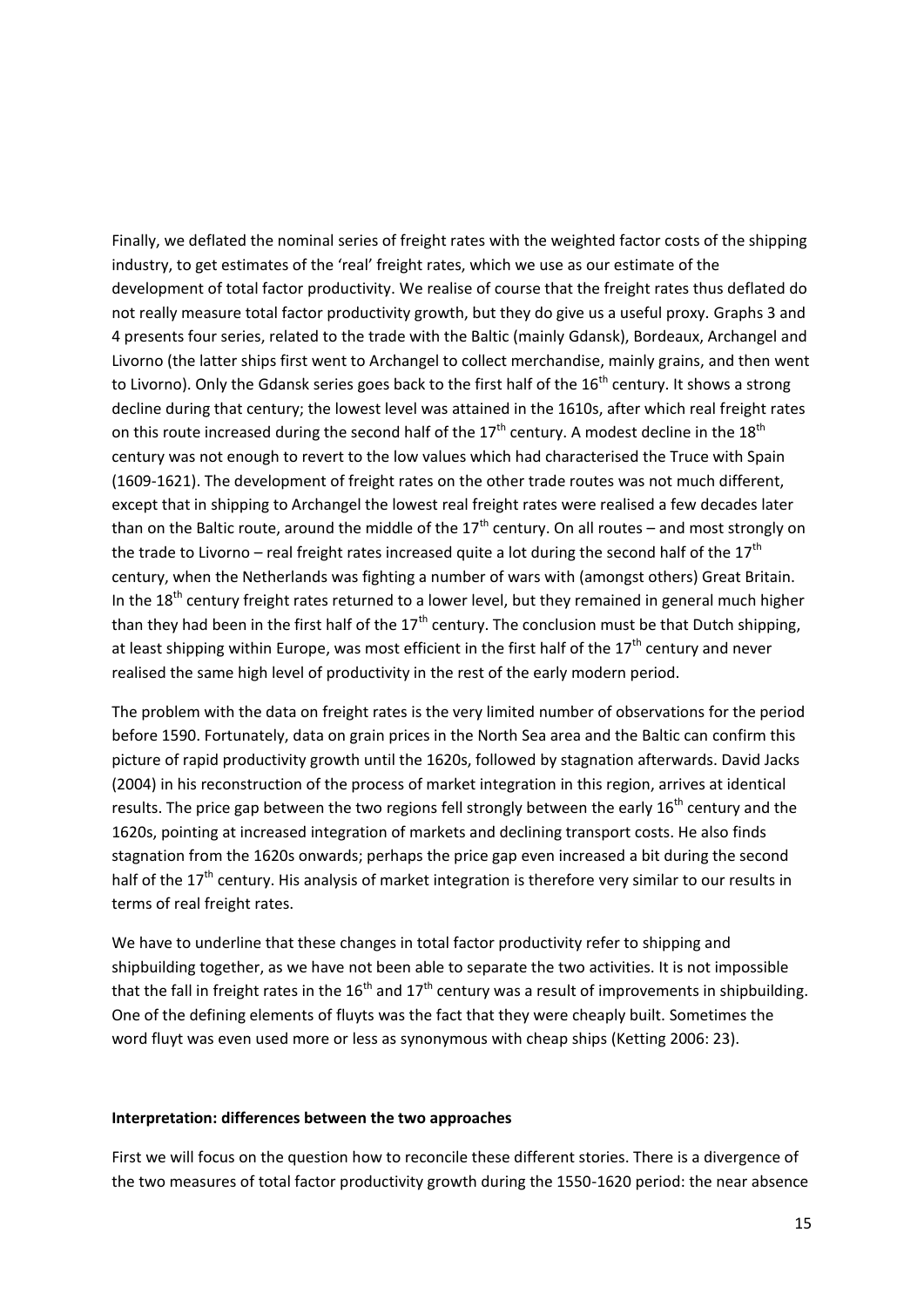of productivity growth according to the comparison between quantities of output and inputs seems inconsistent with the rapid growth of total factor productivity based on the price and wage data. Perhaps less striking is what happened during the rest of the  $17<sup>th</sup>$  century: the output/input data suggest growth of labour productivity, whereas the price data show a decline in total factor productivity. To start with the latter problem: what is absent from the analysis of quantities is the effect of relative prices. The increase in labour productivity in the  $17<sup>th</sup>$  century is probably related to the fact that after 1600 wages went up relative to capital costs (see Figure 5).<sup>12</sup> This increase was not dramatic, only by about 40-50% between 1600 and 1700, after which this ratio stabilized (and even declined somewhat after 1760). The increase in labour productivity occurring during the  $17<sup>th</sup>$  century that can be read from the quantity data, was linked to this relative increase in wage costs. But the price data suggest that this did not really matter much for total factor productivity, which in fact stagnated after the 1620s, when the increase in labour productivity still had to begin. In other words, the increase in labour productivity from Table 1 and from the estimates by Lucassen and Unger (2000) can be interpreted as a reaction to changing factor costs which induced a change *along* the productivity frontier, but did not lead to a change *of* the productivity frontier (i.e. an increase in total factor productivity). In this way, it is possible to reconcile the results of the two approaches for the post 1620 period.



**Figure 5 The ratio between wages and capital costs in Dutch shipping 1500- 1800 (1600/09=100)**

**.** 

 $12$  Capital costs are the costs of operating the ships, based on the estimated price of ships, an unchanging rate of depreciation (10%) and the interest rate (which fell from 6,25% to 3,5%); the declining interest rate is the main explanation of the declining relative capital costs.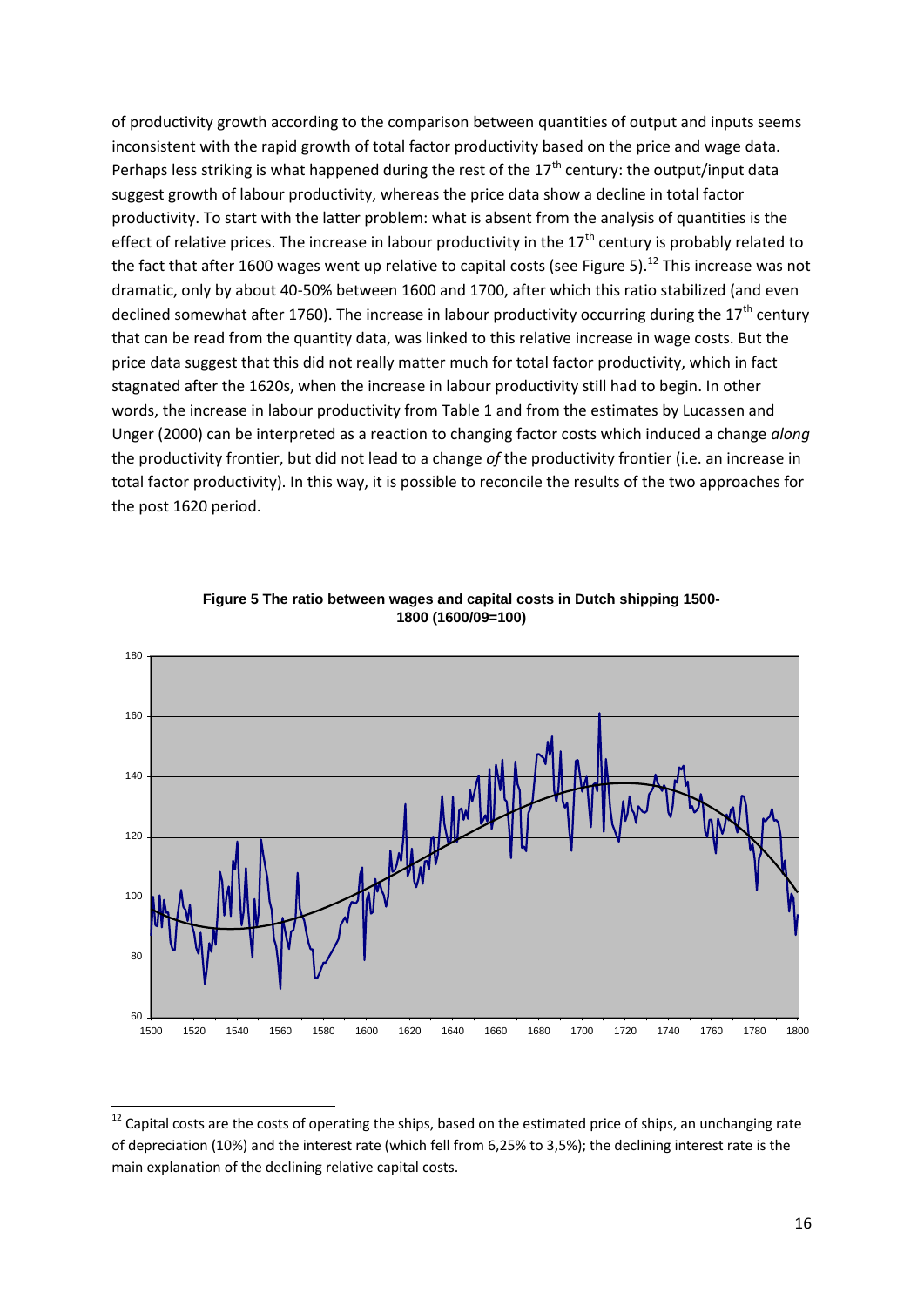Such a reconciliation of the different approaches to productivity growth is more difficult for the period 1550-1620, when the data on freight rates point to a substantial increase in total factor productivity, but capital productivity was stagnant and labour productivity went up by about a third only. As explained, a difference between two approaches is that the dual approach also includes productivity growth in shipbuilding. A possible explanation for the different findings is that the rapid productivity growth during the 1550-1620 period was concentrated in shipbuilding, resulting in the development and spread of the fluyt. This led to (much) more efficient and especially cheaper ships, but that it took a few generations – when wage costs started to increase much more the capital costs – before the full potential of the new design in terms of savings on labour costs could be realized.

Compositional effects may also have played a role. The decline in real freight rates appears in the Baltic trade, where large productivity gains were realized. During the same period the trade on other routes – to Asia, the Americas and the Mediterranean - increased much more rapidly than the 'mother trade' with Gdansk. On those ships, defense was vital, and the ratio of sailors per tonne was much higher than on route via the Sound (Van Lottum and Lucassen 2007, table 1; Van Royen 1987: 179). The productivity gains that occurred in the latter trade were to some extend overshadowed by the higher labour requirements on these other routes. This helps to explain that productivity of the fleet as a whole increased only moderately, whereas large gains in total factor productivity were realized on the trade with the Baltic.

#### **Interpretation: determinants of productivity growth**

The long term curve of real freight rates – our most important index of productivity growth – appears to confirm the view that technological change occurring in the 16th and early 17th century, a period usually linked to the development of the fluyt, was probably the main force behind the increase of productivity of Dutch shipping. We cannot quantify this source of tfp-growth, however; there are no estimates of the growth of the share of the fluyt in the total fleet, or other indices of technological change that might be used to establish such a link more carefully. The classic story is that the fluyt was developed in the 1590s by a shipwright from the city of Hoorn, and copied gradually by other wharfs and shipowners, and became the dominant ship design during the period of the Truce with Spain (1609-1621), when, as we have seen, freight rates bottomed out. Several historians have, however, said that there was not a single invention, but that the new design was the result of experiments with ship design that began much earlier (Unger 1978: 36), and were related to the new conditions that arose after the Peace of Spiers (1544), after which Holland dominated the trade with the Baltic, and cannon on ships was no longer necessary on this route (Wegener Sleeswyk 2003). The gradual decline of real freight rates between the 1550s and 1620s is therefore consistent with this interpretation of the rise of the newly designed fluyt.

Other factors may also have played a role, of course. As mentioned earlier, the literature suggests a number of other causes of efficiency improvements in the shipping sector as well, which we can now review against the background of what is known about the evolution of freight rates. The first additional factor that might be mentioned is the size of ships – large ships are often thought to be more efficient to build and to operate (per tonne, of course), are better to defend (more sailors and perhaps also more soldiers); on the other hand, it may take more time to load them, and the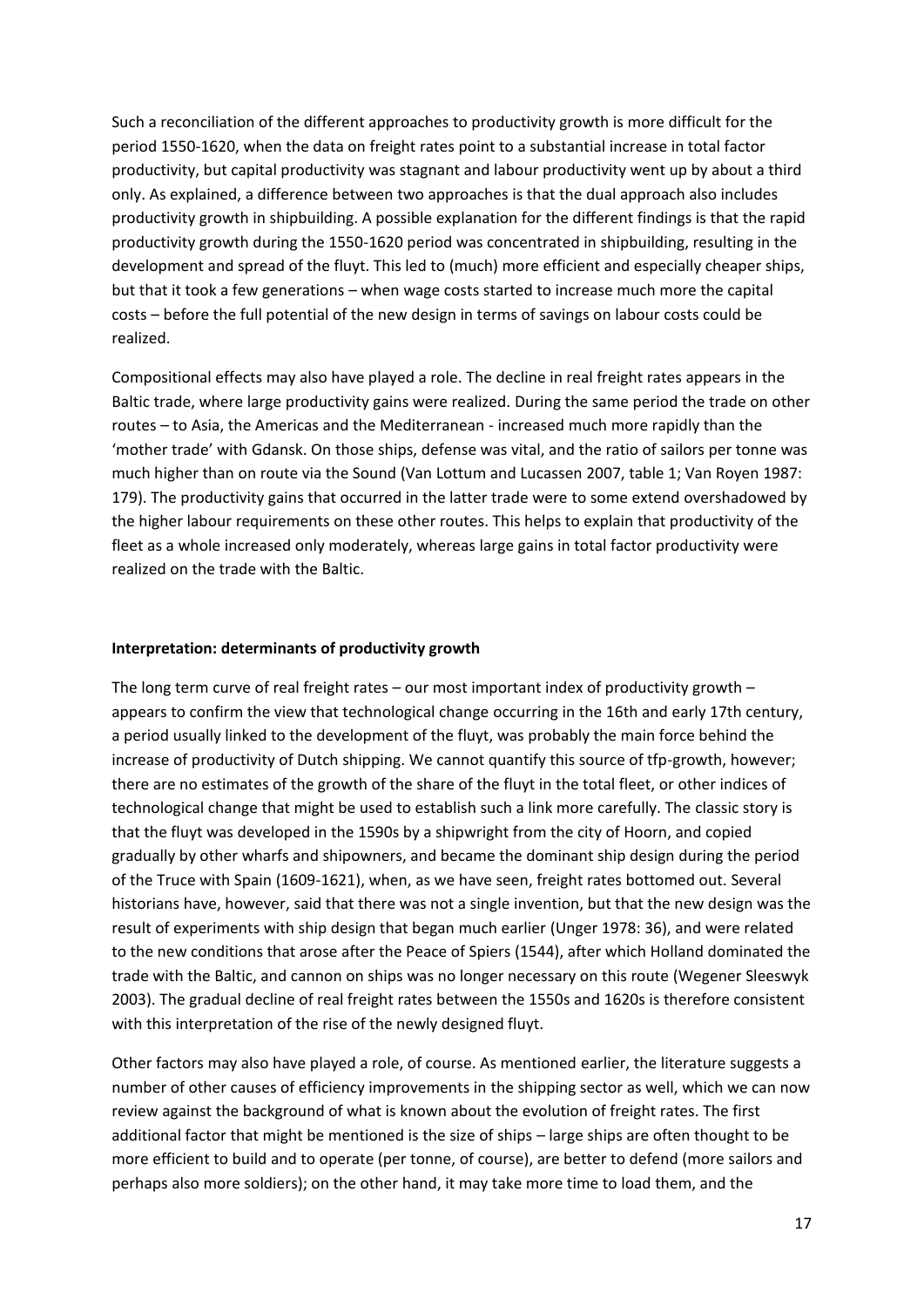chances that not sufficient cargo can be found to make a profit increase with size. The balance between the two will obviously depend on the route.

How did the average size of ships change over time? A number of different sources makes it possible to establish this for (different parts of) the Baltic trade (Figure 6). What is striking is that initially the average size of ships tended to decline, most clearly during the middle decades of the  $16<sup>th</sup>$  century, but, dependent on the sources used, relatively small ships of 50-70 lasts (100-140 tonnes) continued to dominate this route until (again) the 1620s. The breakthrough of the fluyt occurring in this period was therefore not a change in the size of ships, which continued to be rather small.

In the second quarter of the  $17<sup>th</sup>$  century the size of ships gradually increased, and this rising trend continued into the second half of the century, when average ship size went up to more than 100, perhaps as much as 150 lasts – with occasional peaks of 200 lasts. This happened in a period of strongly increasing freight rates, suggesting that economies of scale were absent, or were cancelled out by other factors, such as renewed threats of war (about which more below). That war and peace may have played a role is also suggested by developments after 1713, when the Dutch more or less withdrew from international power politics, and managed to remain neutral for most of the time. Perhaps as a consequence of this, average ship size declined to a level between 100 and 130 lasts – bigger than the very small ships of the period before 1620, but quite a bit smaller than the large ships which had dominated between 1660 and 1720. Comparing periods of peace in the  $17<sup>th</sup>$  and the  $18<sup>th</sup>$  centuries (during the Truce and after 1713) learns that average ship size had risen – perhaps doubled - but as we have seen, there was no accompanying decline in real freight rates. The idea that bigger ships are more efficient is in no way confirmed.



Figure 6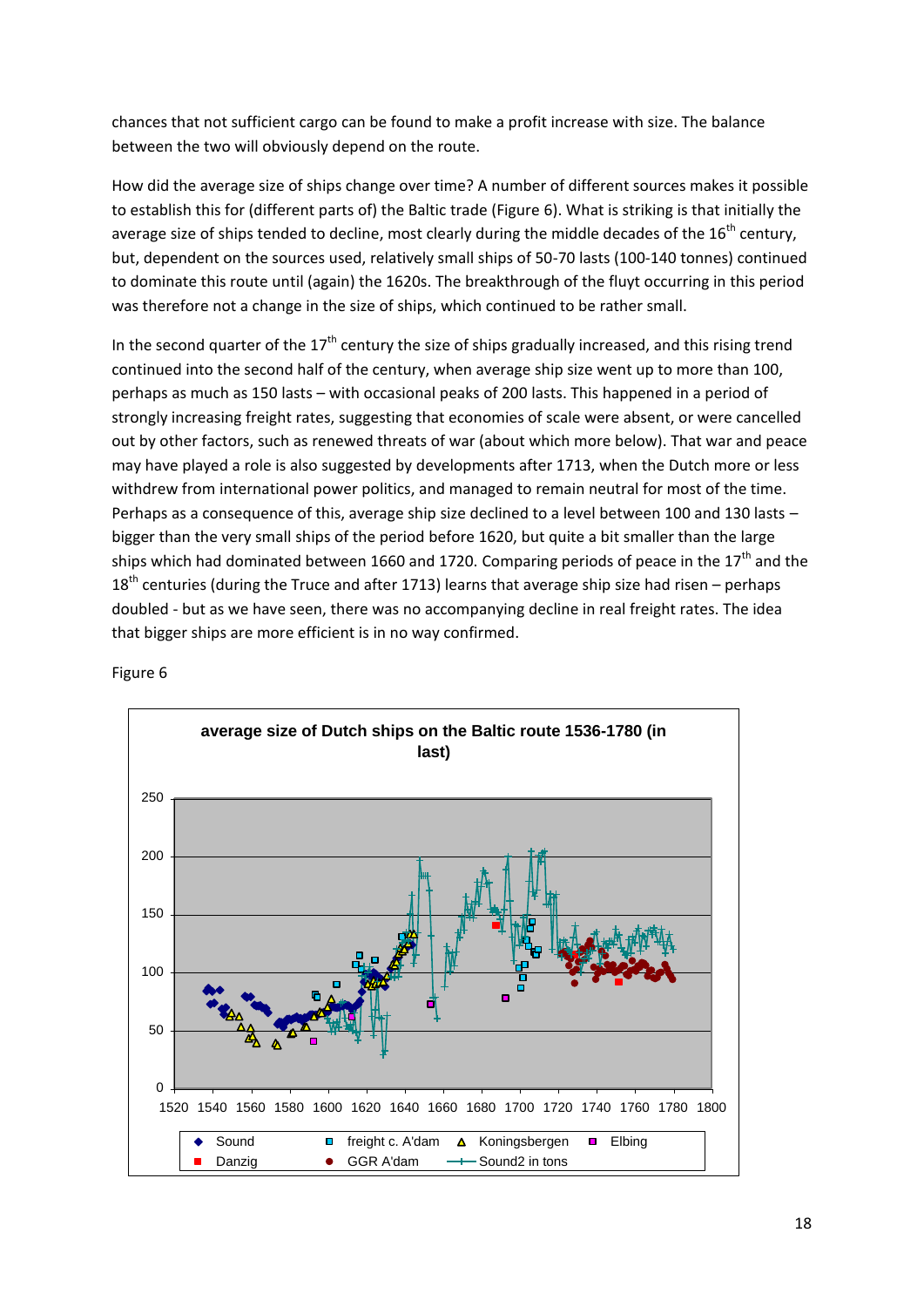#### Sources:

**Sound**: Calculated average capacity of Dutch ships passing the Sound 1537-1644. (Only) in this period all ships were classified in one of three categories: <30 last, 30-100 last, >100 last. A weighted average is calculated, assuming that ships in the first category averaged 20 last, in the second 65 last and in the third 130 last. Source: Bang and Korst 1906/1953; **Freight contracts Amsterdam:** Average size of ships mentioned in Amsterdam freight contracts for Baltic voyages. As mentioned in the appendix on sources, freight contracts were not made for all voyages. The contracts overestimate average capacity for ships sailing on the Baltic possibly by 10-20 last. Source for 1594-1639: Christensen 1941: 100. Data for 1700-1710 are calculated as weighted averages for three Baltic routes. Source: Van Royen 1996: 119-121 (Baltic (1), (2) and (3)); **Königsberg**: Average capacity of Dutch ships registered in the *Pfundzollregister* in the port of Königsberg. Source: Kempas 1964: 341. The importance of the changes in ships' sizes were discussed by Jeannin, who also published graphs showing these changes but not the original data: Jeannin 1960; **Elbing**: Average lastage of Dutch ships registered in the *Pfundzollregister* in the port of Elbing. Averages are calculated for four periods: 1585-1600, 1601-1625, 1653-1655 and 1685-1700. The averages are located in the graph at 1593, 1613, 1654 and 1693 respectively. Source: Lindblad 1995: 421; **Gdansk**: Average capacity of Dutch ships registered in the port of Gdansk in 1688, 1729 and 1752. Source: Vogel 1932: 129; **GGR**: Average size of ships arriving in Amsterdam from the Baltic, as registered in the *Galjootsgeldregisters*. This concerns the lastage of the ships or SL (scheepslasten) converted in (real) capacity of the ships using the formula developed by De Buck and Lindblad (1,21 SL + 13,7). Sources: De Buck and Lindblad 1983; De Buck and Lindblad 1990: 35; **Sound2**: The average volume of the most important commodities on board ships as registered in the Sound Toll Tables, converted in tons. Source: Bang and Korst 1906/1953.

Another factor relevant to shipping efficiency was economies of scale. During the 1550-1650 period we see a negative relation between freight rates and the volume of trade, in particular in the Baltic trade. The number of ships going through the Sound tended to increase steadily from the beginning of the 16th century until 1608-1618 and showed a subsequent decrease between 1618 and 1665- 1672. Theoretically freight costs could have been driven up by the increasing demand for ships before 1620, but apparently this was not the case and shipbuilding kept up with the expansion of trade. The economies of scale probably were realised as follows. The growing density of the use of the shipping routes reduced turn around times by making it easier to find return cargo and intensifying the flow of information. Communication between ports was in this period still heavily dependent on dispatching letters via ships. The inverse relationship between the number of Dutch ships and freight costs was less strong in the period after 1670. The conclusion seems justified that at least the powerful expansion of trade during the  $16<sup>th</sup>$  and  $17<sup>th</sup>$  centuries worked to lower freight rates.

The growth of trade also had consequences for the efficiency of the network. Probably the best measure of this is the degree to which *voorbijlandvaert* occurred, when ships from the Baltic bypassed the Netherlands and immediately brought their cargo to (for example) France or Portugal (after 1653 they were not allowed to do this to England, due to Cromwell's Navigation Act); or, alternatively, ships coming from these countries bypassed Amsterdam and sailed for the Baltic directly. From the Soundtoll registers this can be measured, and we can establish the share of ships participating in this *voorbijlandvaert*. Another index of (in)efficiency is the share of ships – according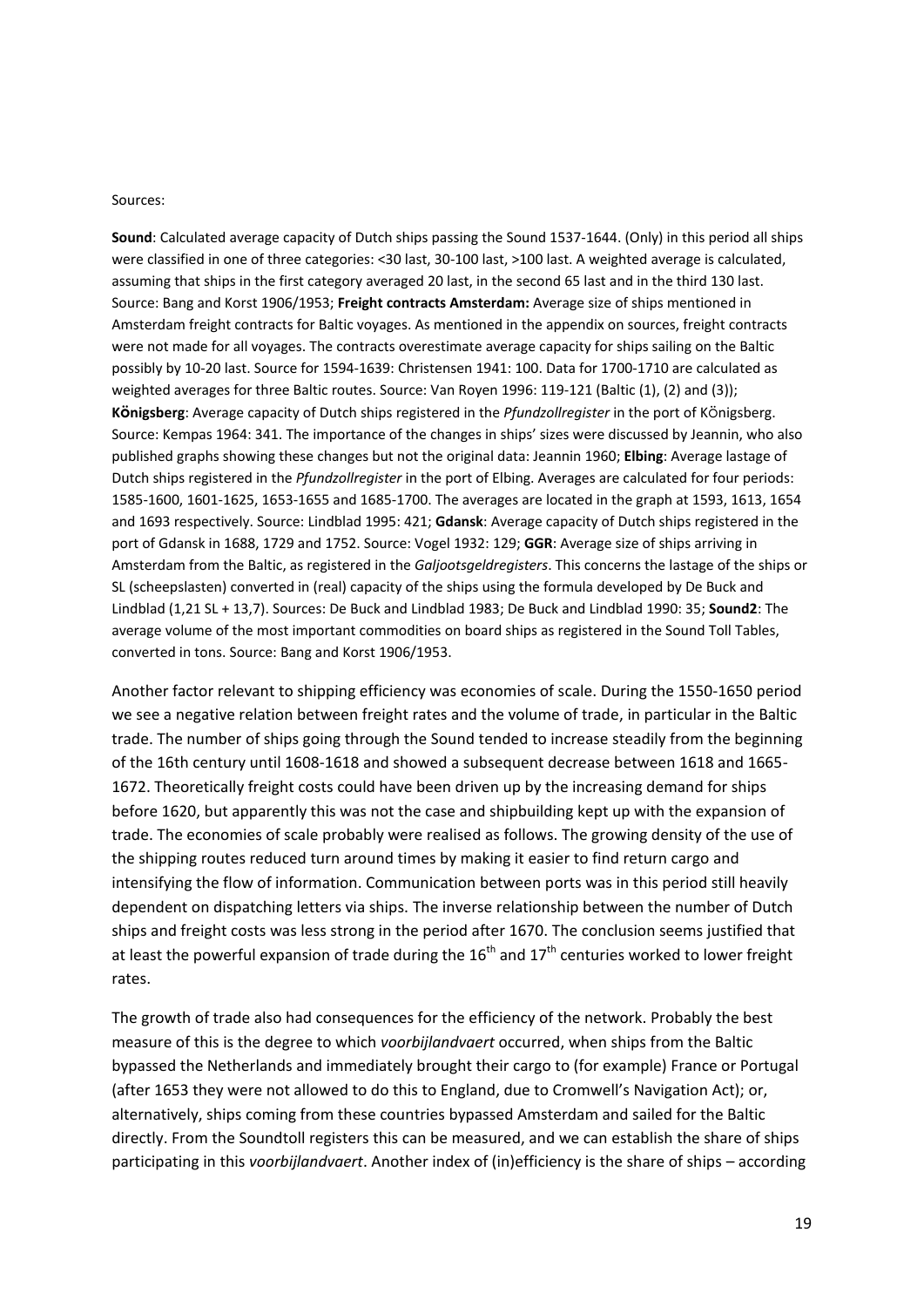to the same sources – having only ballast on board. Figure 7 shows the long term evolution of both indices of (in)efficiency. There clearly is a negative correlation between these two proxies: between 1550 and 1650 the share of *voorbijlandvaert* goes up strongly, from a few percent to 20-30% of all trade via the Sound, whereas the share in ballast declines from about 40% to 20%. The strong decline in real freight rates that we established during this period, is therefore also linked to major improvements in the network of trade – a factor which may have been of comparable importance as the invention of the fluyt in the same years. The second half of the  $17<sup>th</sup>$  century witnesses a sharp deterioration of the quality of the network: ballast goes up again, and *voorbijlandvaert* declines sharply, in particular in years of war during the mid 1670s and between 1690 and 1713 (when the Netherlands was almost constantly in war). After 1713 things change again for the better: *voorbijlandvaert* becomes popular again – after 1756 even more popular than it was in the mid 17<sup>th</sup> century – but the share of ballast, after an initial decline during the 1710s, returns to a relatively high level. Clearly, there is a strong link between the efficiency of the network and the level of real freight rates.

Finally we have to look at the effects of warfare. During large parts of the period, the Netherlands was in a state of war with its neighbours and rivals: with Spain between 1572 and 1648 (with the exception of the truce between 1609 and 1621), with England during four Naval wars (1651-53, 1665-1667, 1672-74 and 1780-84), with France (and almost all its other neighbours) between 1672- 1678 and 1700-1713. In the  $17<sup>th</sup>$  century a large share of the burden of international warfare fell on the Dutch, who also heavily subsidized its allies. After 1713 the Dutch tried to stay neutral, because the state could hardly pay for the enormous expenses of warfare on land and water anymore. The presented series of real freight rates suggest that the impact of war on the level of freight was higher in the post-1648 period – when the Dutch were fighting against the British and the French, both countries with large navies – than before 1648, when the primary enemy was Spain. This may have contributed to the worsening of the performance of the shipping industry in the second half of the  $17<sup>th</sup>$  century. We can measure the impact war had on freight rates by comparing, per subperiod, the difference in average real freight rate between years with and without war (indices 1600/1609=100). Before 1650 the difference is 35%; on average, freight rates in years of war are 35% higher than in years of peace, which is substantial. After 1650 the difference is only slightly bigger, namely 41%, only marginally larger than what we found for the period before 1650. War can therefore not help to explain the poor performance after 1650.

Figure 7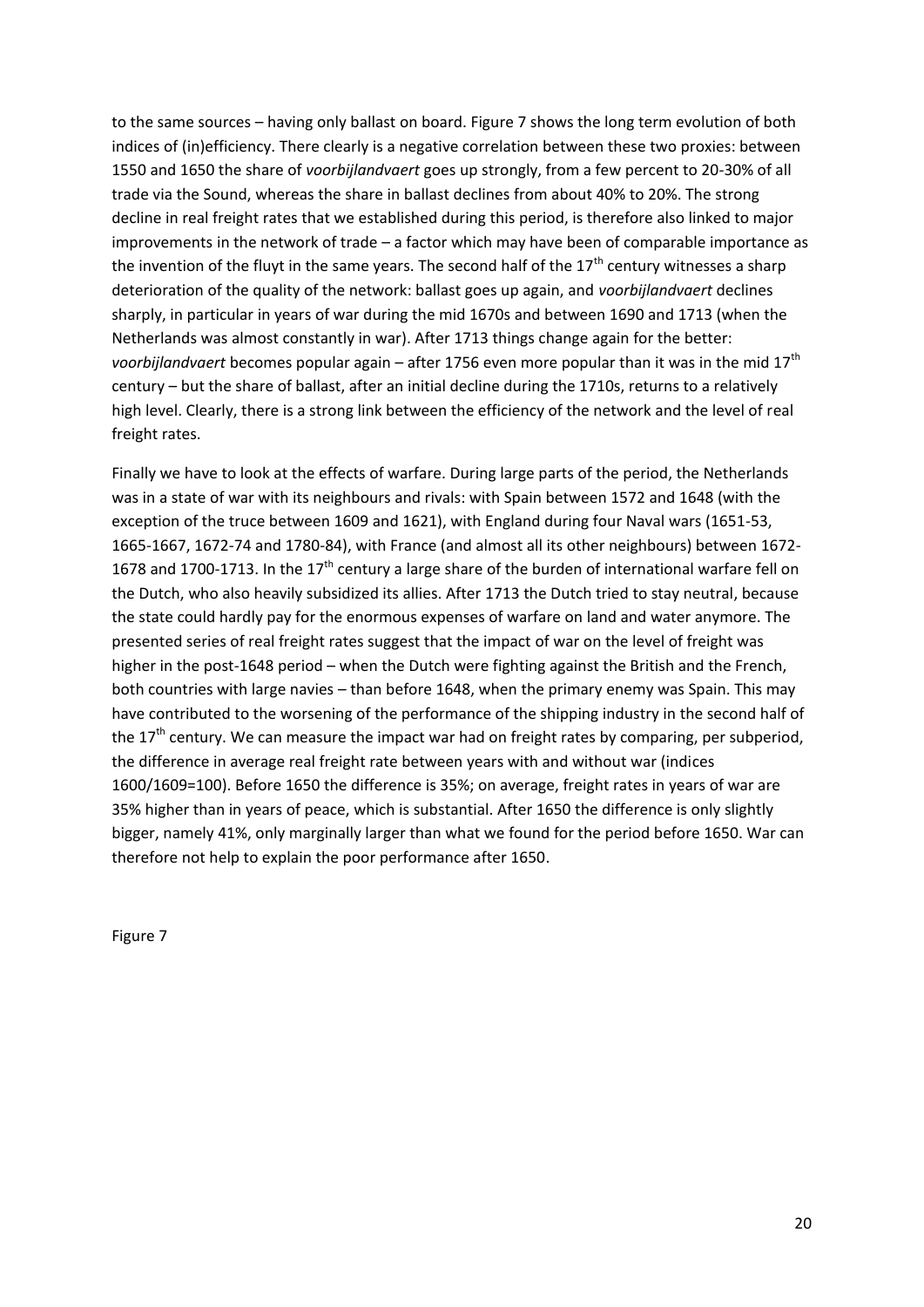

## **Voorbijlandvaert and ballast (both as % of total traffic), 1557-1794**

#### **Conclusion**

The shipping industry was a very dynamic part of the early modern economy of the Netherlands, with a long term growth rate of output and real value added close to 1% per year. The reconstruction of the development of its output also demonstrated that it was a very unstable part of the economy, with huge fluctuations due to wars, trade blockades, and other forms of political intervention, a fact very much stressed by Israel (1989). The secular trends in the world economy are clearly reflected in its growth performance: growth is concentrated in the 1550-1650 period, and reoccurs between 1750 and 1780 or even 1790. Within the 1550-1650 period, growth spurts occurred during Antwerp's 'golden age' in the middle decades of the 16<sup>th</sup> century, followed, after a sharp contraction of the sector during the late 1560s and early 1570s, by the most significant period of expansion between the late 1570s to the 1620s; a brief period of growth happened in the final decade of the war with Spain (late 1630s and 1640s).

This strong expansion of the shipping sector can only partially be explained as resulting from strong increases in total factor productivity. Looking at the ratios between outputs and inputs shows that capital productivity in the shipping sector itself increased only little if at all, and that labour productivity probably doubled, which contrasts sharply with the fact that total output grew by a factor 17 between 1503 and 1790. This picture changes, however, when the relationship between output prices and input prices is analyzed. This alternative approach to estimate total factor productivity necessarily, as a result of the fact that reliable prices for ships are not available, comprises the integrated shipping sector - both shipping and shipbuilding. When nominal freight rates are deflated by a weighted index of input prices, a strong increase in total factor productivity can be observed in the period between about 1550 and the 1620s (presented here as a large fall in real freight rates). There is however a reversal of this trend after the 1650s; real freight rates went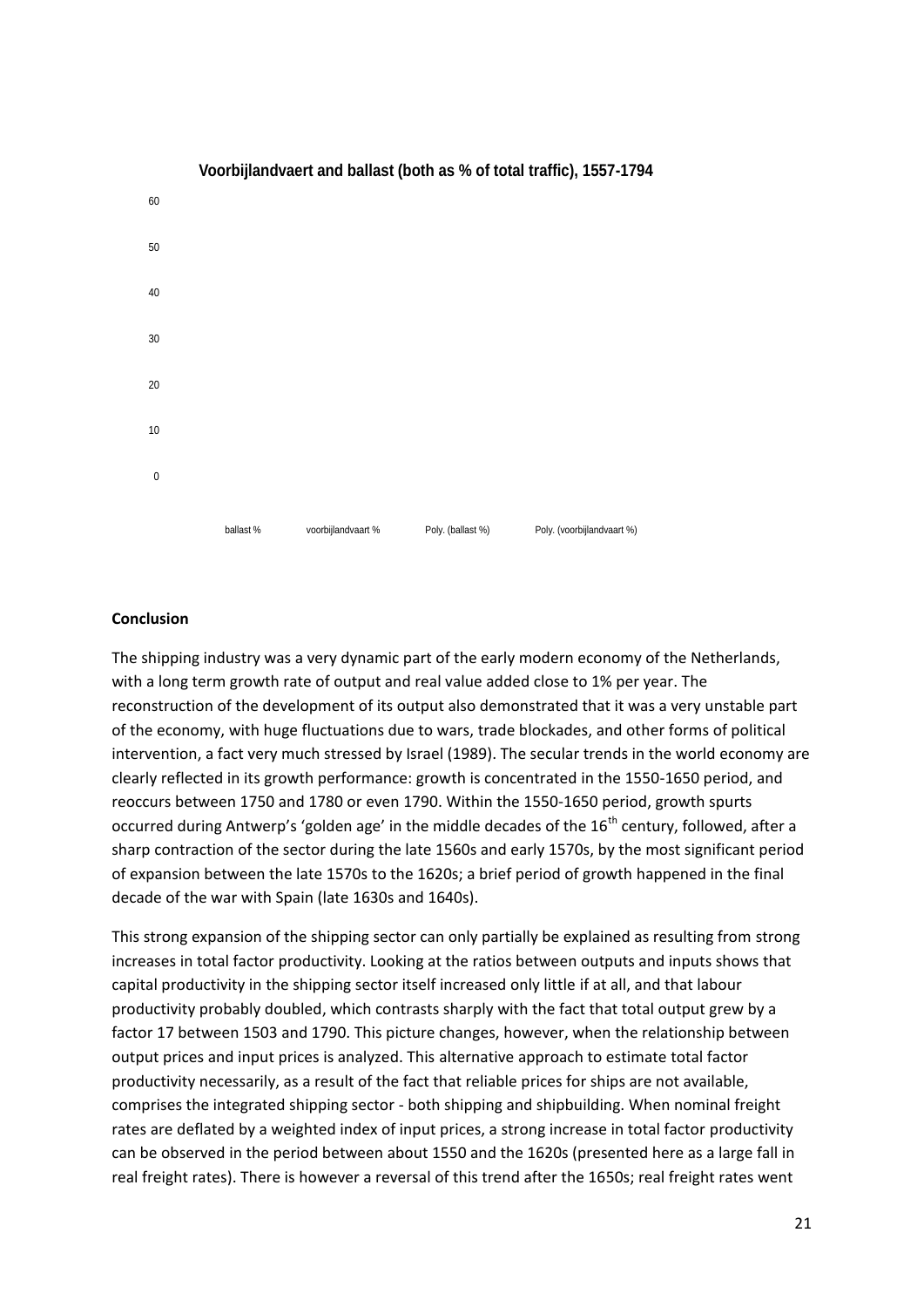up during the second half of the  $17<sup>th</sup>$  century, came down again somewhat after 1713, but did not reach to the low levels of the first half of the  $17<sup>th</sup>$  century anymore during the rest of the  $18<sup>th</sup>$ century. This chronology differs from that suggested by the development of labour productivity, as manning ratios improved all along the  $17<sup>th</sup>$  century, but stagnated during the  $18<sup>th</sup>$  century.

We have attempted to offer an explanation for this discrepancy. The increase in labour productivity during the  $17<sup>th</sup>$  century found also by Unger and Lucassen (2000) points in our view to a changed ratio between capital and labour input in response to changes in factor prices, i.e. the relatively strong rise of wages in this period versus declining capital costs due to falling interest rates. But this increase in the ton per man ratio during the  $17<sup>th</sup>$  century does not seem to be related to total factor productivity growth, as measured by the price data; the decline in real freight rates predates the rise in labour productivity, which appears to occur in a period when real freight rates have bottomed out, and start to increase again. The increase in labour productivity seems to point to a movement along the production possibilities curve caused by changes in factor prices, and not of a change of that curve.

Our study makes it possible to tentatively explain the decline of real freight rates between 1550 and 1620. The development of the fluyt was probably the most important explanations of the increase in productivity in these years. Another factor was the increased importance of multilateral routes and the growth of the trading network. The strong growth of the *voorbijlandvaert* between the Baltic and France, Portugal, Spain and Italy after the middle of the 16<sup>th</sup> century until the 1620s coincided with a secular decline in freight rates, and a sharp reduction in the share of ships in ballast. This all points to sharp increases in the efficiency of the network during these years. From the middle decades of the  $17<sup>th</sup>$  century the multilateral character of the shipping network was under pressure from growing international competition, in particular from the English (who specifically aimed at this target with the Navigation Acts of the 1650s). The gradual loss of this integrated network during the second half of the  $17<sup>th</sup>$  century was detrimental to the efficiency of Dutch shipping.

Changes in the average size of ships did not have the expected effects on freight rates. Between 1550 and 1620 the average size of ships (on the Baltic route) declined. The tendency towards larger ships employed during the second half of the  $17<sup>th</sup>$  century probably reduced the manning ratios and therefore improved labour productivity, but in other respects they were less efficient and seem not to have contributed to a higher total factor productivity. Again, the relationship between total factor productivity and labour productivity is quite complex, and the changes in manning ratios only point to part of the story. Yet, it remains rather puzzling that the strong decline in real freight rates between 1550 and 1620 – pointing to strong increases in total factor productivity – did not have a big impact on labour productivity; we cannot exclude the possibility that measurement errors play a role in this as well.

Finally, the analysis presented here also demonstrates, in our view, that in explaining productivity change it is almost impossible to separate political and commercial from technological factors. The story of the fluyt, a new technology made possible by the imposition of the Pax Hollandica, which was in turn linked to the specific political economy of Holland, illustrates how political and technological factors were intertwined. The fluyt was also the result of the strong expansion of the shipping sector and industry in the 1550-1620 period, making possible increased specialization (different ship designs for different routes). Productivity growth therefore was based on changes in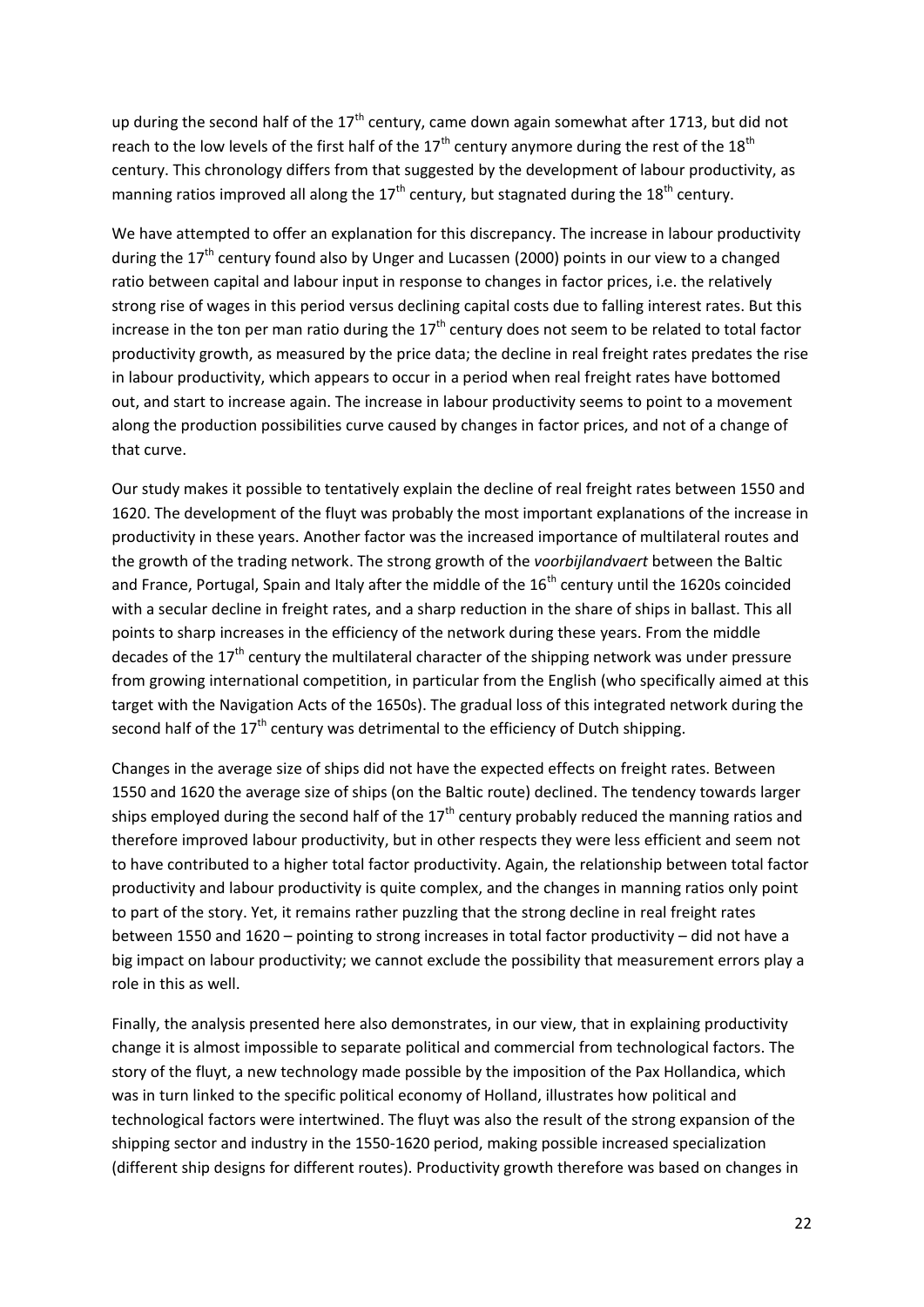commerce, politics and technology that to a large extent occurred at the same time, and produced a cumulative process of growth lasting from the middle of the  $16<sup>th</sup>$  century to the 1620s (or perhaps the 1640s and 1650s). From the third quarter of the  $17<sup>th</sup>$  century onwards – that is, earlier than suggested in recent literature - the tide seems to have turned, and stagnation set in, which resulted in a rise of real freight rates and a worsening of competitiveness. The inability to improve shipping efficiency after the first quarter of the  $17<sup>th</sup>$  century made the Dutch vulnerable to competition. The stagnation in shipping efficiency from the 1620s onwards not only harmed the competitive position of the Dutch mercantile fleet but probably also the general economic development of the Republic. One of the most strategic sectors turned from being a source of rapid productivity growth to stagnation.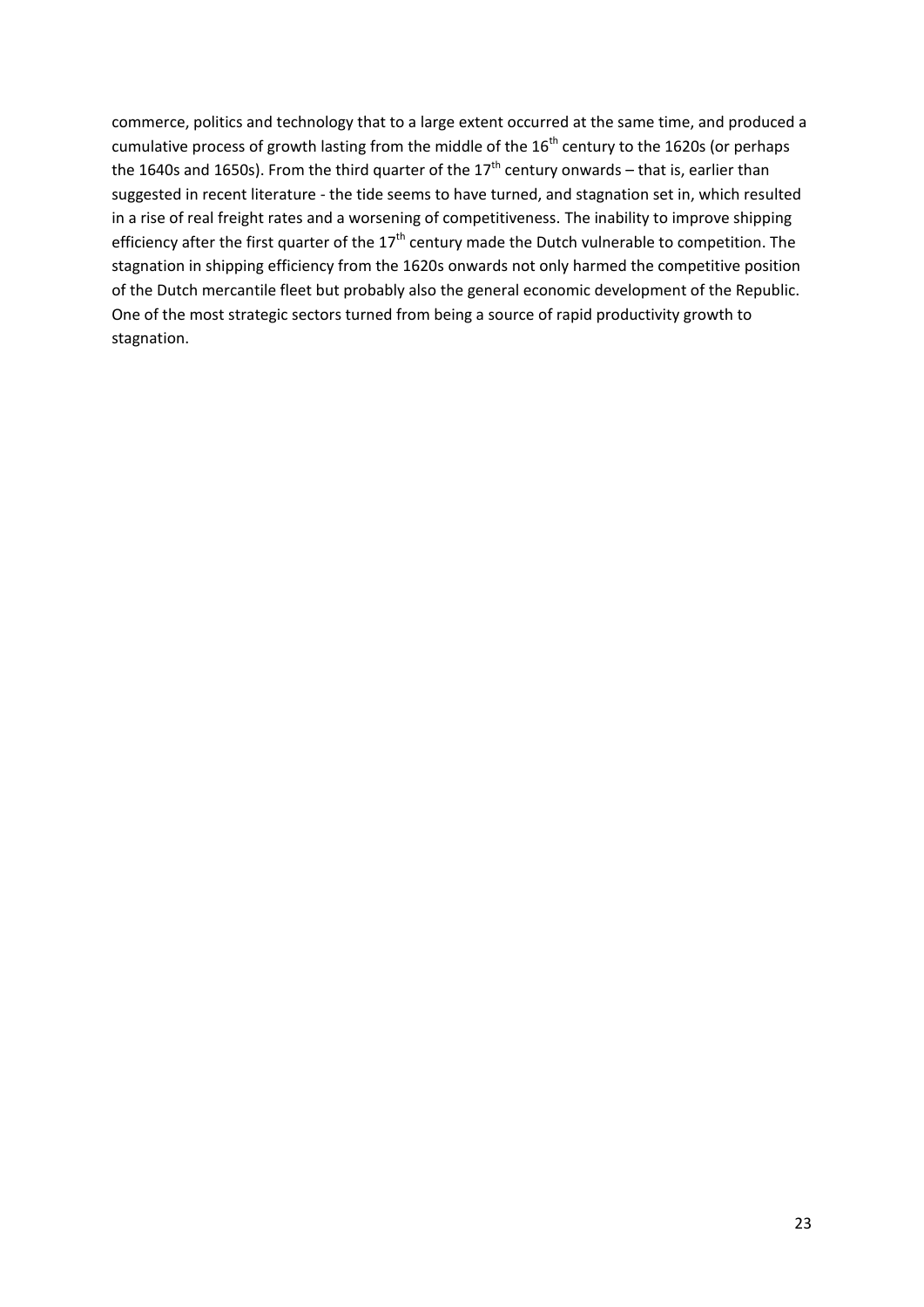## APPENDICES ARE NOT FOR PUBLICATION IN THE JOURNAL; THEY CAN BE PUBLISHED ON OUR WEBSITE

## Appendix I: **Estimates of the output, value added and inputs of the shipping industry in Holland 1500-1800**

The methodology applied to the reconstruction of the development of the shipping industry is the standard system of national accounts (SNA), as applied to the past in a number of studies related to the Netherlands in the 19<sup>th</sup> century. In particular the study by Horlings (1995) on the Dutch services sector in the period 1800-1850 has been used as a model, making it possible to link the estimates from this study to the  $19<sup>th</sup>$  century estimates. The following estimates have been made:

- The volume of international shipping (in million tonkm) between Dutch ports and other ports
- The load factor (per route and on average): which share of the shipping capacity (on different routes) was actually used to transport goods
- The volume of transported goods (in million tonkm), the product of the two
- The freight rate (per route and on average): how much was being paid for transporting these goods
- The total freight sum, the product of the previous two estimates
- The value added of the shipping industry, the result of subtracting estimates of the value of inputs from the total freight sum
- Finally, to estimate the development of total factor productivity, information on the development of factor costs is also needed.

It is clear that a lot of detailed information is needed. Fortunately, the Dutch shipping industry has been the subject of a lot of in depth research. We are particularly well informed about two large segments: the route to the Baltic via the Sound (thanks to the invaluable registers of the Sound toll and the many studies based on this source), and the trade with Asia, carried out by the Dutch East Indies Company (VOC), of which the accounts have been preserved and have been studied quite intensely. Also the development of shipping with (West)Africa and the Americas could be studied separately, thanks to a number of sources pertaining to these routes. The other routes however – the trade with Russia/Archangel, Norway, England, France, Portugal/Spain and the rest of the Mediterranean (which will be grouped under the heading 'the rest') – could not be studied independently. For the period after 1642 their importance could be derived from the number of ships entering Amsterdam/Holland, which forms the basis for the annual estimates for 'the rest' .

## *First series of estimates: total volume of shipping (in million tonkm)*

Starting point are the two benchmark estimates for 1636 and 1780, which are presented below (tables A.1 and A.2). Next, shipping through the Sound was estimated for 1503, 1528, and 1537- 1780, using the information from the Sound toll registers (Bang and Korst 1906/53). Starting point was the number of voyages to the west, and estimates of the average size of the ships acquired from 1/ the data on ships sizes for the period 1537-1644 and 2/ estimates of the quantities of the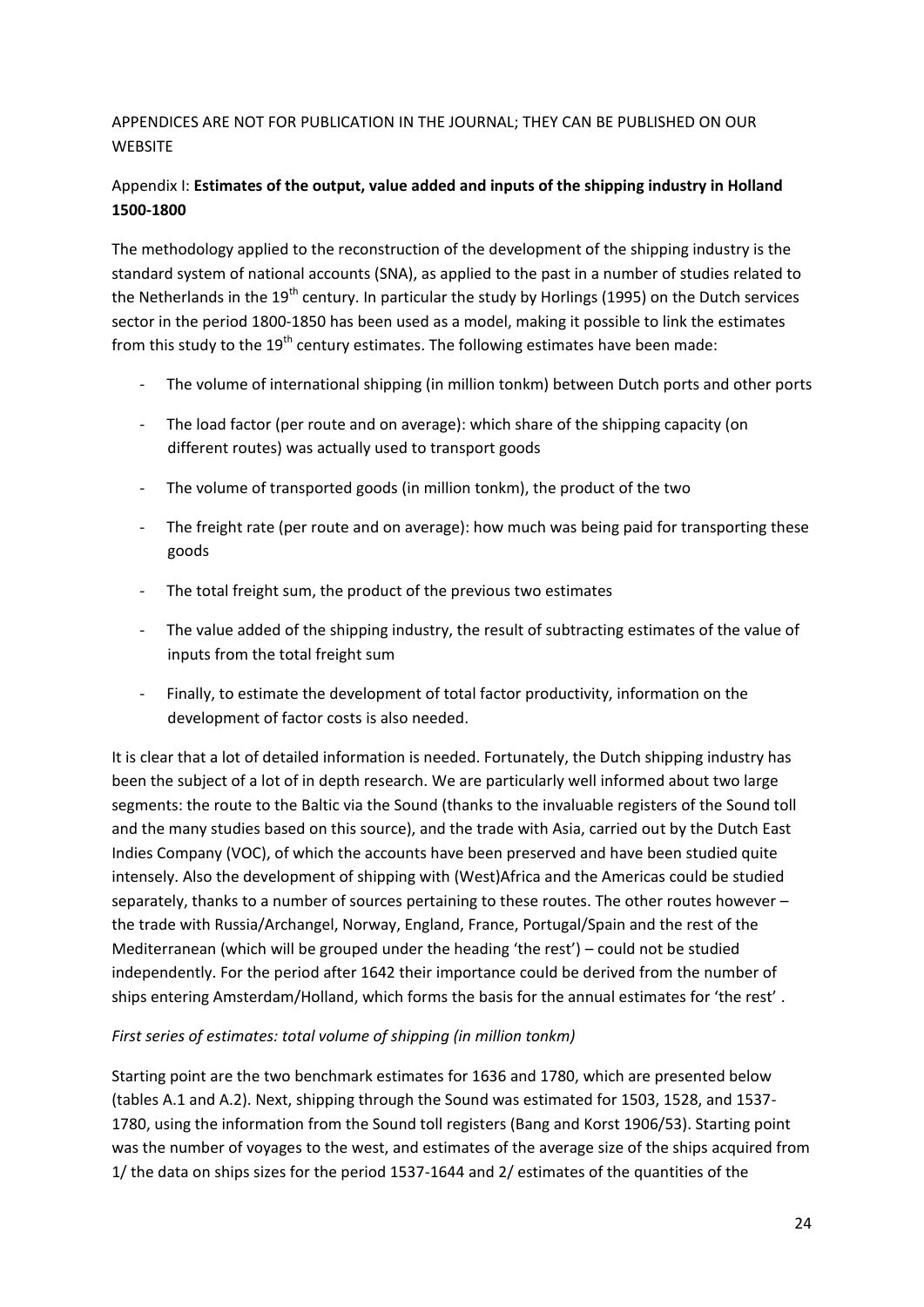transported goods divided by the number of ships for the period 1600-1780. The comparison between these estimates shows that the estimated average size of ships in lasts between 1600 and 1644 is almost the same as the estimated quantity of transported goods in tonnes. This suggests a loading factor of about 50%, as one last is two tons. Moreover, it was assumed that ships came from/went to Gdansk, to which the average distance is 1552 km. $^{13}$ 

Shipping volume by the VOC could easily be estimated on the basis of the data on the number of ships leaving for Asia and coming from Asia, and their tonnage from Dutch Asiatic shipping by Bruijn, Gaastra and Schöffer (1979/87) and Bruijn (1990); shipping within Asia was not included in the estimates, and it was assumed that all ships went to/came from Batavia (distance from Amsterdam: 21107 km).

Shipping volume of the WIC/to the Americas is estimated in the following way: for 1780 we used the data from Vander Oudermeulen (1801), which gives detailed estimates of shipping volumes on all major trade routes at about 1780; this series was linked to the yield of the *paalgeld* paid explicitly by WIC/American ships from Heeres (1982), a series that goes back to 1712. Between 1636 and 1712 the series was based on an index of the activities of the WIC in these years, derived from Den Heyer (1997), which is the average of trade in slaves and the export of gold from West Africa. For 1636 this could be linked again to the benchmark estimate of total shipping activity by the States of Holland of that year; between 1592 (when this trade began) and 1636 this estimate is based on the development of sugar imports from Brazil from Gelderblom (2004).

The remaining shipping activity is estimated as follows: from a number of sources (a.o. *paalgeld* and *lastgeld*) Welling (1998) has estimated the number of ships entering the port of Amsterdam between 1742 and 1810, a series that can be extended back in time (until 1643) using the same data for 1662-1747 published by Oldewelt (1953), and in addition the yield of the *lastgeld* for the period 1643-1662 from the same source. We estimated the share of other port cities via their share in the *convooien en licenten* of these years to get a series of ship entries into the Netherlands (Amsterdam's share fluctuated around 75%). From this series of total number of entries into the Netherlands between 1643 and 1810 we substracted the entries from the Baltic, from Asia and from Africa and America estimated previously, to get a series of estimates of entries from 'the rest' (meaning all trades except the three estimated already). The average 'production' in terms of tonkm of these entries can be estimated from the benchmark estimates for 1636 and 1780, which appears to be almost exactly the same (457.000 tonkm in 1636 and 462.000 tonkm in 1780). We therefore have assumed that this 'production' per entry remained constant and was the average production of all ships entering from the rest (from Russia/Archangel, Norway, England, France, Portugal/Spain and the rest of the Mediterranean). For the period before 1643 we have assumed that the growth of the 'rest' was related to the expansion of the shipping through the Sound, and to the degree of *voorbijlandvaert* that can be found in the data on that source (Bang and Korst 1906/53). The idea is that the share of *voorbijlandvaert* , which increased from 1-2% of total shipping in 1557/58, when the first data are available, to sometimes as high as 35% of total shipping in the 1620s and 1630s, reflects the multipolarity of the trading system, in particular the growth of other routes besides the classic trade through the Sound. The expansion of the *voorbijlandvaert* from the mid 1550s onwards, for example, is related to the growth of shipping to Spain and Portugal, where the demand for grains

**.** 

<sup>&</sup>lt;sup>13</sup> Distances between ports are derived from<http://www.portworld.com/map/>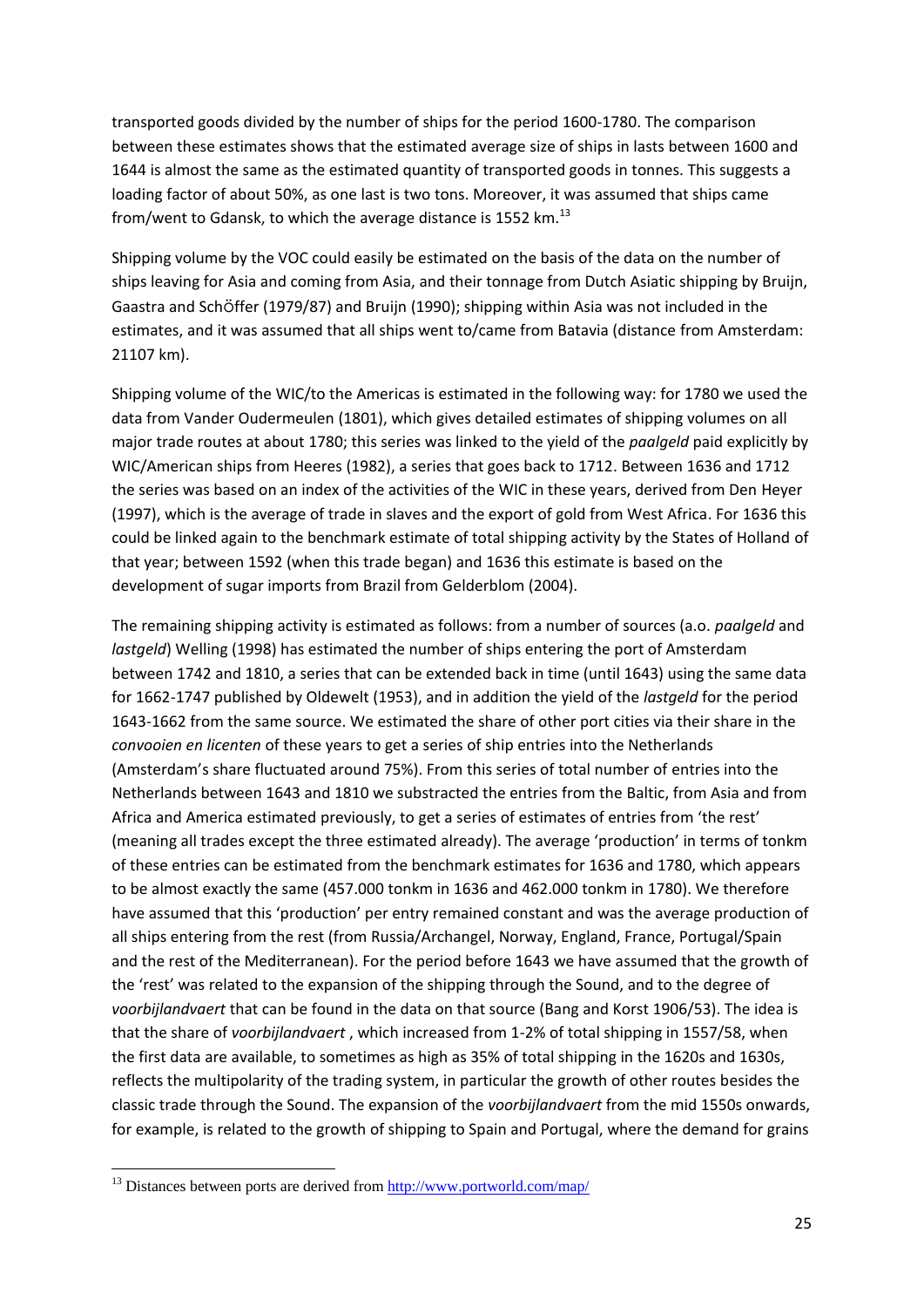from the Sound increases strongly, leading to a rapid expansion of Dutch shipping. The formula for estimating the shipping volume of the 'rest' is chosen in such a way that if *voorbijlandvaert* is zero (as it was in 1557/58), the volume of shipping of 'the rest' is identical to that via the Sound. For 1636 we know from the benchmark estimates mentioned already that the ratio between Sound and 'the rest' is 1.7 (which is also exactly the ratio we get in 1643 when going back in time via the total number of entries, as explained above). Before 1557 it was assumed that the shipping volume of 'the rest' was equal to that via the Sound, which is consistent with the estimates of contemporaries used in Table 1 of this paper.

## *Towards value added*

Three intermediary factors have to be estimated to arrive at estimates of the value added of the shipping industry:

- 1. The load factor: the share of the shipping capacity used to transport goods; Horlings (1995) estimated these for the 1800-1850 period, and arrived at averages between 30 to 40%, the result of the unbalanced character of most trade, and practical limitations of using the shipping capacity; almost similar shares (50%) could be estimated for the Sound route after 1600, when we have data of the amounts of goods carried westwards and eastwards, and the capacity of the ships; for the VOC trade the load factor could also be estimated, as it is again known that most ships left for Asia almost empty, which was to some extent also true for the trade with Africa and Latin America; for the shipping on the other routes, it was estimated that the share of ballast was half that of the Baltic, as this trade was generally more balanced; overall, our estimates result in a small decline in the overall load factor from 40-45% in the  $16<sup>th</sup>$  century to 35-40% in the  $18<sup>th</sup>$  century, which is mainly the result of the growing importance of long-distance trade with a below-average load factor (Horlings 1995: 393 estimates for 1807, a year of crisis, 34%, rising to 45% in 1830);
- 2. Freight rates: see Appendix II. For the trade with the Americas there were hardly any freight rates available so we used data of actual costs of the ships involved by the Middelburgsche Commercie Compagnie (from Reinders Folmer-van Prooijen 2000: 182-211). For the trade with Asia we used data of actual costs of the ships from the accounts of the VOC (from Bruijn 1990 and De Jong 2005).
- 3. Finally, the share of value added in total freight sum had to be estimated; we used the estimates of the structure of the shipping costs discussed in this paper to estimate this share at 70% for shipping via the Sound and ' the rest', and 60% for long distance routes (Asia and Africa/Latin America), as the later used more inputs, mainly as a result of the higher capital intensity of shipping on these routes (Horlings (1995) estimated this share at 66%).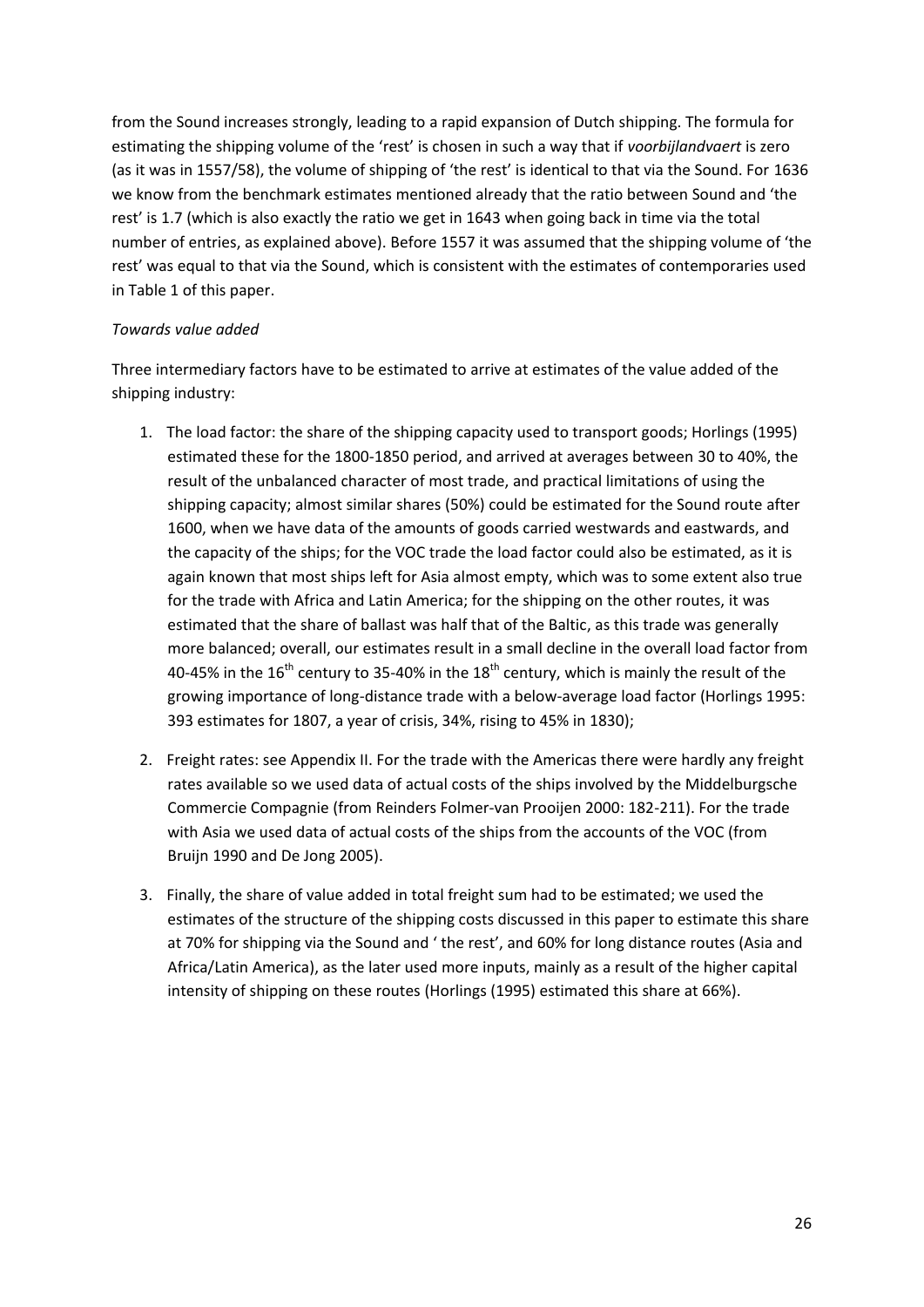|  | Table A.1 Shipping in 1636 according to the Holland Estates |  |
|--|-------------------------------------------------------------|--|
|  |                                                             |  |

|                                       | Number of<br>Number of<br>ships<br>voyages |      | <b>Distance</b><br>in km | Last per<br>ship | Shipping volume in 1000<br>tonkm |  |
|---------------------------------------|--------------------------------------------|------|--------------------------|------------------|----------------------------------|--|
| <b>Baltic</b>                         | 400                                        | 1200 | 1552                     | 100              | 744960                           |  |
| Norway                                | 350                                        | 1400 | 937                      | 150              | 787174                           |  |
| Northern Germany<br>Dover, London and | 150                                        | 450  | 491                      | 20               | 17668                            |  |
| Newcastle                             | 100                                        | 300  | 500                      | 40               | 24000                            |  |
| Rest of England and                   |                                            |      |                          |                  |                                  |  |
| Scotland                              | 50                                         | 150  | 5                        | 30               | 9000                             |  |
| Calais                                | 10                                         | 50   | 291                      | 20               | 1163                             |  |
| <b>NWFrance</b>                       | 140                                        | 420  | 509                      | 40               | 34225                            |  |
| <b>SWFrance</b>                       | 300                                        | 750  | 1428                     | 100              | 428368                           |  |
| Russia                                | 40                                         | 80   | 3637                     | 120              | 139673                           |  |
| Mediterranean                         | 50                                         | 100  | 4170                     | 150              | 250200                           |  |
| <b>VOC</b>                            |                                            | 8    | 21107                    | 300              | 202627                           |  |
| <b>WIC</b>                            |                                            | 37   | 8328                     | 250              | 308149                           |  |
| Total                                 | 1590                                       | 4945 |                          |                  | 2947208                          |  |

Source: Municipal Archives Amsterdam, 5025, nr. 16 (18/7/1636)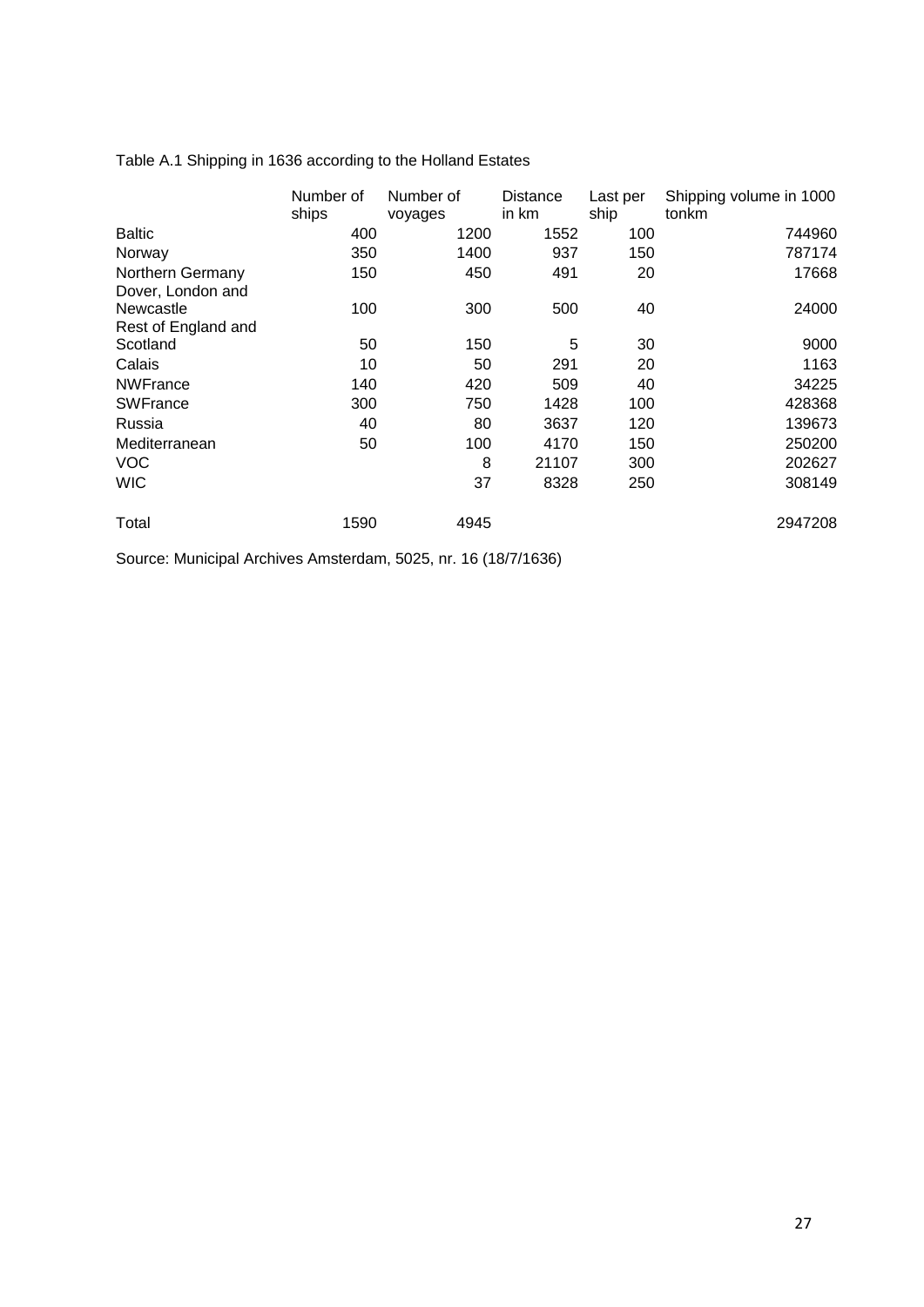|                               | Value of Trade<br>(million guilders) |     | Voyages | Distance in Last per<br>km | ship | Shipping volume in 1000<br>tonkm |
|-------------------------------|--------------------------------------|-----|---------|----------------------------|------|----------------------------------|
| Surinam                       | 8                                    |     | 55      | 7543                       | 400  | 663801                           |
| Demerary                      | 4,5                                  |     | 27,5    | 7628                       | 400  | 335649                           |
| <b>Berbice</b>                | 1                                    |     | 6       | 7628                       | 400  | 73233                            |
| Slavetrade<br>St. Eustatius & | 1,5                                  |     | 3       | 7480                       | 400  | 35905                            |
| Curacao                       | 9                                    |     | 37,5    | 7917                       | 400  | 475038                           |
| East Indies                   | 35                                   |     | 20      | 21107                      | 500  | 844290                           |
| <b>Baltic</b>                 |                                      |     | 970     | 1552                       | 100  | 602176                           |
| <b>Rest North</b>             | $55*$                                |     | 780     | 600                        | 100  | 187200                           |
| UK                            | 43                                   |     | 1300    | 515                        | 150  | 401588                           |
| France                        | 37                                   |     | 390     | 1019                       | 150  | 238352                           |
| Portugal                      | 17                                   |     | 66      | 2063                       | 150  | 81700                            |
| Spain                         | 28                                   |     | 125     | 2471                       | 150  | 185293                           |
| Mediterranean                 | 12                                   |     | 25      | 4170                       | 200  | 83414                            |
| Levant                        | 6                                    |     | 15      | 5906                       | 200  | 70872                            |
| North America                 | 3                                    |     | 67,5    | 6482                       | 250  | 437535                           |
|                               |                                      | 260 | 3887,5  | 1213                       |      | 4716046                          |

#### Table A.2 Shipping at about 1780 according to Van der Oudermeulen (1801)

\*Includes Baltic

#### Appendix II: **Sources concerning freight rates**

In order to establish the price of transport we heavily relied on one kind of source which is found in massive numbers in the Amsterdam notarial archives: chartering contracts. A chartering contract is an agreement between a shipping company and one or more freighters or charterers who charter the ship for a particular voyage or, less often, for a specified period like a month. The freighter chartered the whole or part of the ship to carry a cargo from port A to port B at a certain price. The contracts contain the name of the shipmaster who was acting in the name of the shipping company, his residence, the name of the charterer (s), the name of the ship, the freight charge and often but not always the tonnage of the ship and the kind of cargo and its quantity or weight. The chartering contracts are also called charter-parties or freight contracts. In Amsterdam lots of chartering contracts were notarized, which means that a signed copy was entered in notarial registers. An unknown number of them were not (Van Tielhof 2002:199; Knoppers 1976: 17-18; Van Royen 1996: 108). It is important to stress that these prices were the prices actually agreed upon for a specified transport service.

The market for freights in Amsterdam must have expanded considerably in the course of the 16th century, along with the expansion of overseas trade and shipping. In the 15th century chartering contracts were probably still concluded on the first of the two big fairs, where foreign merchants appeared to look for possibilities to ship their goods (Posthumus 1953: 130). At the end of the 16<sup>th</sup> century chartering contracts were signed all year round. Jan Franssen Bruyningh started to work as a notary public in Amsterdam in October 1593, and had a large clientele of merchants and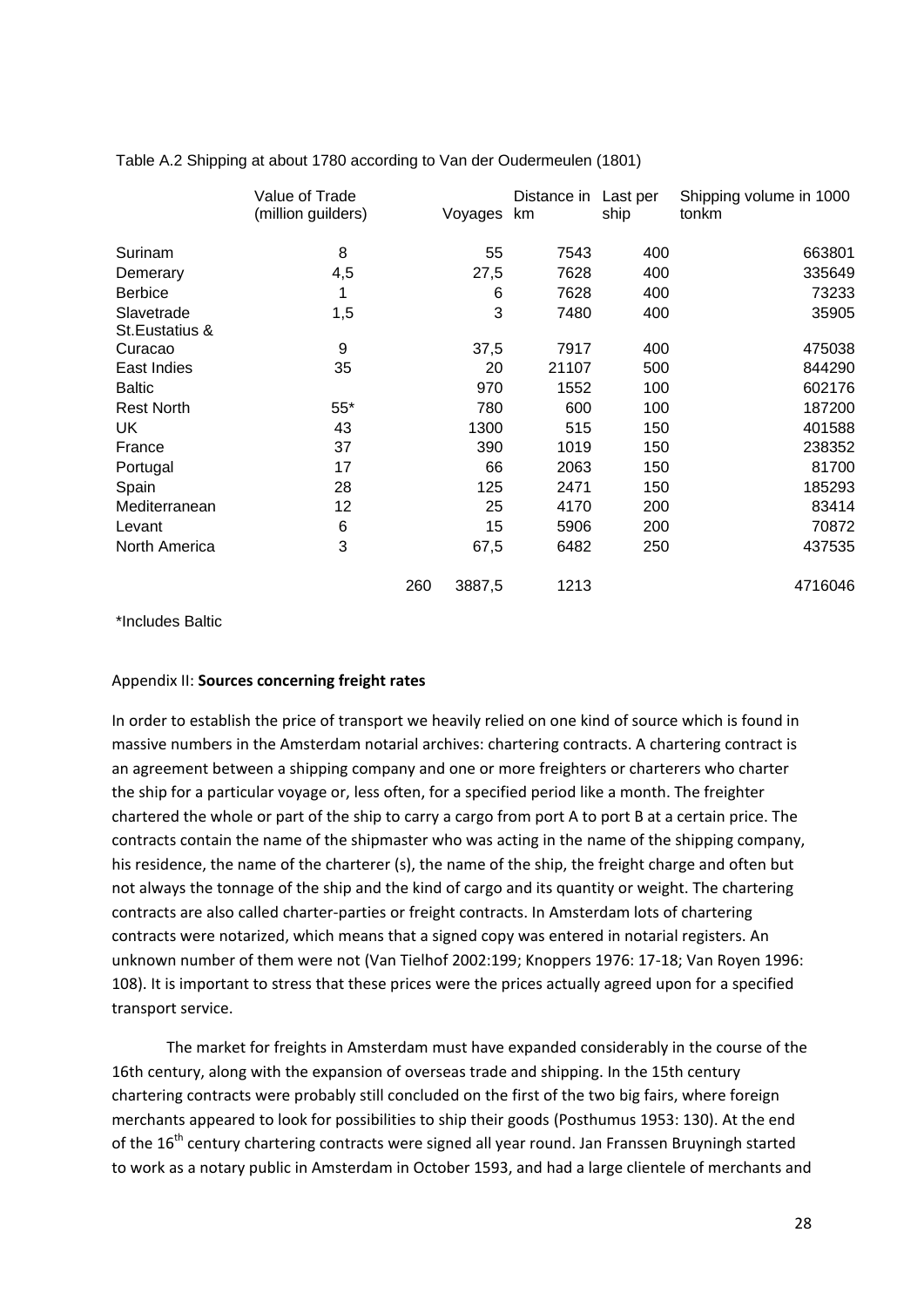ship-owners from the start. Every year, about hundred freight contracts referring to voyages to the Baltic are documented in his protocols. Bruyningh also witnessed huge numbers of charter parties referring to other trade routes, such as Spain and Portugal for which about 50 contracts remain in his protocols each year.<sup>14</sup> It is highly probable that Bruyningh did not build his practice up from nothing but that he continued the flourishing practice of a predecessor. This can very well have been notary public Frans Anthonisz Bruyningh, who had a big practice in Amsterdam from 1579 to 1591 (IJzerman 1931: 164). This notary's archives unfortunately have been lost, which prevents us from studying the influence of the massive immigration of Antwerp merchants on the Amsterdam freight market after the fall of Antwerp in 1585. The wealth of contracts remaining since October 1593 at least shows that a fully developed market for freights existed by then.

The massive character of the freight market had several consequences. For a start it moderated price fluctuations. Freight charges in Gdansk in the 1580s, mentioned in mercantile correspondence, show intense price volatility unknown in Holland (Van Tielhof 2002: 209-210). Transport was probably also relatively cheap in Holland, thanks to the volume of shipping services. It was about as expensive to charter a ship for a single voyage from Gdansk or from Bordeaux to Holland as to charter a ship for a return voyage to these destinations starting in Holland, although the latter trip would take twice as much time. Lastly, conditions on the freight market in Amsterdam served as a guideline for other port cities. 18th-century mercantile correspondence shows that information about ships chartered in Amsterdam heavily influenced the price formation process of freights in Bordeaux (Wegener Sleeswijk 2006: 361).

Objections have been raised against the charter-parties saying that they are not representative for Dutch trade and shipping in general. Christensen signalled in his fundamental study on Dutch Baltic trade that only for a small part of all voyages a notarial contract had been concluded. To make things worse, this part varied according to the trade route and the ship's carrying capacity. For simple, routine return voyages to the Baltic much less contracts were found than for multilateral trips via western Europe to the Baltic or vice versa. In general, contracts were more likely made for longer trade routes than for shorter ones, and more often for big ships than for small ones. <sup>15</sup> Although shipping between the Dutch Republic and north-western Germany and the British isles was intense, chartering contracts for these routes are very rarely found.<sup>16</sup> Quite different is the situation in regard to the White Sea. Numerous chartering contracts remain for trips to Archangel for the whole of the  $17<sup>th</sup>$  and  $18<sup>th</sup>$  centuries. An important explanation for the discrepancy between the number of contracts and total shipping from Amsterdam is the entanglement of trade and shipping in Holland (Lesger 2004). Many shipping companies traded on their own account,

**.** 

<sup>&</sup>lt;sup>14</sup> All freight contracts having the Baltic as destination have been published by Winkelman (1977/83) II-VI; an overview in vol. VI, 831-832. IJzerman published more than 1000 contracts for voyages to Spain and Portugal in the period 1593-1602, or about 100 a year. About half of them are multilateral voyages overlapping with Baltic voyages (IJzerman 1931: 164, 286-287).

<sup>&</sup>lt;sup>15</sup> Christensen 1941: 102, 284. Christensen estimates that for only 10-30% of all the voyages to the Baltic a notarial contract was made, 281-182.

 $16$  Van Royen (1996: 114) collected all freight contracts in the period 1700-1710 but found only very few for these routes.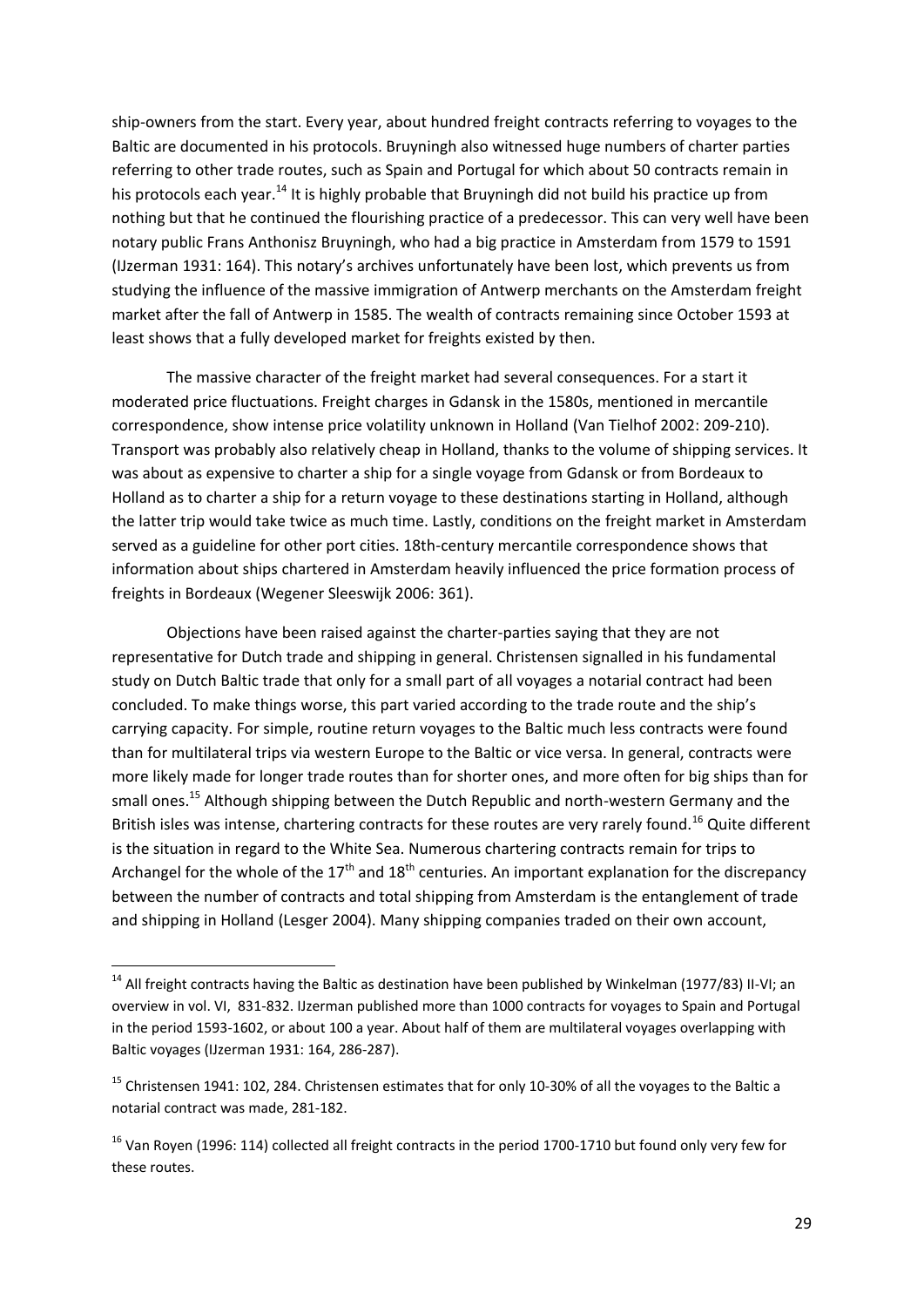especially on certain trade routes and the timber trade to Norway can serve here as an example. Trade was usually in the hands of the ship-owners and only a relatively small part of the ships was chartered (Boon 1996: 58; Hart 1997: 121; Lesger 2001: 63). On the other hand, at most a third or a quarter of the ships sailing to the White Sea is thought to have been laden with goods owned by the shipping companies while the rest of them, the majority, was chartered (Hart 1973: 105, Footnote 8). The selection of freighters appearing in the contracts needs some qualification too. Foreign charterers appear relatively often as they are less likely to own (parts of) ships they can use. The mass of Dutchmen owning ships or parts of them felt less need to sign a contract and notarize it. Fortunately, all these objections against the chartering contracts are not relevant for our purpose. We are interested in transport prices and we can assume that the price agreed upon accurately reflects market conditions on the moment the contract was concluded.

Another concern in this respect is the presence of (sometimes hugely) varying price differences within one single year. This could be the result of special circumstances, as the beginning or end of a war, which tended to reduce or drive up freight rates. At the end of the shipping season, in autumn, prices tended to go up to account for the bigger risks of having to deal with bad weather. Moreover, it is undisputed that shipmasters enjoying a good reputation were able to negotiate better rates than others (Van Tielhof 2002: 212). As it is our main objective to trace the long term development of the efficiency of Dutch shipping, we would like to have prices reflecting the average price paid in a particular year, and prevent that prices resulting from specific personal, climatic or political circumstances gain too much weight. We therefore choose to concentrate mostly on trade routes for which many contracts are available to reassure that the rule of large numbers applies. The availability of rates, largely thanks to previous work of different scholars, therefore became an important condition for the selection of the routes.

The largest number of freight rates at our disposal apply to shipping from Amsterdam to Archangel. Hart published freight rates based on 631 prices for return voyages in the period 1594- 1645, which is an average of more than 12 per year (Hart 1973: 8, 11-12). For the second half of the 17th century he was not able to find as many prices, only 148, which is less than 3 per year. This series could be continued thanks to a publication by Van Royen of Dutch freight rates on all the important trade routes in the period 1700 – 1710 (Van Royen 1996: 124). His yearly averages for shipping to Archangel are based on 395 separate prices, or an impressive 36 per year. For the present article we have collected 618 chartering contracts in the Amsterdam notarial records for return voyages to Archangel in the period 1714-1794, which is almost 8 prices per year. In total, 1792 freight rates.

The Baltic trade is also well documented, as can be expected in view of the importance it always had in the Dutch trading network. Despite the phenomenon of contracts which were not notarized, especially in the  $18<sup>th</sup>$  century, and the entanglement of shipping and trade reducing the number of ships actually chartered, our series are based on more than 500 separate prices. Van Tielhof published freight rates for single voyages from Reval (Tallinn) to Amsterdam (1513, 1514, 1516, 1530, 1547); 45 prices for single voyages from Gdansk to Holland (1578-1595) and a series for return voyages from the Dutch Republic to Gdansk and nearby ports based on 482 individual prices (1591-1758) (Van Tielhof 2002: 198, 203, 340-345). We collected another 16 prices in the Amsterdam notarial records for the period after 1758, and took freight rates for return voyages to Gdansk or Königsberg in 1753 and 1759 from an article by 't Hart and Van Royen (1984: 100).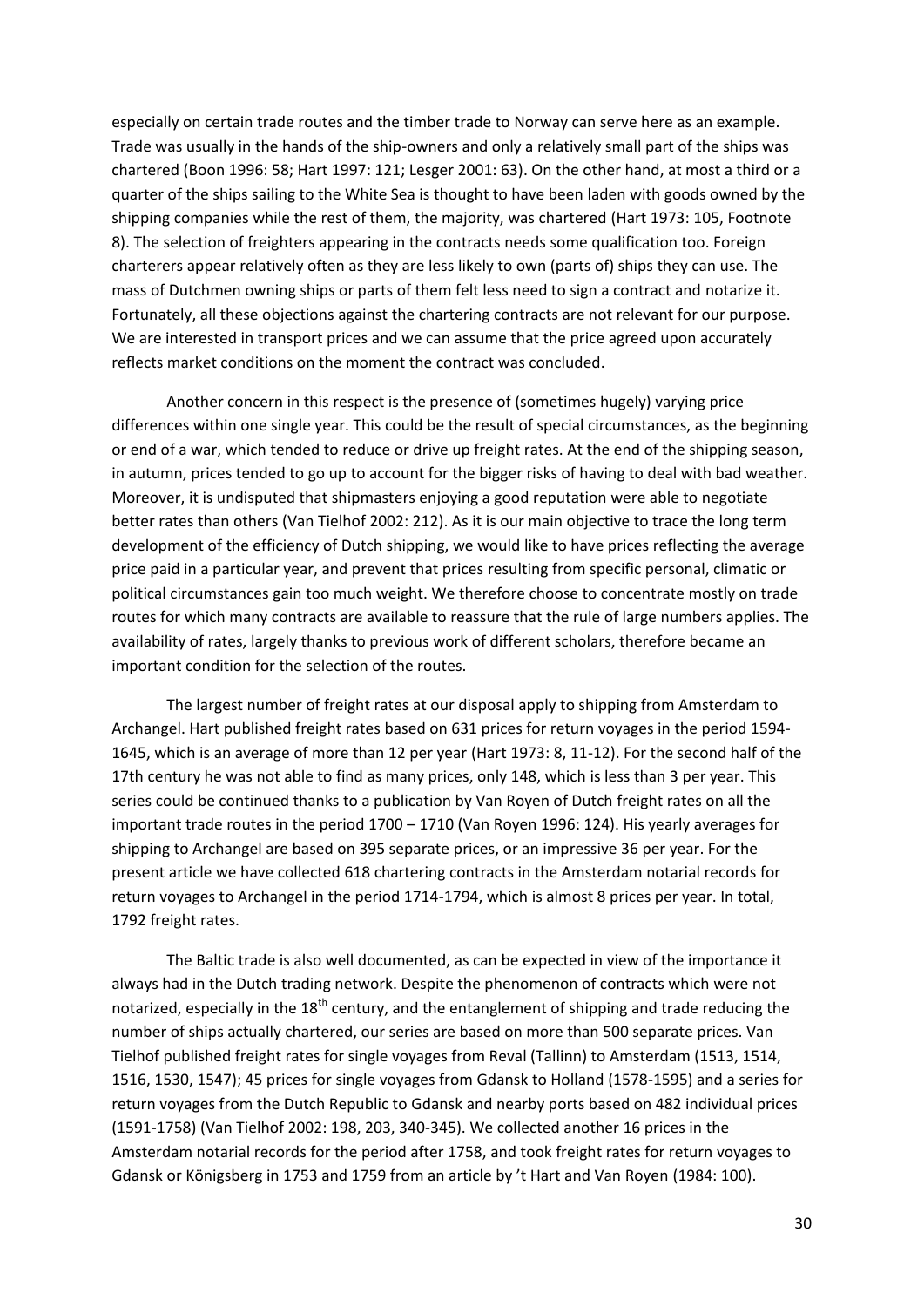A third trade route which is sufficiently documented is shipping to Bordeaux. Israel published series of freight rates for several trade routes in the first half of the  $17<sup>th</sup>$  century, among which figure 34 prices for transporting wine from Bordeaux to Amsterdam (1594-1643) (Israel 1989: 90, 135). For the  $18<sup>th</sup>$  century we were able to make use of the data generously given to us by Anne Wegener Sleeswijk. She collected freight rates for transport from Bordeaux or Libourne - also in Guynenne - to Amsterdam or Rotterdam in 1698-1793, and calculated yearly averages based on 361 individual prices (discussed in Wegener Sleeswijk 2006). Unfortunately a gap is left between the two series, spanning the second half of the  $17<sup>th</sup>$  century.

In order to include shipping to the Mediterranean in our survey we fell back on the transport prices Hart presented in his study on the Archangel trade, as he also considered shipping from Amsterdam via the White Sea to Italy. There were never many ships involved in this multilateral trade, but it was a constant part of Dutch shipping in the  $17<sup>th</sup>$  and  $18<sup>th</sup>$  century. We used his 40 prices for the destination Livorno in the period 1601-1699 (on this route the freight rates usually did not involve the voyage back to Amsterdam) (Hart 1973: 17-18), and collected an additional 19 freight rates in the Amsterdam notarial records for 1712-1790. For the first decade of the 18<sup>th</sup> century rates were again provided by Van Royen who based his averages on 36 prices. The data on this route are few, but they cover a relatively large part of the trade on this route.

In all, more than 2800 prices, and although this number covers only a small part of all the voyages undertaken by Dutch ships in the period under study, it should be sufficient to overrule all kinds of particularities and give a trustworthy picture of the development of transport prices on Dutch ships.

Practically all of these prices come from chartering contracts in archives of notaries based in Amsterdam. As a consequence our data are scarce before circa 1590, when there is a lack of notarial archives. Another problematic period is the second half of the 18<sup>th</sup> century. After the middle of the century the number of notarial contracts for voyages to the Baltic and the Atlantic coast of France diminished. As Wegener Sleeswijk has suggested there is reason to think that in this period the need to notarize the contracts was felt less than before. Freight contracts were thus still made, but more often by private contract (Wegener Sleeswijk 2006: appendix VII). To supplement the data from the notarial registers, the Amsterdam price currant is useless because it unfortunately did not mention freight rates. To a limited extent, especially for the  $16<sup>th</sup>$  century, we were able to collect freight rates from mercantile account books, but it is surprising how few private archives of Dutch merchants have remained. Only a very limited number of the thousands of prices have been taken from mercantile account books. 17

A final consideration about the freight contracts as a source concerns their homogenous character. Almost all of the prices were expressed in guilders per last.<sup>18</sup> These lasts were often specified as rye lasts, which is explained by the dominance of grain on these trade routes. When no

**.** 

<sup>&</sup>lt;sup>17</sup> The prices for the first half of the 16<sup>th</sup> century are from the account books of a Reval merchant, but refer to the freight for Dutch ships. Prices for 1578-1595 are from the private archives of a Delft merchant.

 $18$  In the first half of the 18<sup>th</sup> century the prices for shipping to Livorno via Archangel were expressed in ducats, which have been converted into guilders (1 ducat = 3 guilders).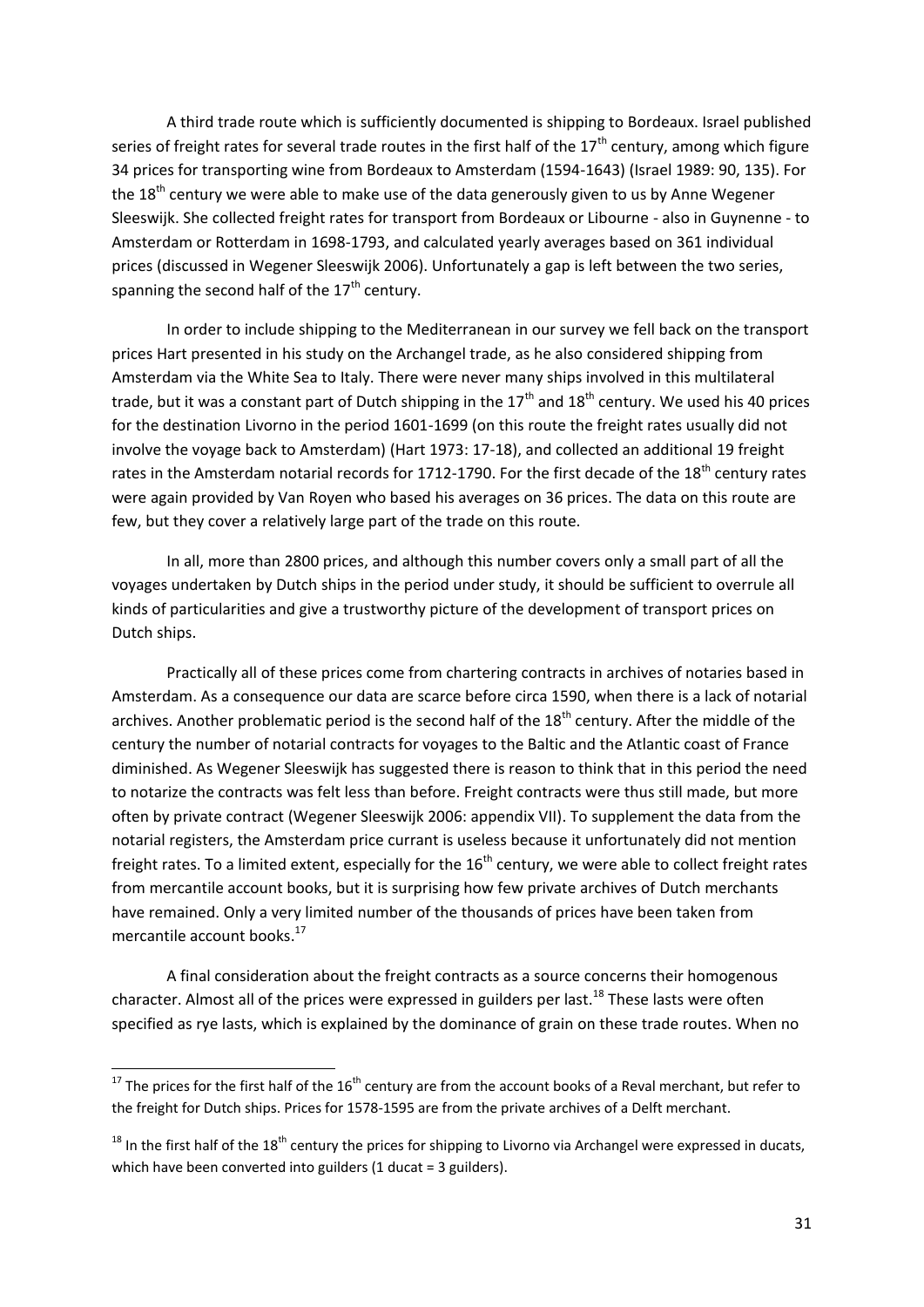specification was added, we have interpreted lasts as rye lasts. In some contracts there were only prices for other commodities. We then used the prices for wheat or barley, and if they also lacked, the price for linseed of hemp. These were not much different from the rye last, as is apparent in those cases were the same tariff is explicitly mentioned for all grains, or cases where transport of wheat costs one guilder per last more and barley one guilder less than transport of rye (Hart 1973: 9). Prices per last of tar and timber were always neglected as the tar and timber last differ too much from the rye last. In the 18th century an official ship's last came into use in Holland, specifically meant to indicate the carrying capacity of ships irrespective of the goods loaded. These ship's lasts were considerably bigger than, for example, rye lasts or timber lasts. Probably the ship's lasts were expressed in specific gravity of water (Wegener Sleeswijk 2003: 89). These ship's lasts were used in the collection of certain duties in the port of Amsterdam in the 18th century and in other circumstances, but charterers and shipping companies did not change their habit of expressing transport prices per last of rye. Prices for shipping between Guyenne and the Dutch Republic were always expressed per ton of wine. To facilitate the comparison with other routes, we have converted them to rye last by equalling 1 rye last to 2 tons of wine. Our nominal prices thus all give prices per rye last.

We have neglected the particular conditions and arrangements made in the contracts, such as the maximum of lay-days, the right for the crew to take some goods with them at no charge ('*voering*', '*Kinderführung*') and the hat-money or special reward for the shipmaster personally ('*kaplaken*'). <sup>19</sup> Often the value of these extra remunerations was not known or it was impossible to convert them to prices per last. In any case, their relevance to the transport costs in general was limited, and there was no tendency for them to diminish or grow larger in the long run.<sup>20</sup>

Prices used for deflating the freight rates:

**.** 

Wages: wages on unskilled labourers from De Vries and Van der Woude (1997)

Victuals: index of the cost of living from Van Zanden (2005)

Iron and Copper: Posthumus (1943/64) (17<sup>th</sup> and 18<sup>th</sup> century: Amsterdam exchange; 15<sup>th</sup> and 16<sup>th</sup> century: Utrecht and Leiden institutions), De Moor (2000), and for the period 1585-1620 De Jong (2005); a few gaps remained, which were filled by simple intrapolation.

Timber: same sources as iron and copper prices: Posthumus (1964): series 216, 268, 316, 317, 318, 328, Middelhoven (1978), and De Moor (2000); we thank Christiaan van Bochove for making these data available to us; we also had to intrapolate gaps in this series.

 $19$  Only in the case of the freight rates to Bordeaux in the 18<sup>th</sup> century the hat-money was added to the freight price as far as possible. Wegener Sleeswijk 2006: Appendix VII.

<sup>&</sup>lt;sup>20</sup> This is the impression conveyed by the contracts for rye shipments from Gdansk to Amsterdam and it was also remarked by Knoppers in relation to the hat-money for voyages to Archangel (Knoppers 1976: 45, Footnote 107).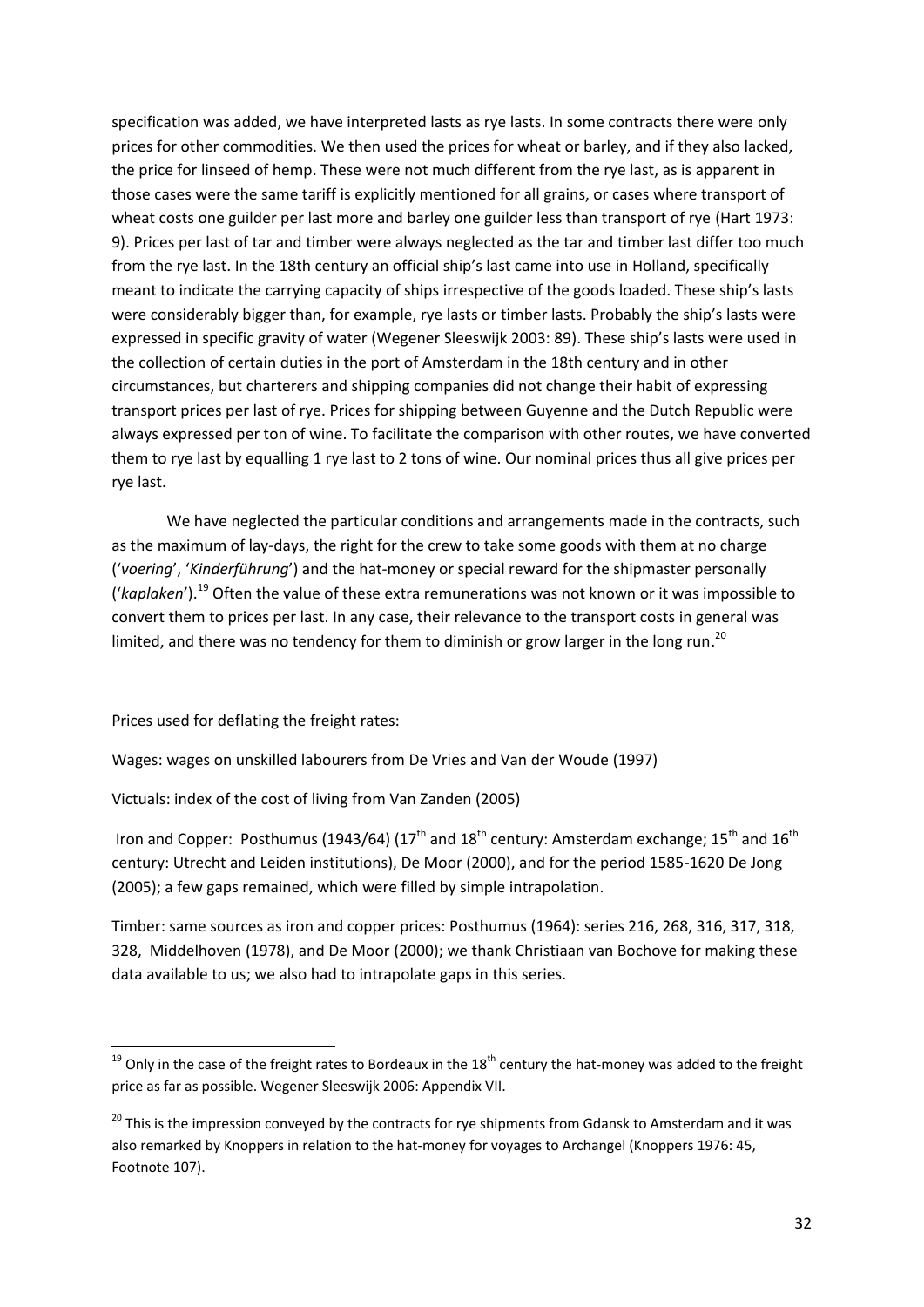Zuijderduijn (2007) (period 1450-1560) en from the development of interest rates on public debt by Fritschy (2004).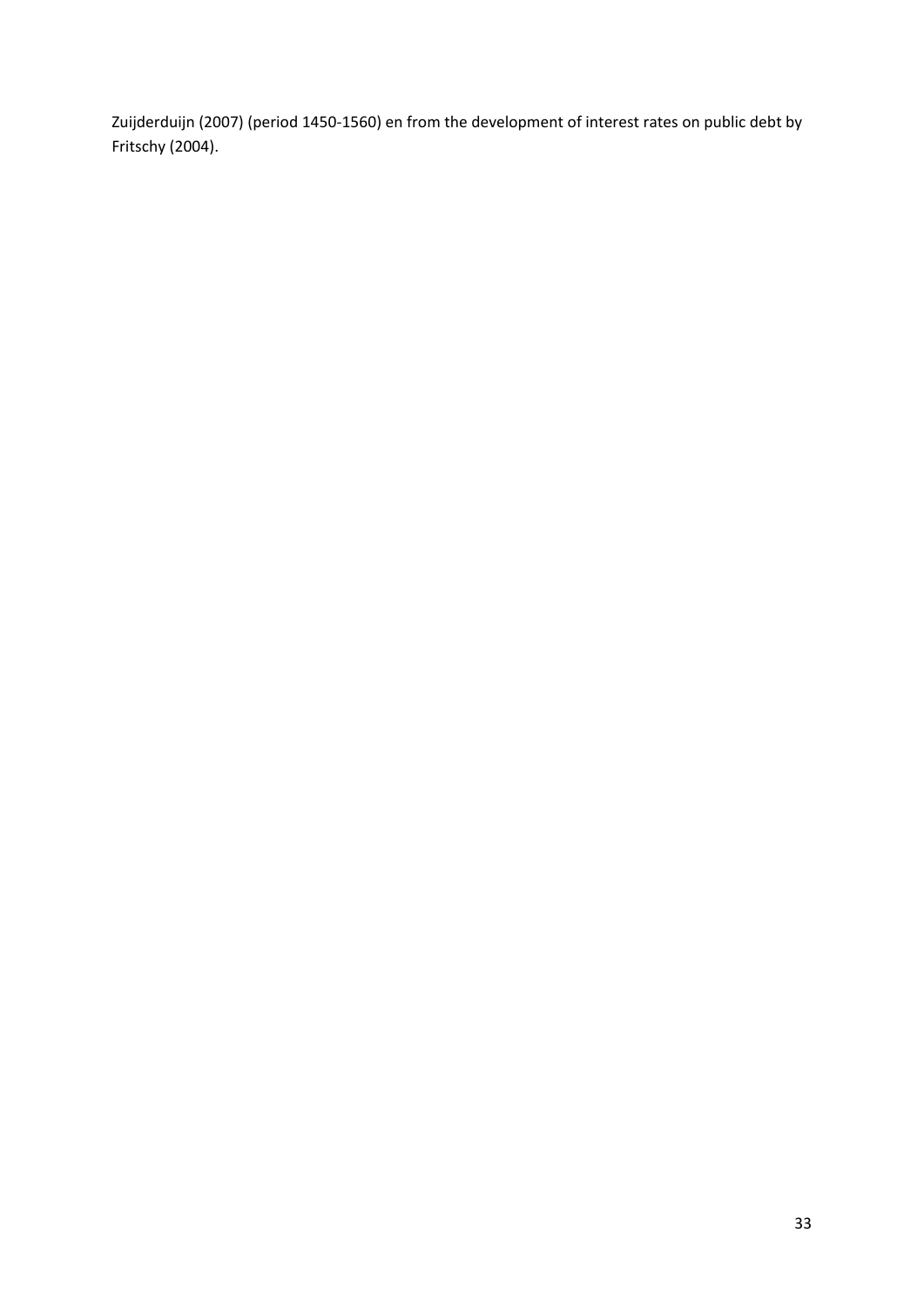References

Antras, P., and H.J. Voth (2003), 'Productivity Growth During the English Industrial Revolution: A Dual Approach' *Explorations in Economic History* 40, pp. 52-77.

Bang, N.E., and K. Korst (1906/1953), *Tabeller over Skibsvart og Varetransport gennem Oresund*. Copenhagen: Gyldendal, Nordisk Forlag.

Boxer, C.R. (1964), 'Sedentary workers and seafaring folk in the Dutch Republic', in: *Britain and the Netherlands* II. Groningen: Wolters, pp.148-168.

Bruggen, B.E. van (1977), 'Schepen, ontwerp en bouw', in: *Maritieme Geschiedenis der Nederlanden* 3. Bussum: Unieboek, pp. 15-58.

Brulez, W. (1979), 'De scheepvaartwinst in de nieuwe tijden', *Tijdschrift voor Geschiedenis* 92, pp. 1- 19.

Bruijn, Jaap R. (1990), 'Productivity, profitability and costs of private and corporate Dutch ship owning in the seventeenth and eighteenth centuries', in: James Tracy ed., *The rise of merchant empires. Long-distance trade in the early modern world, 1350-1750*. Cambridge UP, pp. 174-194.

Buck, P. de and J.Th. Lindblad (1983), 'De scheepvaart en handel uit de Oostzee op Amsterdam en de Republiek, 1722-1780', *Tijdschrift voor Geschiedenis* 96, pp. 536-562.

Buck , P. de and J.Th. Lindblad (1990), 'Navigatie en negotie. De galjootsgeldregisters als bron van onderzoek naar de geschiedenis van de Oostzeehandel in de achttiende eeuw', *Tijdschrift voor Zeegeschiedenis* 9, pp. 27-48.

Christensen, Aksel E. (1941), *Dutch trade to the Baltic about 1600. Studies in the Sound toll register and Dutch shipping records*. Copenhagen: Munksgaard/The Hague: Nijhoff.

Fritschy, Wantje, A 'financial revolution' reconsidered; public finance in Holland during the Dutch Revolt, 1568-1648', *E*c*onomic History Review,* LVII (2004).

Hart, S. (1977), 'Rederij', *Maritieme Geschiedenis der Nederlanden* II. Bussum: Unieboek, pp. 106- 125.

Hoffman, Philip (2000), *Growth in a traditional society. The French countryside 1450-1815.* Princeton: Princeton University Press.

Horlings, E. (1995), *The Economic Development of the Dutch Service Sector 1800-1850*. Amsterdam: NEHA.

Israel, Jonathan I. (1989), *Dutch primacy in world trade, 1585-1740*. Oxford UP.

Israel, Jonathan I. (1996) 'The Dutch economy during the Thirty Year' War', in: C.A. Davids, W. Fritschy and L.A. van der Valk eds., *Kapitaal, ondernemerschap en beleid. Studies over economie en politiek in Nederland, Europa en Azië. Afscheidsbundel voor prof.dr. P.W. Klein*. Amsterdam: NEHA, pp. 77-94.

Jacks, David (2004), 'Market Integration in the North and Baltic Seas, 1500-1800.' *Journal of European Economic History* 33(3), pp. 285-329.

Jansen, H.P.H. (1976), 'Handelsvaart van de Noordnederlanders', *Maritieme Geschiedenis der Nederlanden* I, Bussum: Unieboek, pp. 261-276.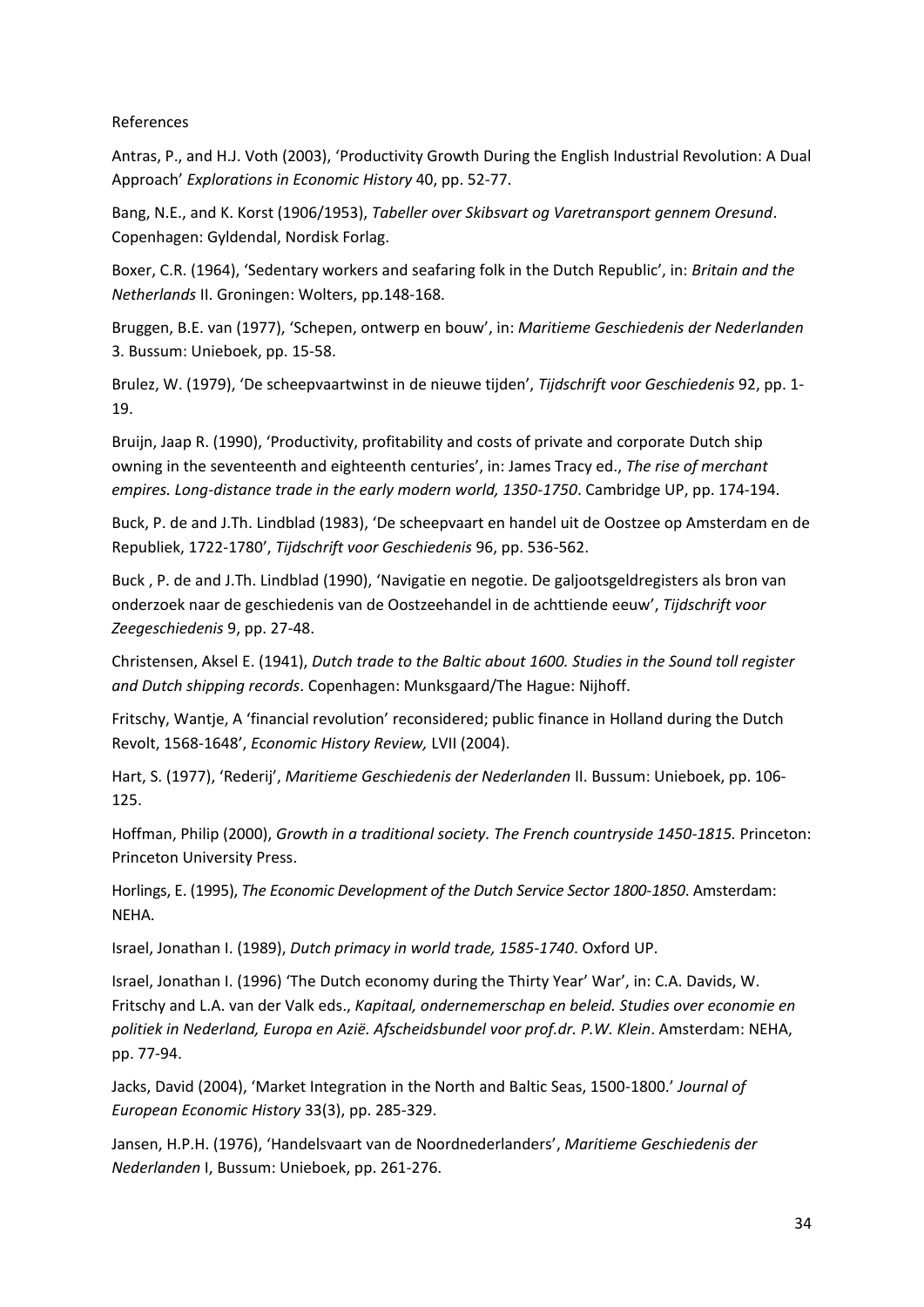Jansen, Michael (1999), *De industriële ontwikkeling in Nederland 1800-1850.* Amsterdam: Aksant.

Jeannin, Pierre (1960), 'Le tonnage des navires utilisés dans la Baltique de 1550 à 1640 d'après les sources Prussiennes', in: M. Mollat du Jourdin ed., *Le navire et l' économie maritime du Nord de l'Europe du Moyen Age au XVIIIe siècle*. Paris: S.E.V.P.E.N., pp. 45-63.

Jong, Michiel de (2005), *'Staat van oorlog'. Wapenbedrijf en militaire hervorming in de Republiek der Verenigde Nederlanden 1585-1621*. Hilversum: Verloren.

Kampen, Simon Christiaan van (1953), *De Rotterdamse particuliere scheepsbouw in de tijd van de Republiek*. Assen: Born.

Kempas, Horst (1964), *Seeverkehr und Pfundzoll im Herzogtum Preussen*. PhD thesis, Bonn University.

Ketting, Herman (2006), *Fluitschepen voor de VOC. Balanceren tussen oncostelijckheijt en duursaemheijt.* Zaltbommel: Aprilis.

Klein, P.W. (1965), De Trippen in de 17<sup>e</sup> eeuw . Een studie over het ondernemersgedrag op de *Hollandse stapelmarkt*. Assen: Van Gorcum.

Knick Harley, C. (1988), 'Ocean Freight Rates and Productivity, 1740-1913. The Primacy of Mechanical Invention Reaffirmed', *The Journal of Economic History* 48/4 , pp. 851-876.

Knoppers, J.V.Th. (1976), *Dutch trade with Russia from the time of Peter I to Alexander I. A quantitative study in eighteenth century shipping.* Montreal: I.C.E.S.

Lesger, Clé (2001), *Handel in Amsterdam ten tijde van de Opstand. Kooplieden, commerciële expansie en verandering in de ruimtelijke economie van de Nederlanden ca. 1550 - ca. 1630*. Hilversum: Verloren.

Lindblad, J.Th. (1995), *Dutch entries in the pound-toll registers of Elbing 1585-1700*. The Hague: Instituut voor Nederlandse Geschiedenis.

Lottum, Jelle van (2007), *Across the North Sea. The Impact of the Dutch Republic on international labour migration, c. 1550-1850*. Amsterdam: Aksant.

Lottum, Jelle van, and Jan Lucassen (2007), 'Six Cross-Sections of the Dutch Maritime Labour Market: A Preliminary Reconstruction and its Implications (1610-1850)', in: Richard Gorski (ed.), *Maritime labour in the Northern Hemisphere c. 1750-1950*. Amsterdam: Aksant, pp. 13-42.

Lucassen, Jan, and Richard W. Unger (2000), 'Labour productivity in ocean shipping, 1450-1875', *International Journal of Maritime History* 12/2, pp. 127-141.

Menard, Russell R. (1991), 'Transport costs and long-range trade 1300-1800: was there a European "transport revolution" in the early modern era?' in: James D. Tracy ed., *The political economy of merchant empires. State power and world trade 1350-1750*. Cambridge UP, pp. 228-275.

Mickwitz, Gunnar (1938), *Aus Revaler Handelsbüchern. Zur Technik des Ostseehandels in der ersten Hälfte des 16. Jahrhunderts*. Helsinki: Akademiska Bokhandeln.

Moor, G. de (2000), *Lonen en prijzen in het Cistercienzerinnenklooster Leeuwenhorst bij Noordwijkerhout*. Amsterdam: Amsterdamse Historische Reeks.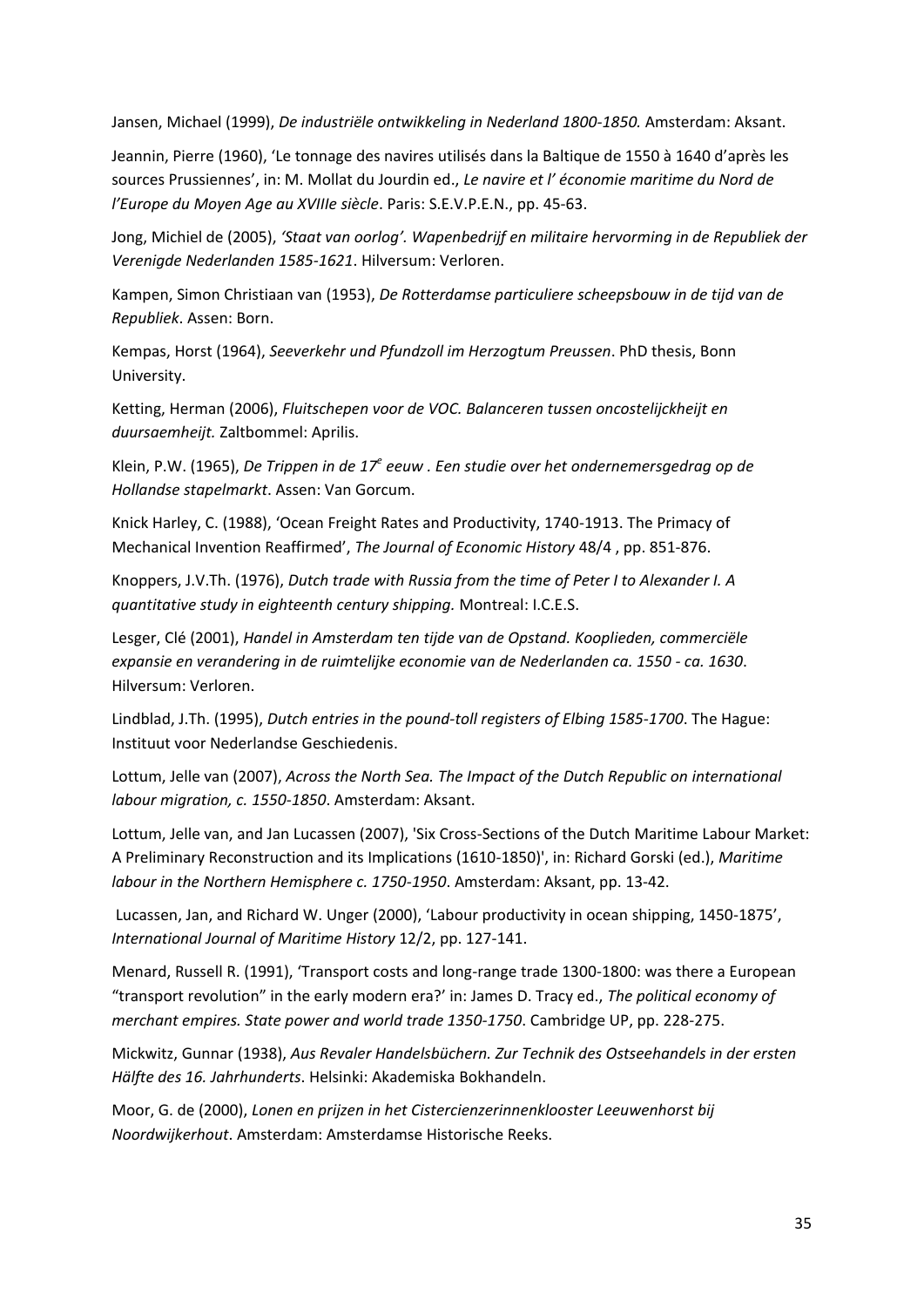North, Douglass C. (1958), 'Ocean Freight Rates and Economic Development 1750-1913', *The Journal of Economic History* XVIII, pp. 537-555.

Ormrod, David (2003), *The rise of commercial empires. England and the Netherlands in the age of mercantilism, 1650-1770*. Cambridge UP.

Posthumus, N.W. (1943/64), *Nederlandsche prijsgeschiedenis*. 2 vols. Leiden: Brill.

Royen, P.C. van (1987), *Zeevarenden op de koopvaardijvloot omstreeks 1700*. Amsterdam/The Hague: De Bataafsche Leeuw.

Royen, Paul C. van (1996), 'The Dutch mercantile marine, late  $17<sup>th</sup>$  century to early  $18<sup>th</sup>$  century', in: *Guerres maritimes 1688-1713. IVes Journées franco-brittaniques d'histoire de la marine, Portsmouth 1-4 avril 1992*. Vincennes: Service historique de la Marine. pp. 103-137.

Shepherd, James F. and Gary M. Walton (1972), *Shipping, maritime trade and the economic development of colonial North America*. Cambridge UP.

Smits, J.P.H. (1995), *Economische groei en structuurveranderingen in de Nederlandse dienstensector 1850-1913*. Amsterdam: Vrije Universiteit.

Smits, J.P.H., E. Horlings and J.L. van Zanden (2000), *Dutch GNP and its components, 1800-1913*. Groningen : Growth and Development Centre.

Tielhof, Milja van (1995), *De Hollandse graanhandel, 1470-1570. Koren op de Amsterdamse molen*. The Hague: Hollandse Historische Reeks 23.

Tielhof, Milja van (2002), *The 'mother of all trades'. The Baltic grain trade in Amsterdam from the late 16th to the early 19th century*. Leiden/Boston/Köln: Brill.

Tracy, J.D. (1990), *Holland under Habsburg Rule 1506-1566. The Formation of a Body Politic.* Berkeley: University of California Press.

Unger, Richard W. (1978), *Dutch shipbuilding before 1800. Ships and guilds*. Assen/Amsterdam: Van Gorcum.

Unger, Richard W. (1992), 'The Tonnage of Europe's Merchant Fleets 1300-1800', *The American Neptune* 52, pp. 247-261.

Unger, Richard W. (1997), *Ships and Shipbuilding in the North Sea and Atlantic, 1400-1800*. Aldershot: Ashgate.

Unger, Richard W. (2000), 'The *Fluit*: specialist cargo vessels 1500-1650', in: Robert Gardiner ed., *Cogs, caravels and galleons. Conway's history of the ship. The sailing ship 1000-1650*. London 1994, reprint 2000, pp.115-130.

Vogel, Walther (1932), 'Beiträge zur Statistik der deutschen Seeschiffahrt im 17. und 18. Jahrhundert II', *Hansische Geschichtsblätter,* 57 , pp. 78-151.

Vries, Jan de, and Ad van der Woude (1997), *The first modern economy. Success, failure and perseverance of the Dutch economy, 1500-1815*. Cambridge UP.

Wegener Sleeswyk, André (2003), *De Gouden Eeuw van het fluitschip*. Franeker: Van Wijnen.

Winkelman, P.H. (1981), *Bronnen voor de geschiedenis van de Nederlandse Oostzeehandel in de zeventiende eeuw* II . The Hague: Nijhoff.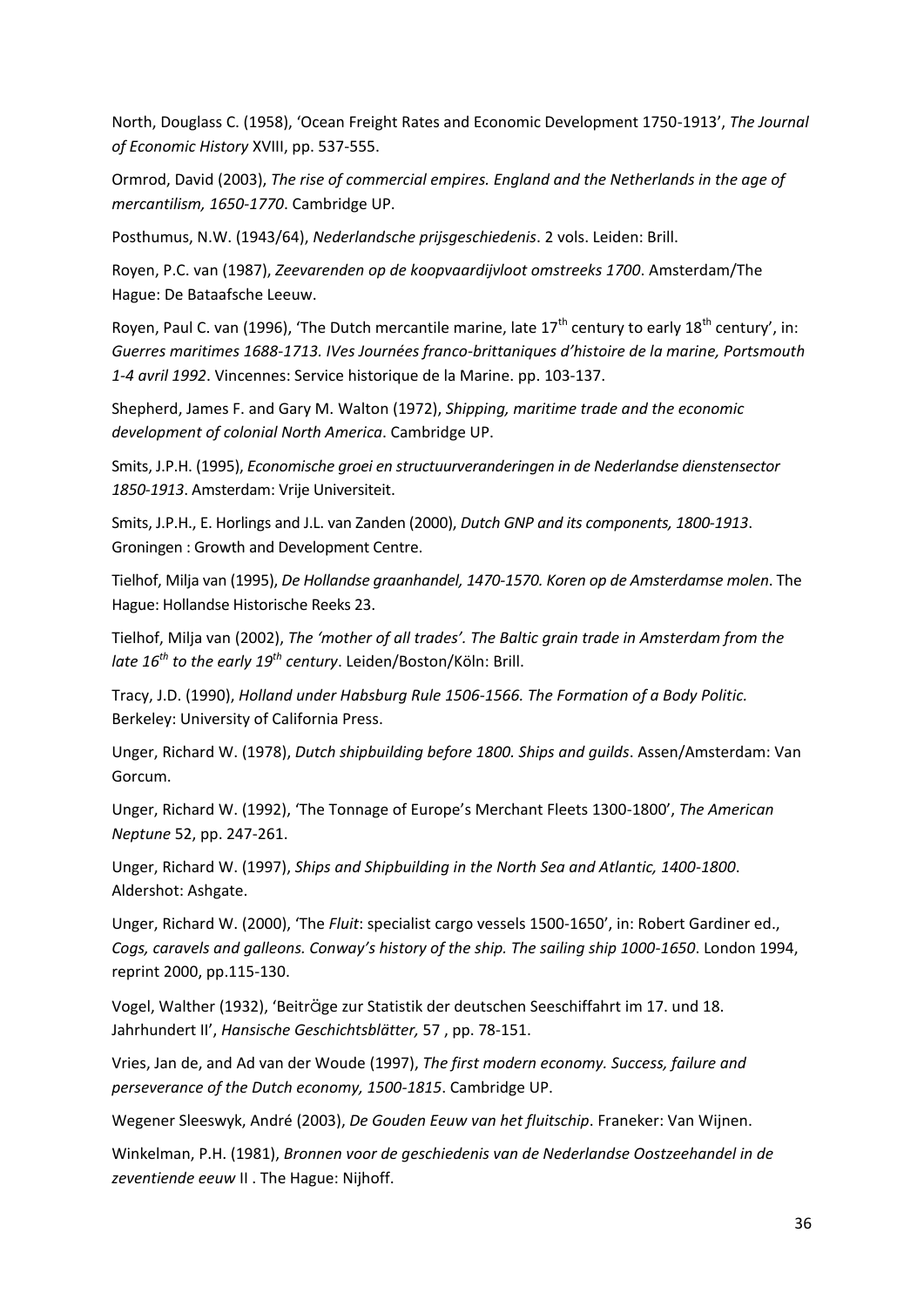Zanden, J.L. van (1987), 'De economie van Holland in de periode 1650-1805: groei of

achteruitgang?', *Bijdragen en mededelingen betreffende de geschiedenis der Nederlanden* 102, pp. 562-609.

Zanden, J.L. van (2001), 'Early modern economic growth: a survey of the European economy 1500- 1800', in: M. Prak (ed.), *Early Modern Capitalism.* London: Routledge, pp. 69-87.

Zanden, J.L. van (2002), 'Taking the measure of the early modern economy. Historical national accounts for Holland in 1510/14', *European Review of Economic History* 6, pp. 3-36.

Zanden, J.L. van (2005), *'*What happened to the standard of living before the Industrial Revolution? New evidence from the western part of the Netherlands,' in: R.C. Allen, T. Bengtsson, and M. Dribe (eds.), *Living Standards in the Past: New Perspectives on Well-Being in Asia and Europe*, Oxford.

Zuijderduijn, J. (2007), *Medieval Capital Markets. Markets for Renten Between State Formation and Private Investment in Holland*, 1300-1550. PhD thesis, Utrecht University.

#### References in the Appendices

Bang, N.E., and K. Korst (1906/1953), *Tabeller over Skibsvart og Varetransport gennem Oresund*. Copenhagen: Gyldendal, Nordisk Forlag.

Boon, Piet (1996), *Bouwers van de zee: zeevarenden van het Westfriese platteland, c. 1680-1720* . The Hague: Hollandse Historische Reeks 26.

Bruijn, Jaap R. (1990), 'Productivity, profitability and costs of private and corporate Dutch ship owning in the seventeenth and eighteenth centuries', in: James Tracy ed., *The rise of merchant empires. Long-distance trade in the early modern world, 1350-1750*. Cambridge UP, pp. 174-194.

Bruijn, J.R., F.S. Gaastra and I. Schöffer (1979/87), *Dutch-Asiatic shipping in the 17th and 18th centuries*. 3 vols. The Hague: Nijhoff.

Christensen, Aksel E. (1941), *Dutch trade to the Baltic about 1600. Studies in the Sound toll register and Dutch shipping records*. Copenhagen: Munksgaard/The Hague: Nijhoff.

Gelderblom (2004), 'The Dutch sugar industry and trade, 1590-1700,' mimeo. Utrecht University/IISH (Amsterdam).

Hart, Simon (1973), 'Amsterdam shipping and trade to Northern Russia in the seventeenth century', *Mededelingen van de Nederlandse Vereniging voor Zeegeschiedenis 26*, p. 5-30 and 105-117.

Hart, S. (1977), 'Rederij', *Maritieme Geschiedenis der Nederlanden* II. Bussum: Unieboek, pp. 106- 125.

Hart, W.G. 't and P.C. van Royen (1984), 'Het smakschip "De Neufville van der Hoop". Een onderzoek naar de rendabiliteit van de Nederlandse vrachtvaart in de achttiende eeuw ', *Economisch- en Sociaal-Historisch Jaarboek* 48, pp. 150-168.

Heeres, W.G. (1982), 'Het paalgeld: een bijdrage tot de kennis van de Nederlandse handelsstatistiek in het verleden', *Economisch- en Sociaalhistorisch Jaarboek* 45, pp. 1-17.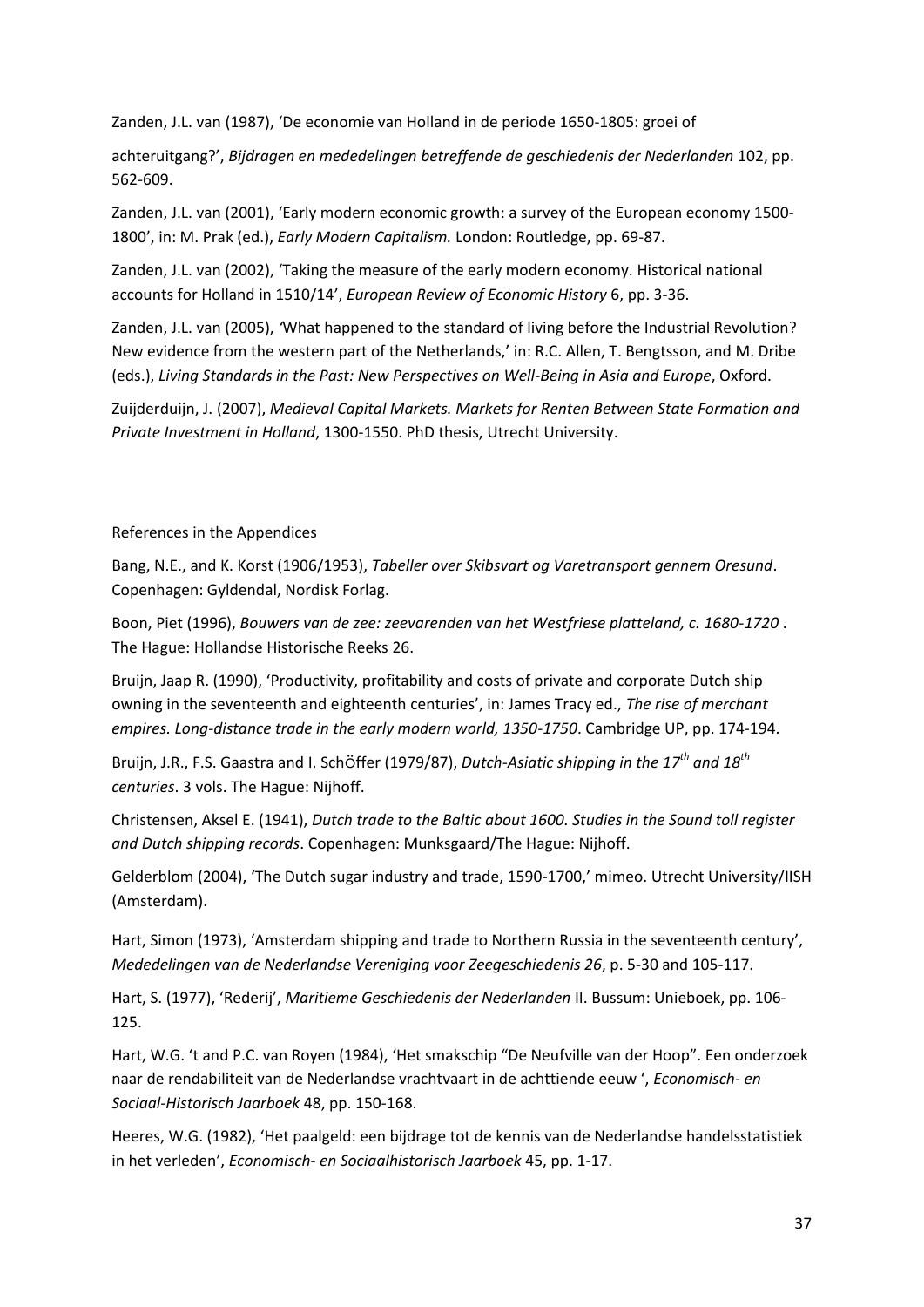Heijer, Henk den (1997), *Goud, ivoor en slaven: scheepvaart en handel van de Tweede Westindische Compagnie op Afrika, 1674-1740*. Zutphen: Walburg Pers.

Horlings, E. (1995), *The Economic Development of the Dutch Service Sector 1800-1850*. Amsterdam: NEHA.

Israel, Jonathan I. (1989), *Dutch primacy in world trade, 1585-1740*. Oxford UP.

Jong, Michiel de (2005), *'Staat van oorlog'. Wapenbedrijf en militaire hervorming in de Republiek der Verenigde Nederlanden 1585-1621*. Hilversum: Verloren.

Knoppers, J.V.Th. (1976), *Dutch trade with Russia from the time of Peter I to Alexander I. A quantitative study in eighteenth century shipping.* Montreal: I.C.E.S.

Lesger, Clé (2001), *Handel in Amsterdam ten tijde van de Opstand. Kooplieden, commerciële expansie en verandering in de ruimtelijke economie van de Nederlanden ca. 1550 - ca. 1630*. Hilversum: Verloren.

Lesger, Clé (2004), 'Schepen en schippers in Amsterdam tijdens het laatste kwart van de zestiende euw', *Tijdschrift voor Zeegeschiedenis* 23/1, pp. 3-16.

Mickwitz, Gunnar (1938), *Aus Revaler Handelsbüchern. Zur Technik des Ostseehandels in der ersten Hälfte des 16. Jahrhunderts*. Helsinki: Akademiska Bokhandeln.

Middelhoven, P.J. (1978) De Amsterdamse veilingen van Noordeuropees naaldhout, 1717-1808. Een bijdrage tot de Nederlandse prijsgeschiedenis, *Economisch- en Sociaal-Historisch Jaarboek*, 41, 86-115.

Oldewelt, W.F.H. (1953), 'De scheepvaartstatistiek van Amsterdam in de 17<sup>e</sup> en 18<sup>e</sup> eeuw', Jaarboek *Amstelodamum* 45, 114-151.

Posthumus, N.W. (1953), *De oosterse handel te Amsterdam. Het oudst bewaarde koopmansboek van een Amsterdamse vennootschap betreffende de handel op de Oostzee 1485-1490*. Leiden: Brill.

Reinders Folmer-van Prooijen, Corrie (2000), *Van Goederenhandel naar Slavenhandel. De Middelburgse Commercie Compagnie 1720-1755*. Middelburg: Koninklijk Zeeuwsch Genootschap der Wetenschappen.

Royen, Paul C. van (1996), 'The Dutch mercantile marine, late  $17<sup>th</sup>$  century to early  $18<sup>th</sup>$  century', in: *Guerres maritimes 1688-1713. IVes Journées franco-brittaniques d'histoire de la marine, Portsmouth 1-4 avril 1992*. Vincennes: Service historique de la Marine. pp. 103-137.

Tielhof, Milja van (2002), *The 'mother of all trades'. The Baltic grain trade in Amsterdam from the late 16th to the early 19th century*. Leiden/Boston/Köln: Brill.

VanderOudermeulen (1801) 'Iets dat tot voordeel der deelgenoten van de Oost-Indische Compagnie en tot nut van ieder vingezeten van dit gemeenebest kan strekken' in G.K. Van Hogendorp (ed.), *Stukken, raakende den tegenwoordigen toestand der Bataafsche bezittingen in Oost-Indië*. Den Haag; Leeuwestyn.

Vogel, Walther (1915), "Zur Grosse der europäischen Handelsflotten im 15., 16. und 17. Jahrhundert', *Forschungen und Versuche zur Geschichte des Mittelalters und der Neuzeit. Festschrift Dietrich Schäfer*. Jena: Fischer, pp. 268-333.